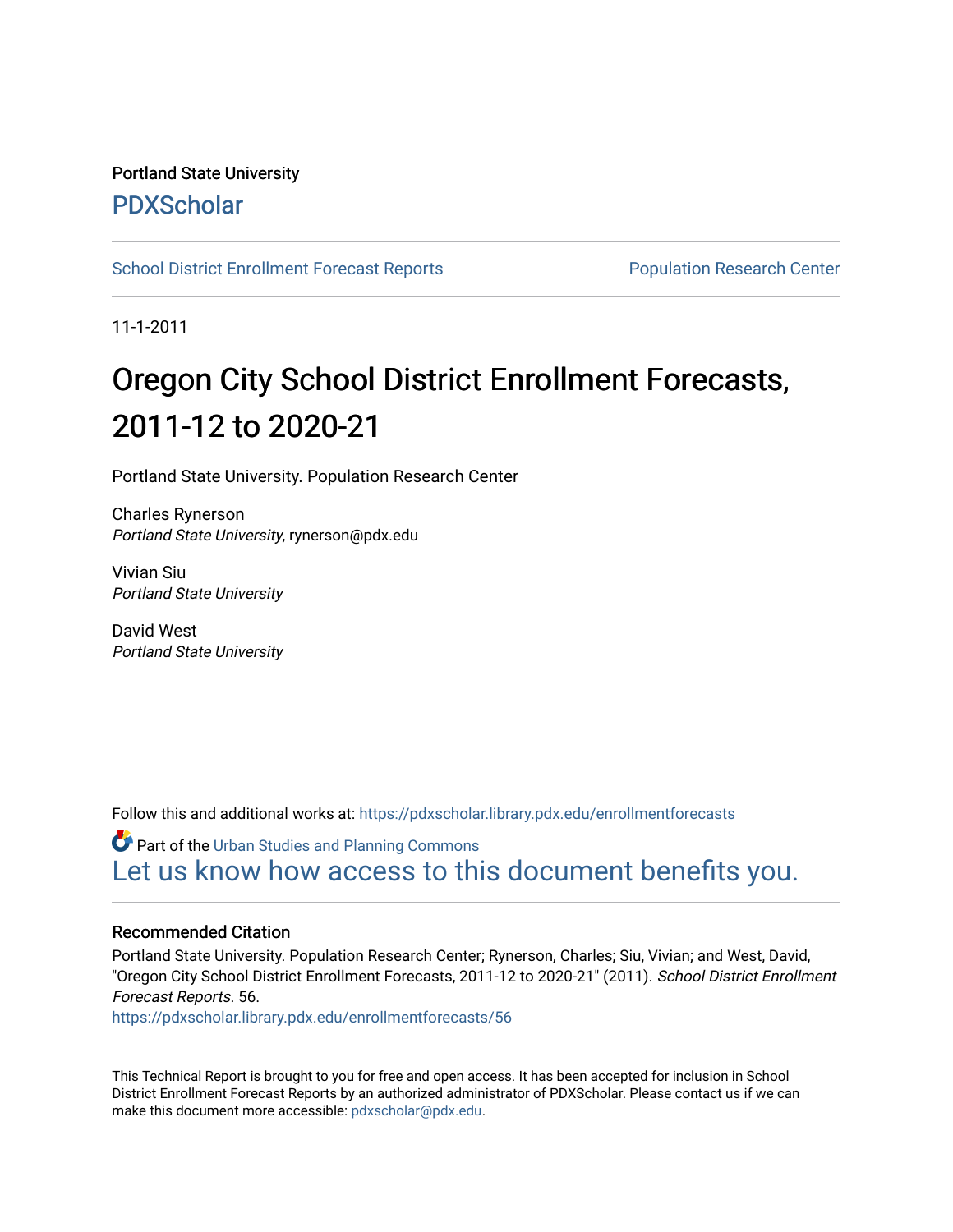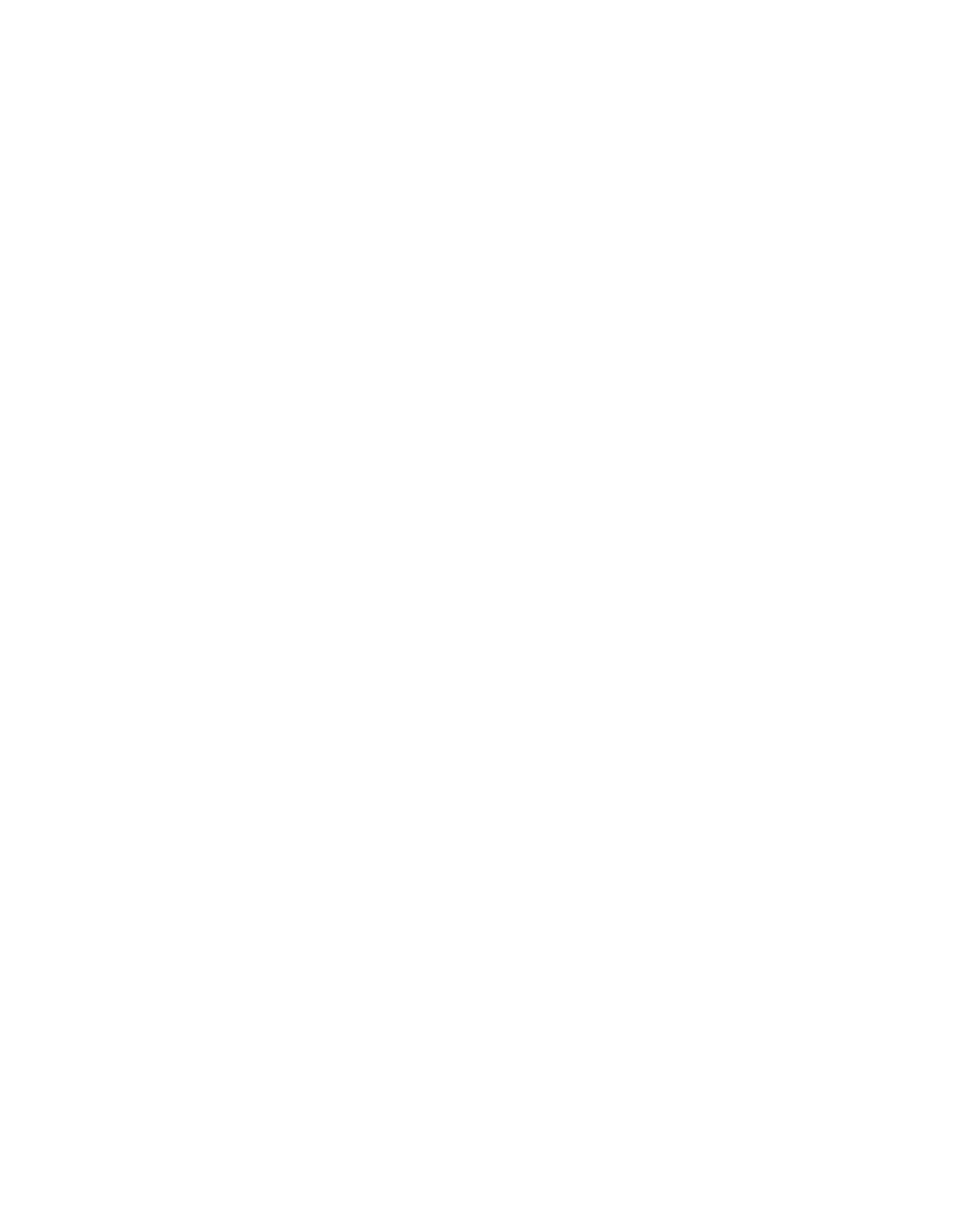### **CANBY SCHOOL DISTRICT ENROLLMENT FORECAST UPDATE 2011-12 TO 2020-21**

### **Prepared By Population Research Center Portland State University**

*Charles Rynerson, principal investigator Vivian Siu David West* 

**MARCH, 2011**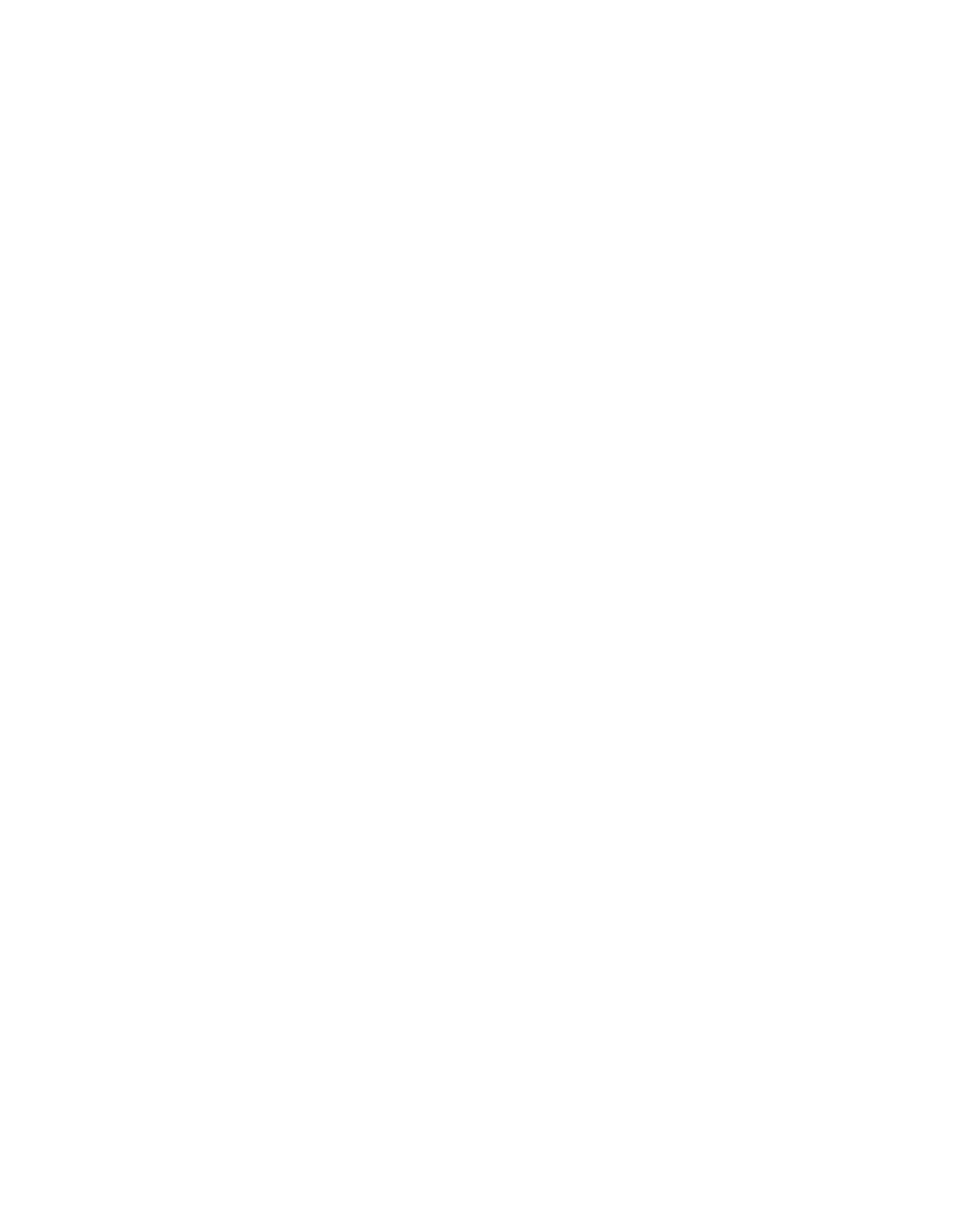### **CONTENTS**

|                                                        | -31 |
|--------------------------------------------------------|-----|
|                                                        |     |
|                                                        |     |
|                                                        |     |
| APPENDIX: POPULATION, HOUSING, AND ENROLLMENT PROFILES |     |

\_\_\_\_\_\_\_\_\_\_\_\_\_\_\_\_\_\_\_\_\_\_\_\_\_\_\_\_\_\_\_\_\_\_\_\_\_\_\_\_\_\_\_\_\_\_\_\_\_\_\_\_\_\_\_\_\_\_\_\_\_\_\_\_\_\_\_\_\_\_\_\_

### **TABLES AND CHARTS**

| Table 1. Historic and Forecast Enrollment, Canby School District3              |  |
|--------------------------------------------------------------------------------|--|
|                                                                                |  |
|                                                                                |  |
|                                                                                |  |
| Table 5. CSD, Single Family Homes Built 2000 to 2009 by Attendance Area11      |  |
|                                                                                |  |
|                                                                                |  |
|                                                                                |  |
|                                                                                |  |
|                                                                                |  |
|                                                                                |  |
| Table 12 Selected S.D.s, Demographic and Enrollment Highlights, 1990 to 201025 |  |

\_\_\_\_\_\_\_\_\_\_\_\_\_\_\_\_\_\_\_\_\_\_\_\_\_\_\_\_\_\_\_\_\_\_\_\_\_\_\_\_\_\_\_\_\_\_\_\_\_\_\_\_\_\_\_\_\_\_\_\_\_\_\_\_\_\_\_\_\_\_\_\_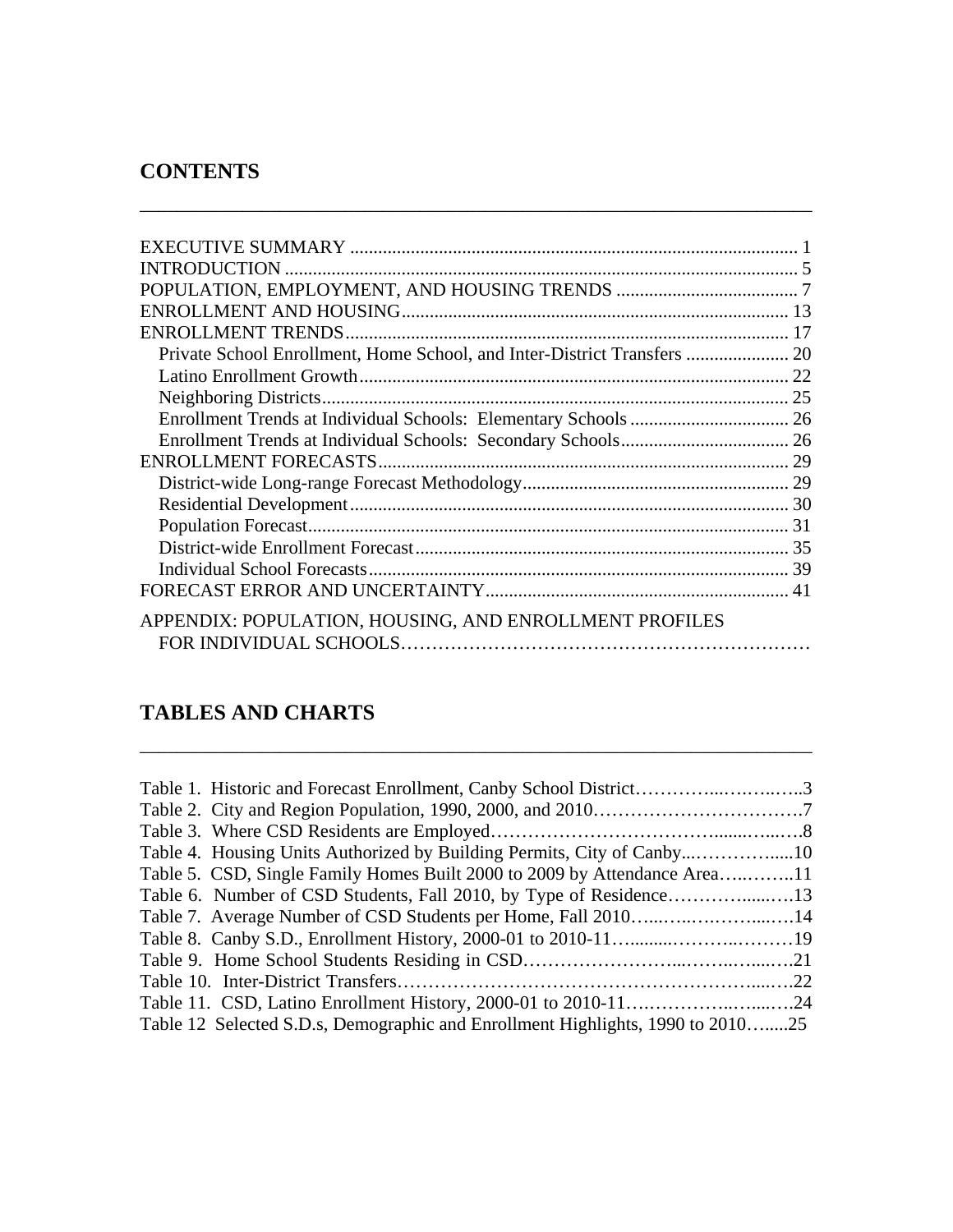## **TABLES AND CHARTS (continued)**

| Table 13. Enrollment History for Individual Schools, 2005-06 to 2010-11     |  |
|-----------------------------------------------------------------------------|--|
|                                                                             |  |
| Table 15. Population by Age Group, Canby School District, 1990 to 202034    |  |
| Table 16. Grade Progression Rates, Canby S.D., History and Forecast36       |  |
|                                                                             |  |
| Table 18. Enrollment Forecasts for Individual Schools, 2011-12 to 2015-1640 |  |
| Tables 19 and 20. Fall 2010 Enrollment Compared to Previous Forecasts       |  |
|                                                                             |  |
|                                                                             |  |
|                                                                             |  |
| Chart 2. Enrollment by Grade Level, 2000-01, 2005-06, and 2010-11, CSD18    |  |
|                                                                             |  |
|                                                                             |  |
|                                                                             |  |

\_\_\_\_\_\_\_\_\_\_\_\_\_\_\_\_\_\_\_\_\_\_\_\_\_\_\_\_\_\_\_\_\_\_\_\_\_\_\_\_\_\_\_\_\_\_\_\_\_\_\_\_\_\_\_\_\_\_\_\_\_\_\_\_\_\_\_\_\_\_\_\_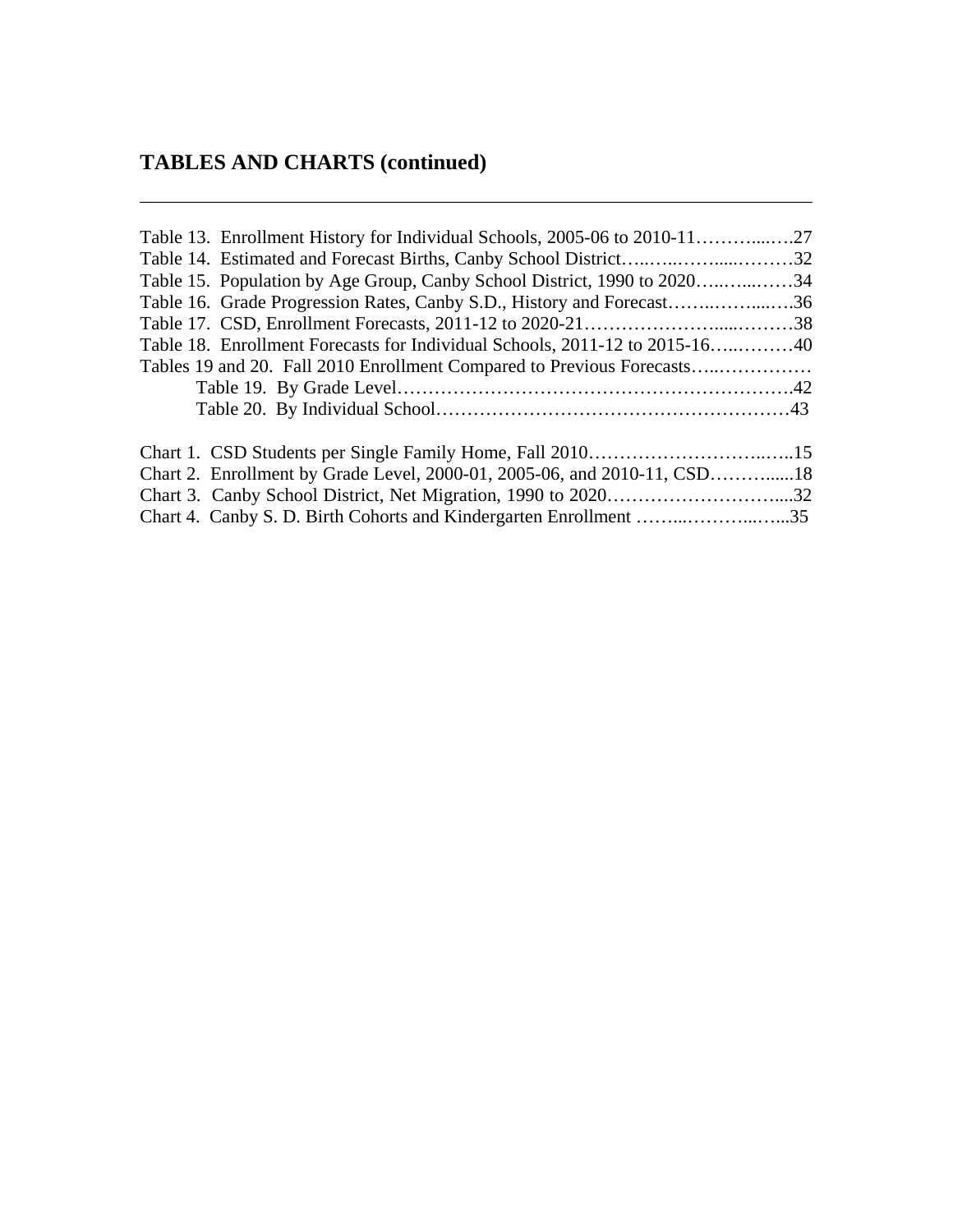#### **EXECUTIVE SUMMARY**

The Population Research Center (PRC) has prepared district-wide and individual school enrollment forecasts for the Canby School District (CSD) annually for the past five years. This study includes forecasts of district-wide enrollment for the 10 years from 2011-12 to 2020-21 and forecasts for individual schools for the five years from 2011-12 to 2015-16. The 10 year horizon of the district-wide forecast enhances opportunities for school districts to coordinate long range planning with city and county comprehensive plans, which may extend for 20 or more years.

After many years of growth, K-12 enrollment in the Canby School District reached about 5,300 students in 2000-01 and remained at that level through the 2004-05 school year. Enrollment has declined in five out of six years since 2004-05, contributing to a net loss of 394 students (7.4 percent) in the ten year period since 2000-01. The K-12 total in Fall 2010 was 4,895 students.

These enrollment losses have occurred in spite of 12 percent growth in the District's housing stock between the 2000 and 2010 censuses, and a doubling of Latino student enrollment, from 615 K-12 students in Fall 2000 to 1,275 in Fall 2010.

The District has gained enrollment from new single family homes built since 2000, and the number of students living in rental apartments has increased each of the past four years, but these trends have not compensated for the loss of enrollment due to the aging population and recent net out-migration related to the recession. The District's single family housing stock built prior to 2000 was home to about 400 fewer students in Fall 2010 compared with Fall 2006. Evidence of out-migration includes the uncharacteristic net loss of 2.1 percent of Fall 2009 1<sup>st</sup> to 4<sup>th</sup> grade students based on Fall 2010 2<sup>nd</sup> to 5<sup>th</sup> grade enrollment. Even in years when overall K-12 enrollment has declined, there is typically a net gain for elementary cohorts.

The population forecast prepared for the CSD indicates that overall population has grown at an average annual rate of 0.9 percent between 2000 and 2010. However, the District's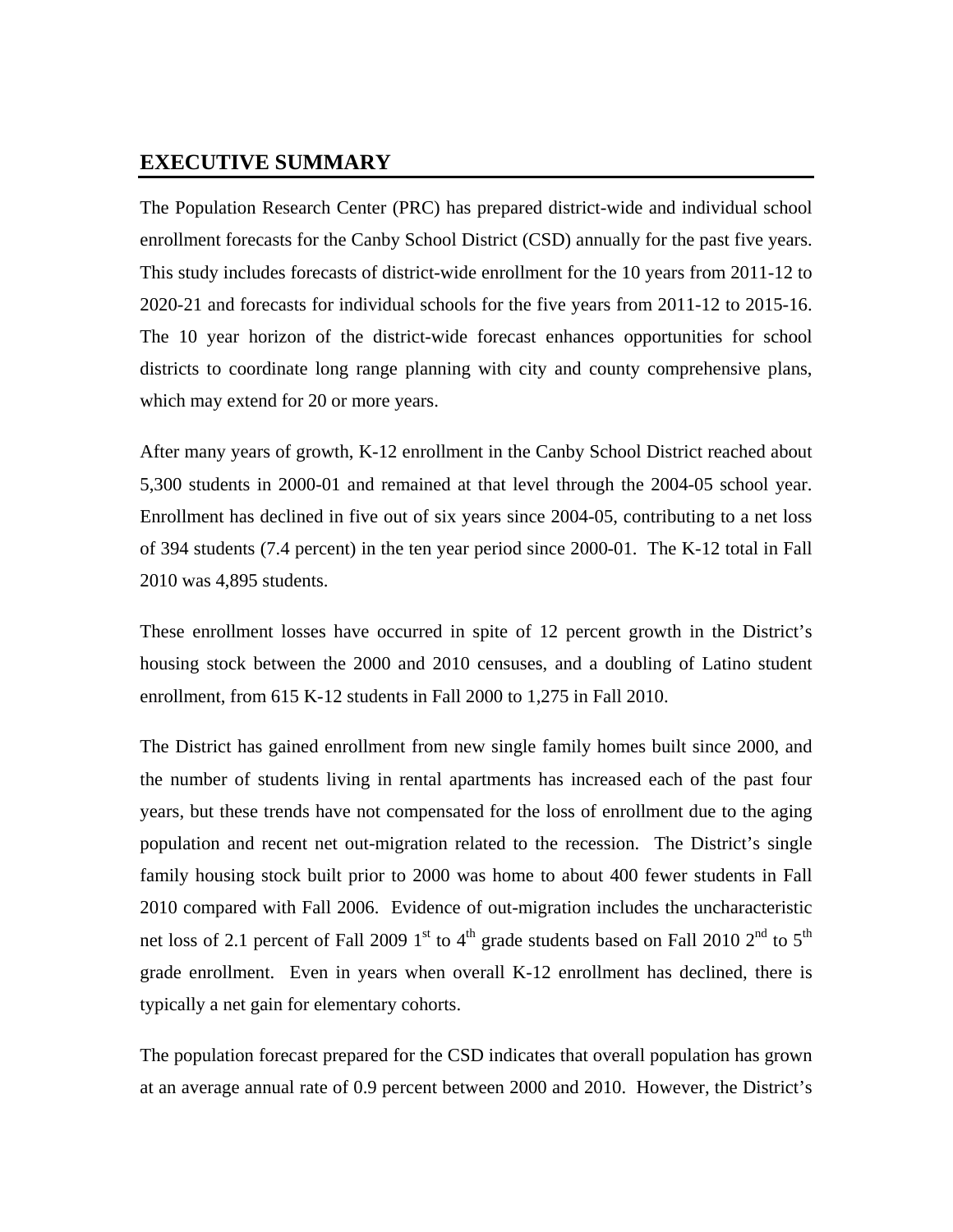population of school age residents has been declining at an average annual rate of 0.5 percent during the same period. While the population forecast for the 2010 to 2020 period shows a slightly higher average annual growth of 1.1 percent for total population, the average annual growth for school age population is 1.0 percent.

At least one more year of enrollment decline is expected, because the current high unemployment rate and lack of housing construction is likely to continue to prevent the District's population from growing. Fall 2011 K-12 enrollment is forecast to be 52 students (1.1%) lower than Fall 2010 enrollment. For the entire 10 year forecast horizon, K-12 enrollment is forecast to increase by 472 students (9.6 percent). Most of the forecast growth occurs at the elementary grades. High school enrollment changes very little throughout the 10 year forecast period.

Table 1 contains CSD recent and forecast enrollments for five year intervals. On page 38 of this report, Table 17 contains annual detail by individual grade level.

Forecasts for individual schools depict what future enrollments might be if current boundaries, grade configurations, and programs remain unchanged. Because of the greater uncertainty in school forecasts and the possibilities for changes in the long term that are unknown at this time, the school forecasts have a five year horizon, rather than the 10 year horizon of the district-wide forecast. Specific figures for each school may be found in Table 18 of this report and in school profiles in the Appendix.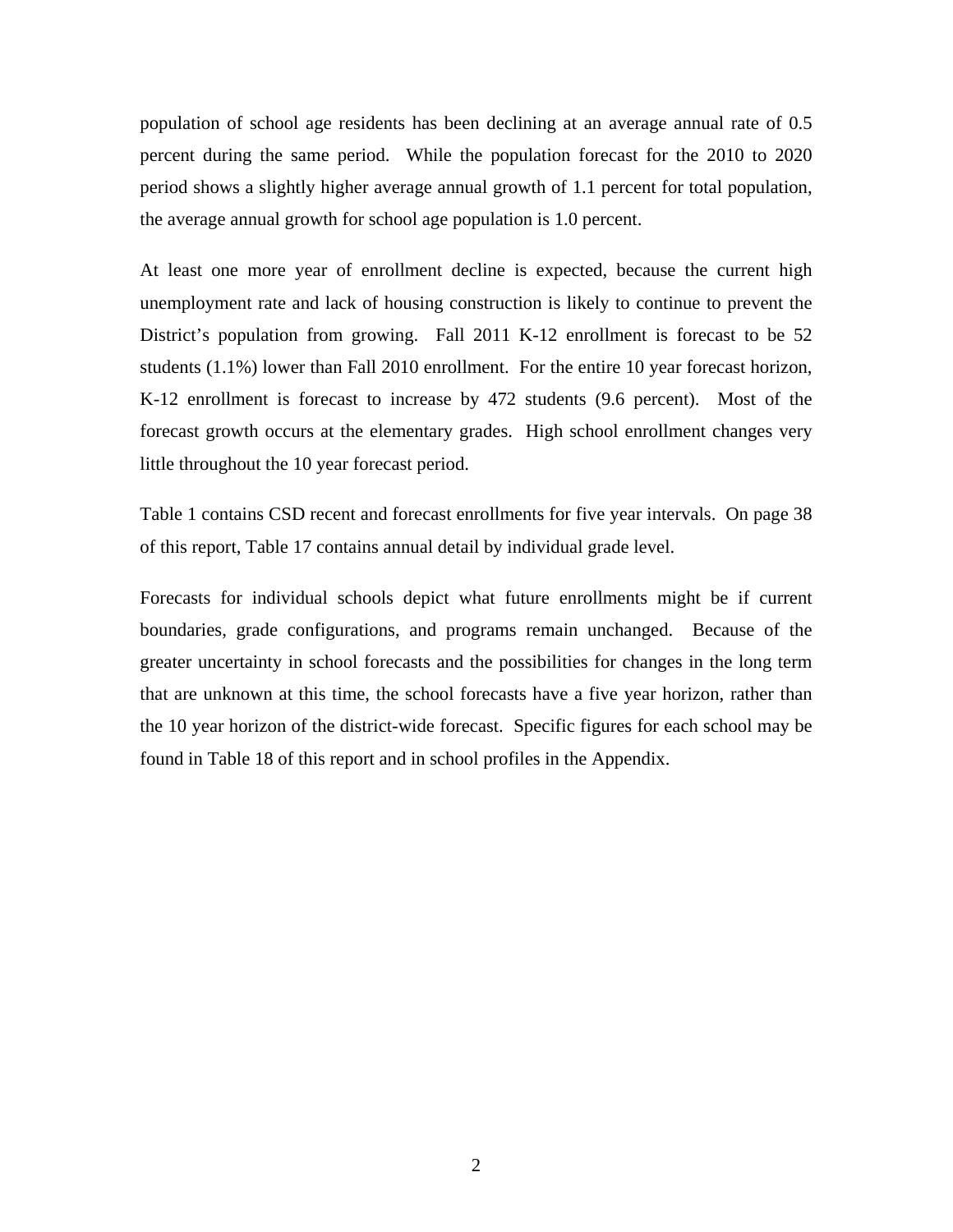| Table 1<br><b>Historic and Forecast Enrollment</b><br><b>Canby School District</b> |         |         |                 |         |         |  |  |  |  |
|------------------------------------------------------------------------------------|---------|---------|-----------------|---------|---------|--|--|--|--|
|                                                                                    |         |         | <b>Forecast</b> |         |         |  |  |  |  |
|                                                                                    | 2000-01 | 2005-06 | 2010-11         | 2015-16 | 2020-21 |  |  |  |  |
| Grades K-5                                                                         | 2,292   | 2,244   | 2,079           | 2,235   | 2,468   |  |  |  |  |
| 5 year change                                                                      |         | $-48$   | $-165$          | 156     | 233     |  |  |  |  |
|                                                                                    |         | $-2.1%$ | $-7.4%$         | 7.5%    | 10.4%   |  |  |  |  |
| Grades 6-8                                                                         | 1,285   | 1,216   | 1,178           | 1,121   | 1,270   |  |  |  |  |
| 5 year change                                                                      |         | $-69$   | $-38$           | $-57$   | 149     |  |  |  |  |
|                                                                                    |         | $-5.4%$ | $-3.1%$         | $-4.8%$ | 13.3%   |  |  |  |  |
| Grades 9-12                                                                        | 1,712   | 1,786   | 1,638           | 1,675   | 1,629   |  |  |  |  |
| 5 year change                                                                      |         | 74      | $-148$          | 37      | $-46$   |  |  |  |  |
|                                                                                    |         | 4.3%    | $-8.3\%$        | 2.3%    | $-2.7%$ |  |  |  |  |
| <b>Total</b>                                                                       | 5,289   | 5,246   | 4,895           | 5,031   | 5,367   |  |  |  |  |
| 5 year change                                                                      |         | $-43$   | -351            | 136     | 336     |  |  |  |  |
|                                                                                    |         | $-0.8%$ | $-6.7\%$        | 2.8%    | 6.7%    |  |  |  |  |

*Actual: Canby School District.*

*Forecast: Population Research Center, PSU, March 2011.*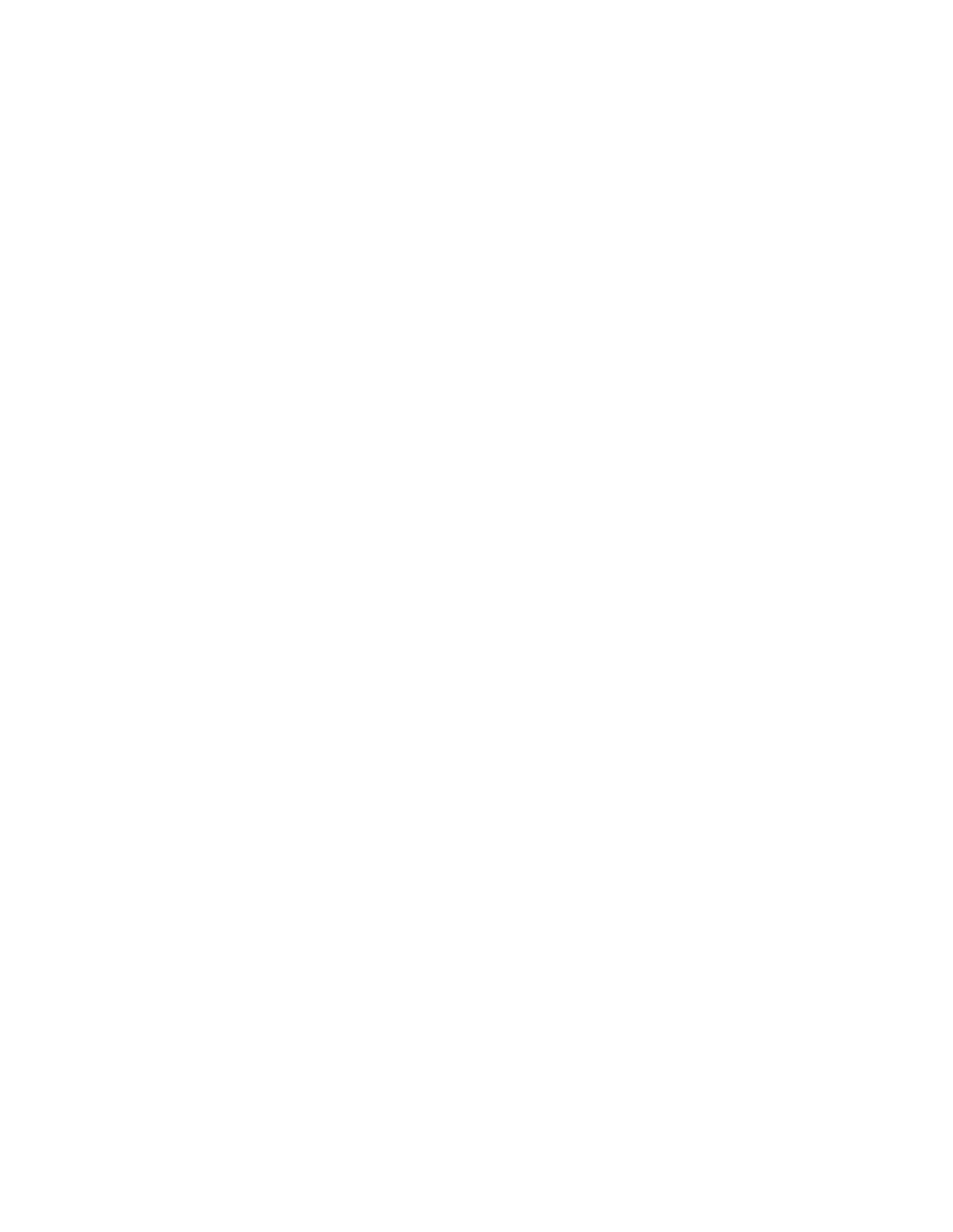#### **INTRODUCTION**

The Population Research Center (PRC) has prepared district-wide and individual school enrollment forecasts for the Canby School District (CSD) annually for the past five years. This study includes forecasts of district-wide enrollment for the 10 years from 2011-12 to 2020-21 and forecasts for individual schools for the five years from 2011-12 to 2015-16. For the most recent two years, the district-wide forecasts have been extended from five to ten years. The 10 year district-wide forecast enhances opportunities for school districts to coordinate long range planning with city and county comprehensive plans, which may extend for 20 or more years.

Information about CSD enrollment trends and local area population, housing, and economic trends are updated, but much of the historic analysis from the previous reports remains the same. Information sources include the U.S. Census Bureau, birth data from the Oregon Center for Health Statistics, geographic shape files from Clackamas County and Metro, county population forecasts from the Oregon Office of Economic Analysis, employment trends and forecasts from the Oregon Employment Department, and housing development and planning data from the City of Canby and Clackamas County.

The District serves the cities of Canby and Barlow, the Charbonneau neighborhood of the City of Wilsonville and portions of unincorporated Clackamas County, notably the Carus area east of Canby and the Lone Elder and Ninety-One areas south of Canby. The entire District is within Clackamas County and its western boundary follows the county's boundary along the Pudding River.

Following this introduction are sections presenting recent population and housing trends within the District, the relationship between housing and enrollment, and historic enrollment trends. Next are the results of the district-wide enrollment forecasts and individual school forecasts, and a description of the methodologies used to produce them. The final section contains a brief discussion of the nature and accuracy of forecasts. An appendix contains one page profiles for each school showing its enrollment history and forecasts.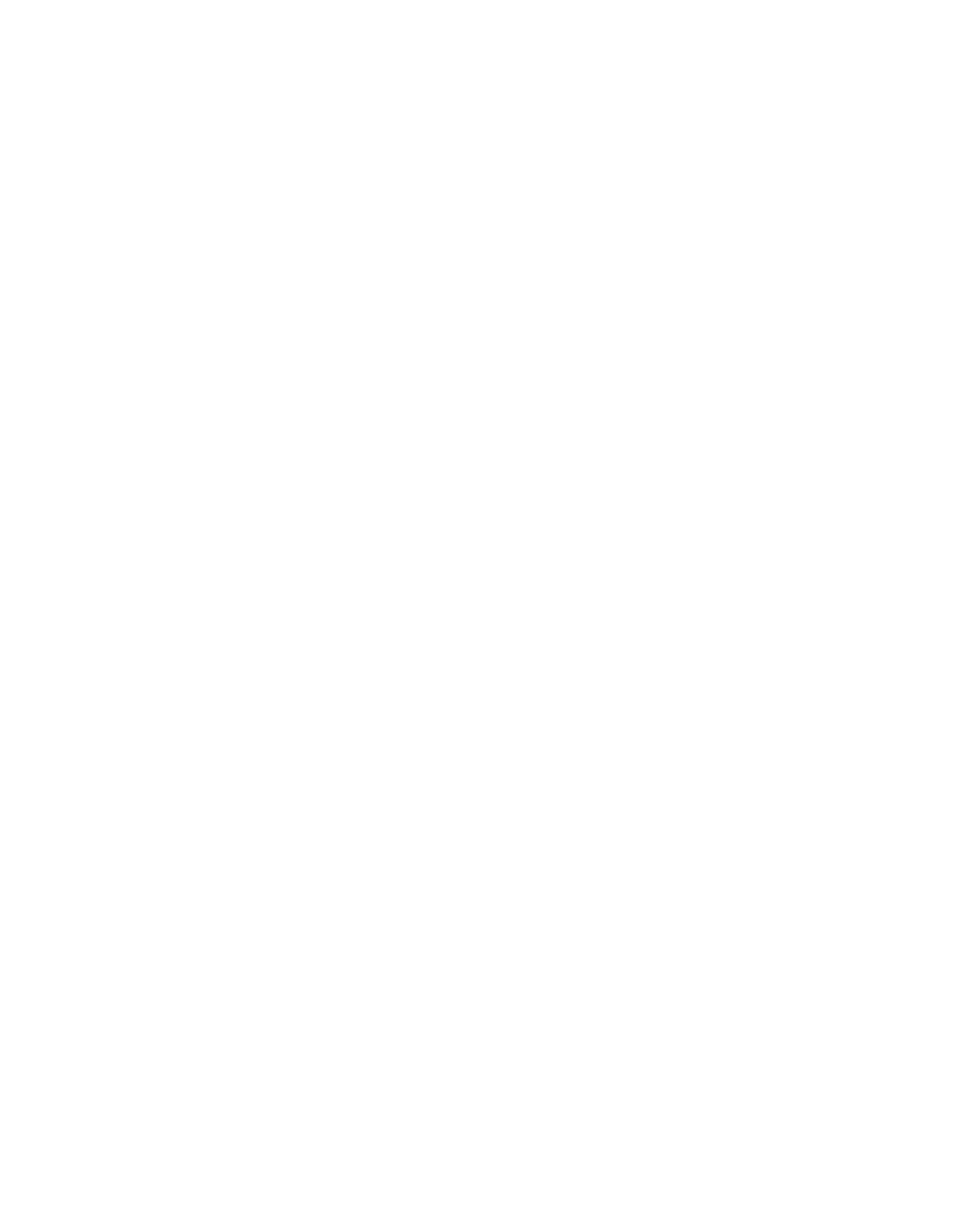### **POPULATION, EMPLOYMENT, AND HOUSING TRENDS**

Between 2000 and 2010, total population within the CSD grew by 10 percent, from 27,431 persons to 30,137. This growth rate was slower than Clackamas County's 11 percent and the Portland metropolitan area's 15 percent growth in the decade. Numeric and percentage growth in all of these areas was smaller in the 2000s than in the 1990s. Between 1990 and 2000, total population within the CSD grew by 18 percent, Clackamas County grew by 21 percent and the Portland metropolitan area grew by 27 percent.

The District's population living within incorporated cities grew by 41 percent in the 1990s and 19 percent in the 2000s. As a result of the growth in the cities and slight population loss in unincorporated areas in both decades, city population as a share of the District's total grew from 47 percent in 1990 to 57 percent in 2000 and 61 percent in 2010. The 1990, 2000, and 2010 populations of each of the cities served by CSD, the District itself, the County and the metropolitan region are shown in Table 2.

| Table 2<br>City and Region Population, 1990, 2000, and 2010 |           |           |           |           |                         |  |  |  |  |
|-------------------------------------------------------------|-----------|-----------|-----------|-----------|-------------------------|--|--|--|--|
|                                                             |           |           |           |           | Avg. Annual Growth Rate |  |  |  |  |
|                                                             | 1990      | 2000      | 2010      | 1990-2000 | 2000-2010               |  |  |  |  |
| City of Canby                                               | 8,990     | 12,790    | 15,829    | $3.6\%$   | 2.2%                    |  |  |  |  |
| City of Barlow                                              | 118       | 140       | 135       | 1.7%      | $-0.4\%$                |  |  |  |  |
| City of Wilsonville                                         | 7,106     | 13,991    | 19,509    | 7.0%      | 3.4%                    |  |  |  |  |
| CSD Portion <sup>1</sup>                                    | 1.924     | 2.601     | 2,499     | 3.1%      | $-0.4%$                 |  |  |  |  |
| <b>CSD Unincorporated</b>                                   | 12,277    | 11,900    | 11,674    | $-0.3%$   | $-0.2\%$                |  |  |  |  |
| $CSD$ Total <sup>2</sup>                                    | 23,309    | 27,431    | 30,137    | 1.6%      | $0.9\%$                 |  |  |  |  |
| Clackamas County                                            | 278,850   | 338,391   | 375,992   | 2.0%      | 1.1%                    |  |  |  |  |
| Portland-Vancouver-<br>Beaverton MSA <sup>2</sup>           | 1,523,741 | 1,927,881 | 2,226,009 | 2.4%      | 1.4%                    |  |  |  |  |

*1. The Canby School District includes the portion of Wilsonville south of the Willamette River.*

*3. Portland-Vancouver-Beaverton MSA consists of Clackamas, Columbia, Multnomah, Washington, Yamhill (OR) and Clark and Skamania (WA) Counties. 2. School District population determined by PSU-PRC based on aggregation of census blocks within the CSD boundary shapefiles. The 2010 CSD population published by the Census Bureau is 30,183.*

*Sources: U.S. Census Bureau, 1990, 2000, and 2010 censuses.*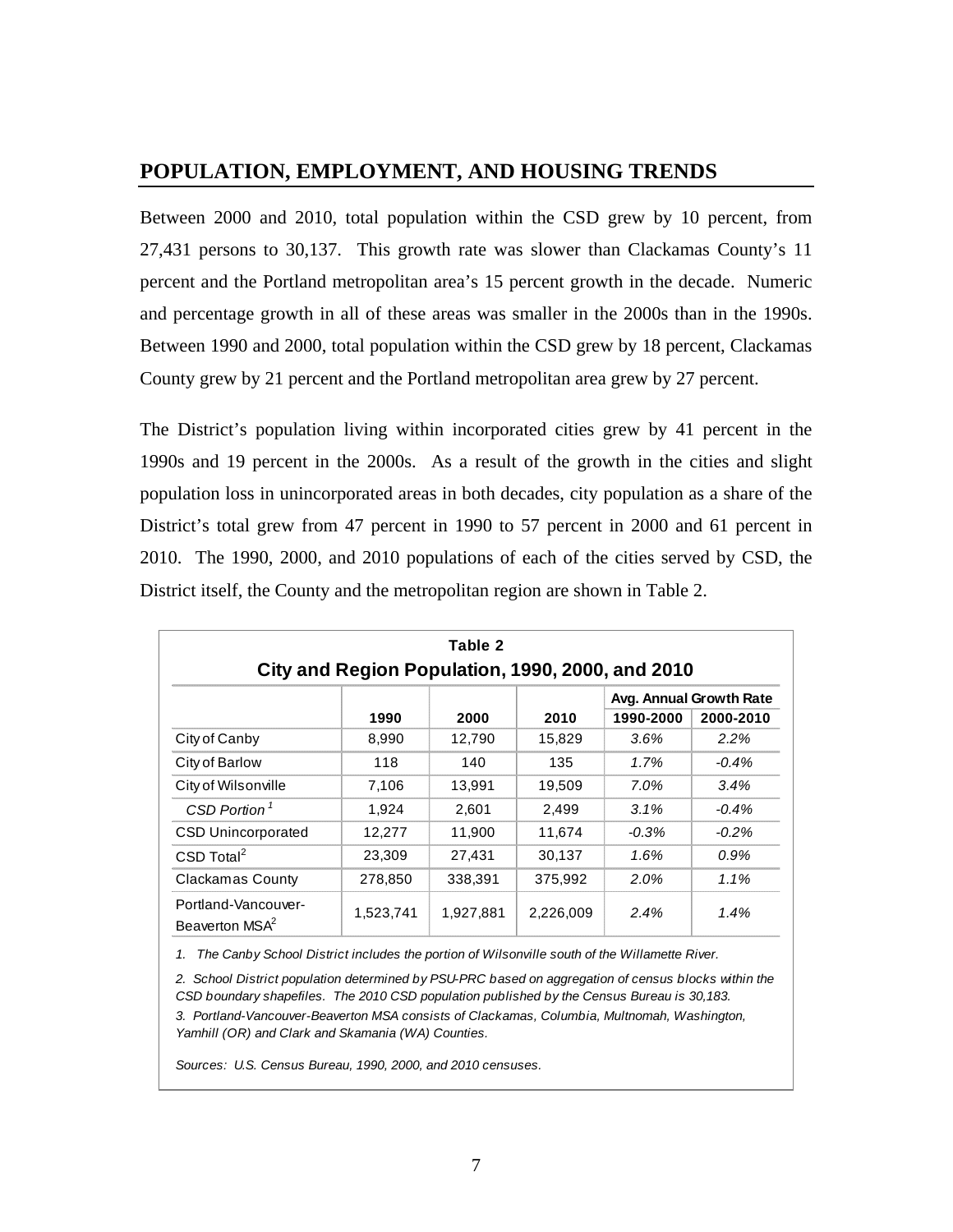The District is part of the Portland metropolitan area labor market and most residents commute outside of the District to work, so population growth in the area depends to a great extent on the strength of the metro area's economy. Recent data show that 17 percent of CSD workers have primary jobs within the District itself. Another 27 percent worked elsewhere in Clackamas County, and most of the rest worked in Multnomah (21 percent), Washington (17 percent), or Marion (10 percent) counties. Table 3 reports the number and share of workers by place of work.<sup>1</sup>

| <b>Job Located Within*</b>                                                                                                                                                                                                                                                                                                                                                                                                                                                                                                                                                 | <b>Workers</b> | <b>Share</b> |
|----------------------------------------------------------------------------------------------------------------------------------------------------------------------------------------------------------------------------------------------------------------------------------------------------------------------------------------------------------------------------------------------------------------------------------------------------------------------------------------------------------------------------------------------------------------------------|----------------|--------------|
| <b>Clackamas County</b>                                                                                                                                                                                                                                                                                                                                                                                                                                                                                                                                                    | 5,321          | 44%          |
| Canby School District                                                                                                                                                                                                                                                                                                                                                                                                                                                                                                                                                      | 2,056          | 17%          |
| City of Canby                                                                                                                                                                                                                                                                                                                                                                                                                                                                                                                                                              | 1,306          | 11%          |
| Multnomah County                                                                                                                                                                                                                                                                                                                                                                                                                                                                                                                                                           | 2,526          | 21%          |
| City of Portland                                                                                                                                                                                                                                                                                                                                                                                                                                                                                                                                                           | 2,271          | 19%          |
| <b>Washington County</b>                                                                                                                                                                                                                                                                                                                                                                                                                                                                                                                                                   | 2,026          | 17%          |
| <b>Marion County</b>                                                                                                                                                                                                                                                                                                                                                                                                                                                                                                                                                       | 1,203          | 10%          |
| All other locations                                                                                                                                                                                                                                                                                                                                                                                                                                                                                                                                                        | 981            | 8%           |
| <b>Total Primary Jobs</b>                                                                                                                                                                                                                                                                                                                                                                                                                                                                                                                                                  | 12,057         | 100%         |
| *Note: Indentation indicates that the area is also included wihin the area above it. For example,<br>workers in the City of Canby are also counted in the Canby School District. Portions of the City<br>of Portland are outside of Multnomah County, but few jobs are located in those areas.<br>Source: US Census Bureau, LED Origin-Destination Data Base (2nd Quarter 2009). Jobs<br>covered by unemployment insurance, generally excluding federal government, agricultural, self-<br>employed and domestic workers. Includes at most one (primary) job per resident. |                |              |

Between 2004 and 2007 Clackamas County added 12,200 jobs, nine percent over the three year period. Growth slowed in early 2008, and in October 2008 the county began to post year-to-year job losses. By 2010, employment had fallen below its 2004 level, mainly due to the loss of 11,000 jobs between 2008 and 2009. $^2$ 

Clackamas County's unemployment rate rose from 4.6 percent in May 2008, about one percentage point *below* the U.S. rate, to 11.2 percent in May 2009, nearly two percentage points *above* the U.S. rate. The Portland metro area's unemployment rate increase of 6.7

1

<sup>&</sup>lt;sup>1</sup> U.S. Census Bureau, LED Origin-Destination Database (2nd quarter 2009). Commute shed report for residents of Canby School District. Includes workers at firms covered by unemployment insurance (excludes most agricultural jobs and self-employment). http://lehdmap4.did.census.gov/themap4/. 2

<sup>&</sup>lt;sup>2</sup> "Current Employment by Industry," Oregon Employment Department, OLMIS. Average annual nonfarm employment in Clackamas County was 135,900 in 2004, 148,100 in 2007, and 134,900 in 2010.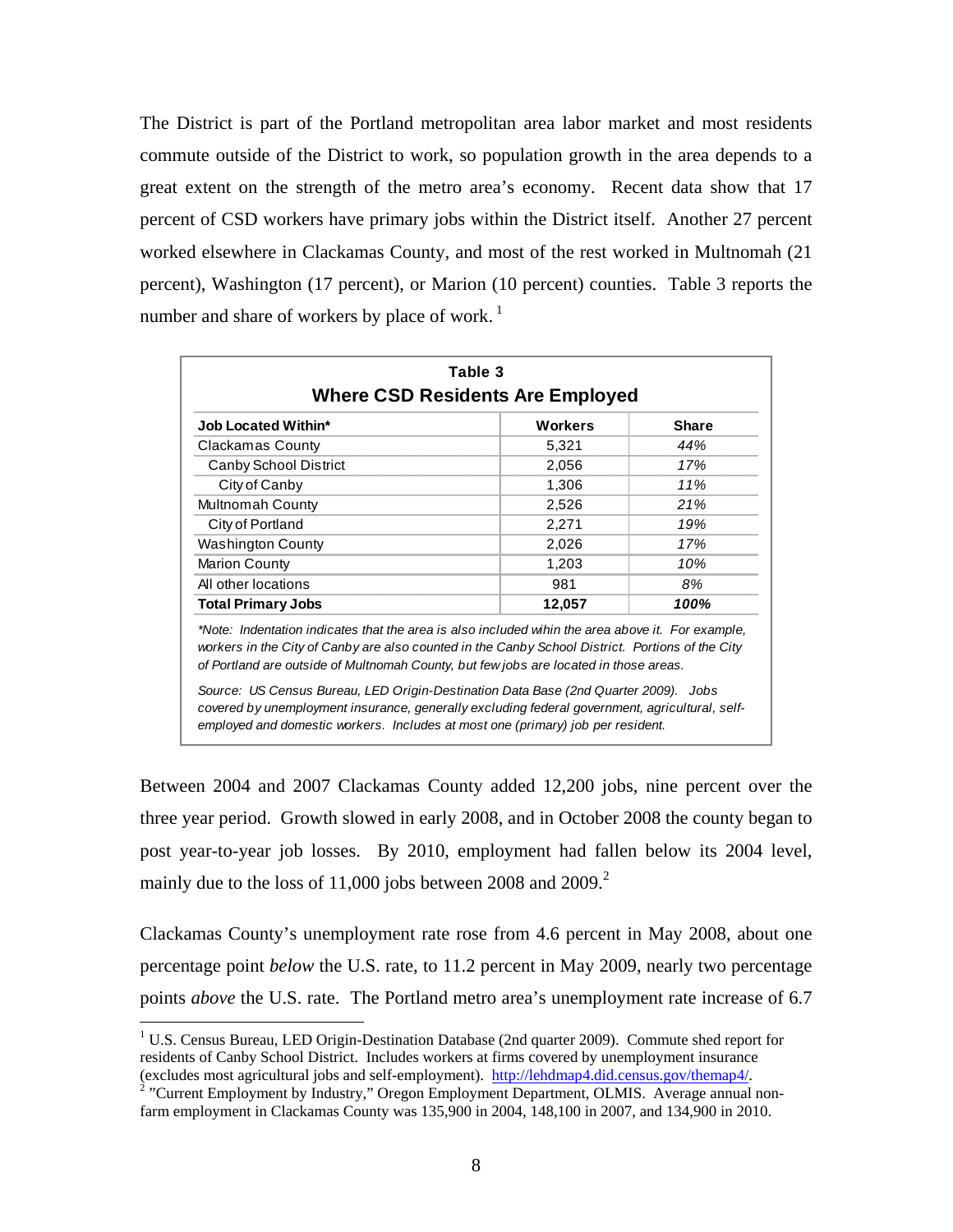percentage points during that period was the biggest increase among the nation's large metro areas. Typically, when the Portland area's unemployment rate is higher than the U.S. rate, population growth slows as a result of fewer people moving to the region.

Oregon is beginning to show signs of an economic recovery. Seasonally adjusted payroll employment grew by 9,800 in February, Oregon's largest one-month gain since November 1996. $3$  In Clackamas County,

three industries that were hit especially hard during the recession, construction, manufacturing, and professional and business services, have stabilized. Construction is seeing its best year since 2007. It appears as if the county has hit bottom in single family housing permits. Small gains in manufacturing have pulled employment up to year-ago levels for the first time in nearly two years. And hiring trends in professional and business services returned to a semblance of normalcy.4

Previous reports included details about the location and size of residential developments approved by the City of Canby and by Clackamas County. Because no significant new residential developments have been approved since 2007, these tables are not included in this report. The small number of students that the District may gain from new housing in the next two years is likely to be overshadowed by demographic changes in existing homes.

When the market for new homes recovers, the initial locations for development may be in the remaining phases of Northwoods Estates (Eccles Elementary), and in areas approved by voters in November 2008 for annexation to the City of Canby, including a 4.85 acre parcel in the Knight Elementary area that could potentially include 30 residences, and 14.88 acres in the Lee Elementary area where 56 new homes could be built. Another annexation of 4.77 acres in the Knight Elementary area was approved by voters in November 2010, but development of that parcel is not planned at this time.

 $\overline{a}$ 

<sup>&</sup>lt;sup>3</sup> News Release, Oregon Employment Department, March 15, 2011.

<sup>&</sup>lt;sup>4</sup> "Clackamas County: Emerging from the Great Recession" Oregon Employment Department, December 30, 2010.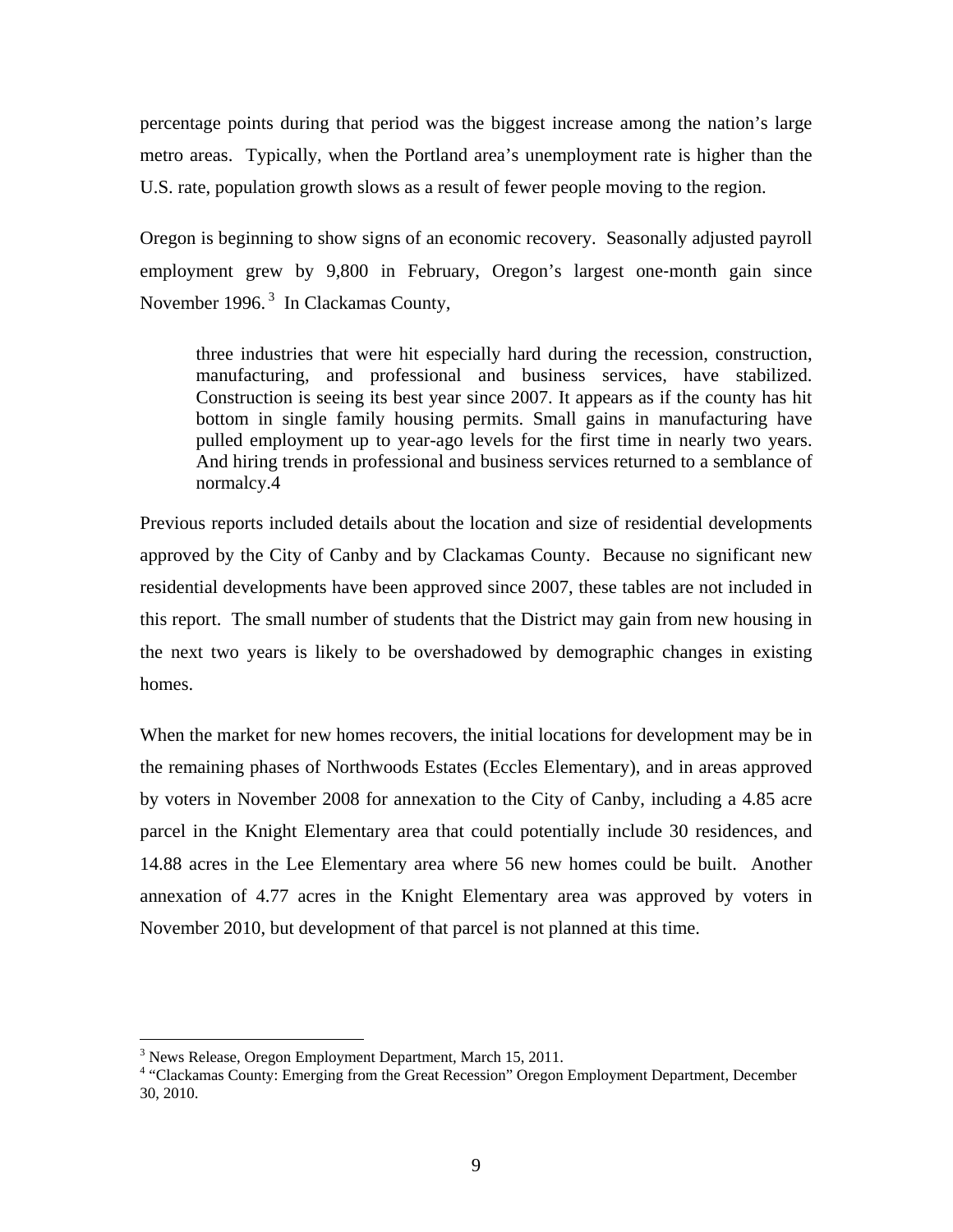Residential building permit activity within the City of Canby each of the past 15 years is presented in Table 4. The table shows the robust housing growth that occurred through 2006 and the extreme downturn that began in 2007. 5

|                           |                      | <b>City of Canby</b>   |
|---------------------------|----------------------|------------------------|
| <b>Year Permit Issued</b> | <b>Single Family</b> | <b>Multiple Family</b> |
| 1996                      | 71                   | 100                    |
| 1997                      | 90                   | 105                    |
| 1998                      | 75                   | 24                     |
| 1999                      | 151                  | 50                     |
| 2000                      | 96                   | 22                     |
| 2001                      | 132                  | 4                      |
| 2002                      | 143                  | 92                     |
| 2003                      | 97                   | 58                     |
| 2004                      | 110                  | 2                      |
| 2005                      | 121                  | 24                     |
| 2006                      | 197                  | 2                      |
| 2007                      | 79                   | 6                      |
| 2008                      | 15                   | 0                      |
| 2009                      | 4                    | 3                      |
| 2010                      | $\overline{2}$       | 0                      |

Another data source for recent housing construction is tax assessor records. Tax assessor data provided by the Clackamas County Geographic Information Systems (GIS) Department — spatially aligned with the District's attendance area boundaries indicates that during the 1990s, about 1,400 single family homes were built in the District. In the ten years between 2000 and 2009, about 1,100 single family homes were added Table 5 reports this decade's new single family homes by attendance area and year built.

 $\overline{a}$ 

<sup>&</sup>lt;sup>5</sup> U.S. Census Bureau, Residential Construction Branch. Data available for the U.S. and states at http://www.census.gov/const/www/C40/table2.html, and for counties and cities at http://censtats.census.gov/bldg/bldgprmt.shtml.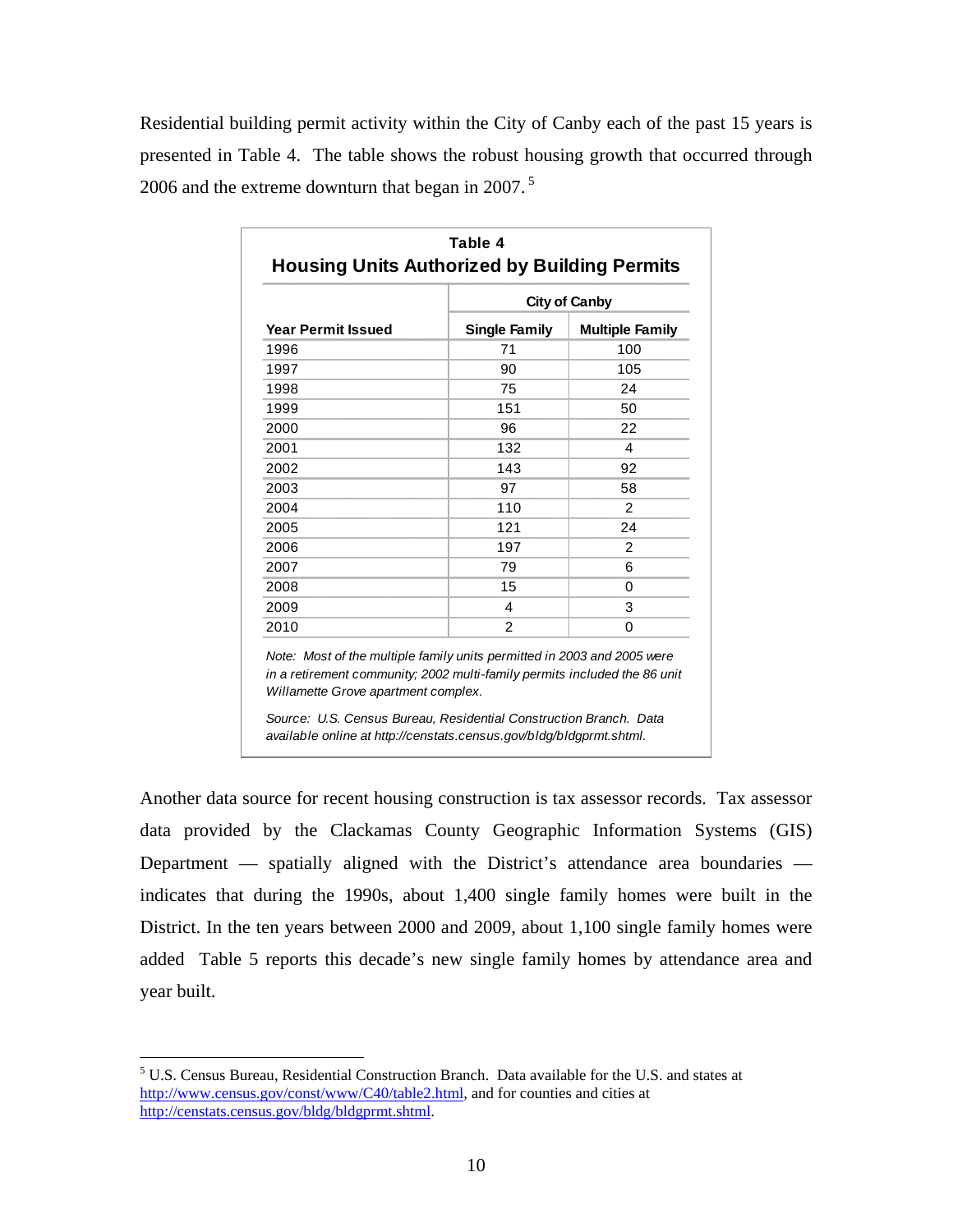| <b>Elementary</b>     | <b>Year Built</b> |      |      |      |      |      |      |          |      |      |              |  |
|-----------------------|-------------------|------|------|------|------|------|------|----------|------|------|--------------|--|
| School Area*          | 2000              | 2001 | 2002 | 2003 | 2004 | 2005 | 2006 | 2007     | 2008 | 2009 | <b>Total</b> |  |
| Carus                 | 8                 | 3    | 7    | 7    | 13   | 18   | 7    | 8        | 4    | 3    | 78           |  |
| Eccles                | 12                | 8    | 44   | 5    | 14   | 63   | 169  | 45       | 6    | 2    | 368          |  |
| Knight                | 34                | 23   | 24   | 27   | 52   | 51   | 28   | 35       | 4    | 2    | 280          |  |
| Lee                   | 19                | 28   | 25   | 44   | 19   | 8    | 8    | 3        | 5    | 0    | 159          |  |
| Ninety-One            | 6                 | 8    | 2    | 8    | 6    | 12   | 10   | 8        | 9    | 1    | 70           |  |
| Trost                 | 37                | 51   | 52   | 17   | 4    | 0    | 1    | $\Omega$ | 1    | 0    | 163          |  |
| Middle School Area*   |                   |      |      |      |      |      |      |          |      |      |              |  |
| Ackerman              | 31                | 36   | 69   | 49   | 33   | 71   | 177  | 48       | 11   | 2    | 527          |  |
| <b>Baker Prairie</b>  | 79                | 77   | 83   | 51   | 69   | 69   | 36   | 43       | 9    | 5    | 521          |  |
| Ninety-One            | 6                 | 8    | 2    | 8    | 6    | 12   | 10   | 8        | 9    | 1    | 70           |  |
| <b>District Total</b> | 116               | 121  | 154  | 108  | 108  | 152  | 223  | 99       | 29   | 8    | 1118         |  |

**Table 5**

The City of Canby accounted for 84 percent of the homes built since 2000, while the Clackamas County unincorporated area accounts for nearly all of the rest. There have been just three homes built in the City of Barlow since 2000, and none in the CSD portion of the City of Wilsonville. Homes that are demolished or removed are not subtracted from the number of new homes, so the *net* change in the District's housing stock may be lower than the number of new homes, particularly in the rural portions of the District where some new homes are replacing previously existing homes.

The school attendance areas for which new housing is tabulated in Table 5 are based on current boundaries established in 2006 when Lee and Baker Prairie schools opened. Between 2000 and 2002, the current Trost Elementary area had the greatest number of homes built. In 2003 and 2004, the current Knight Elementary area led the District in new home construction. Since 2005, the Eccles Elementary attendance area has had the most new homes; 56 percent of the District's homes built between 2005 and 2009 were built in the Eccles area. Also, Eccles currently has the largest number of available lots in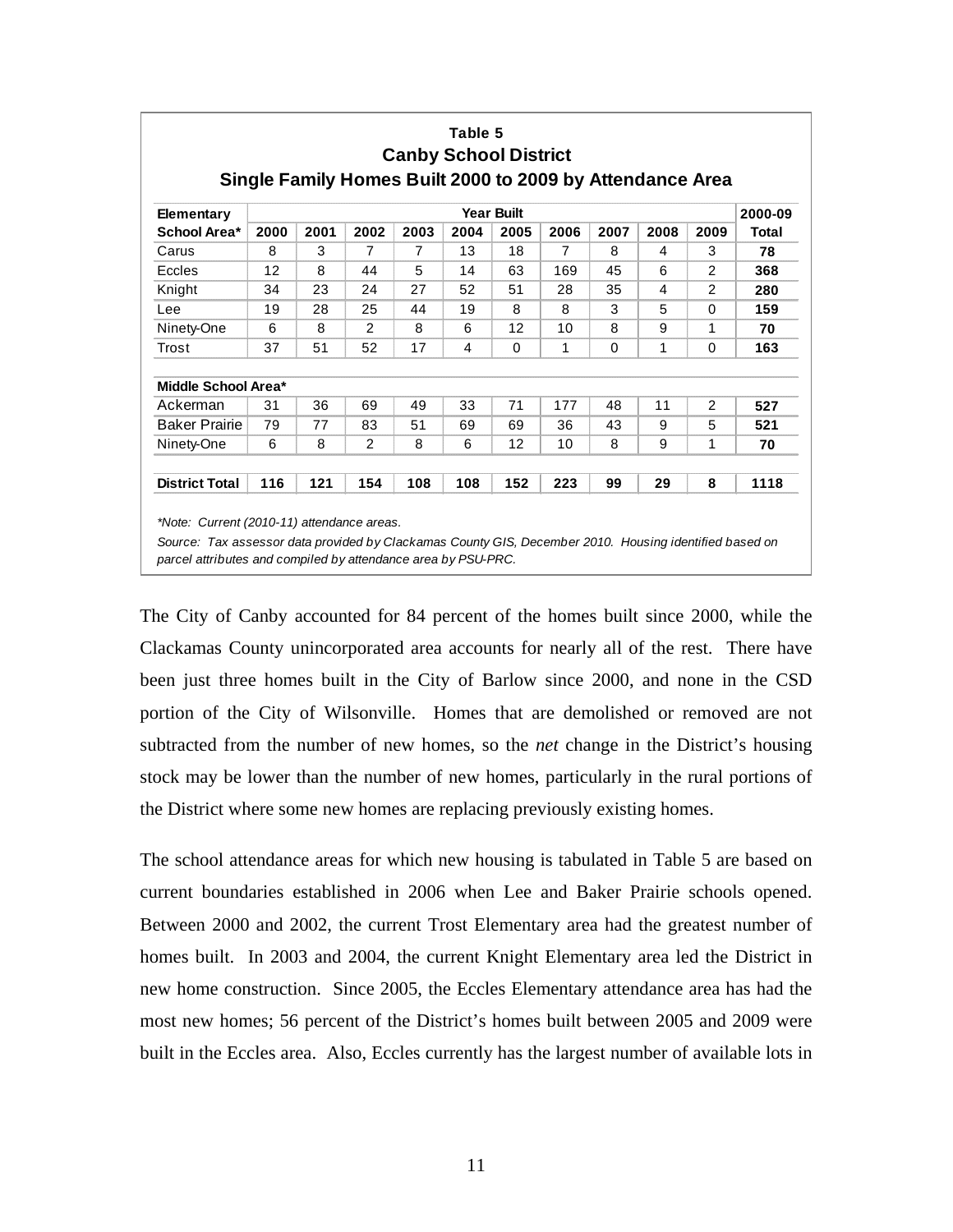existing platted subdivisions, and is therefore likely to continue to contribute the most to the District's new housing stock in the near future.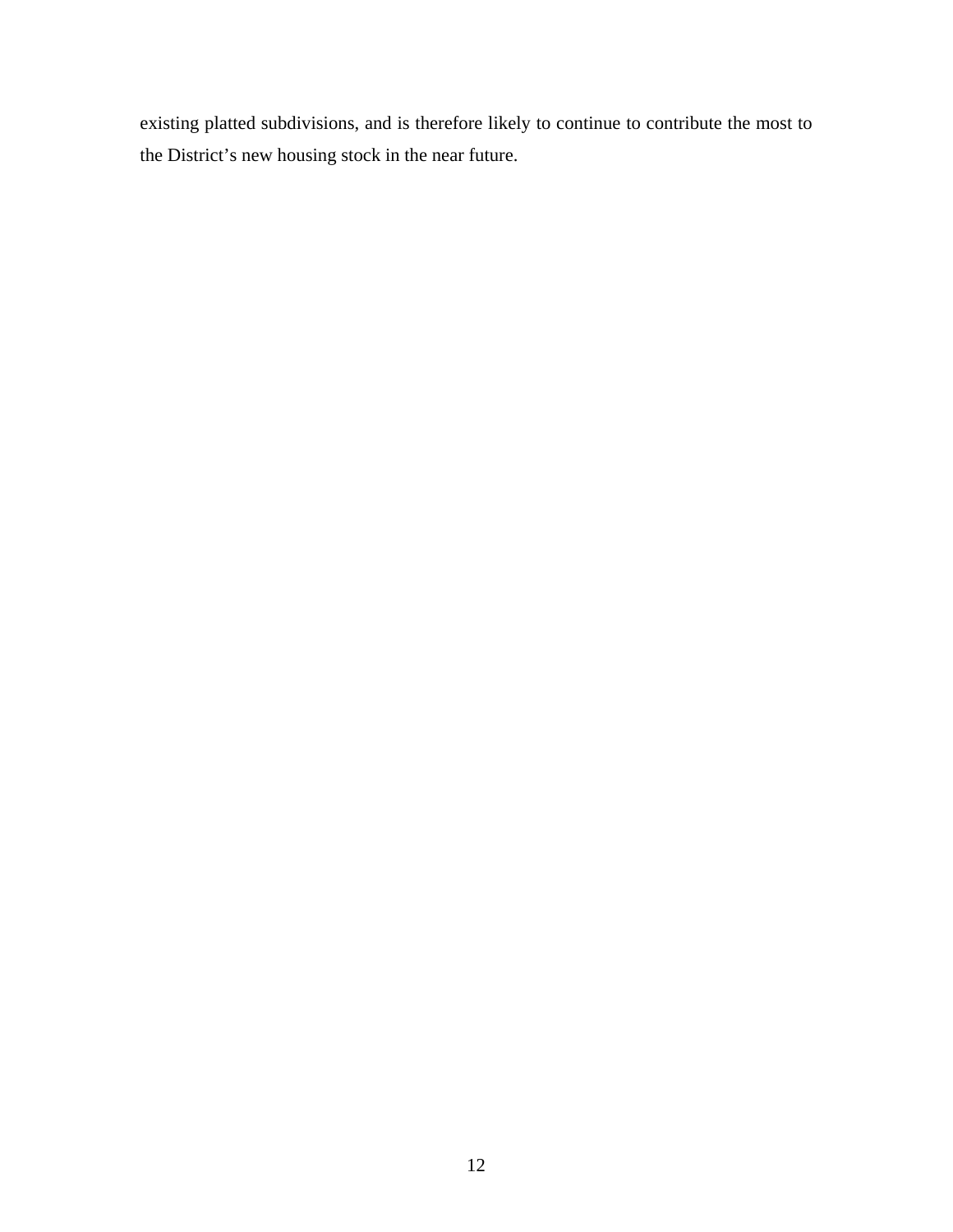### **ENROLLMENT AND HOUSING**

Because the recent enrollment downturn is partly attributable to the slow housing market, it may be helpful to identify the enrollment changes attributable to specific types of housing. Using data from Metro and Clackamas County we compiled a multiple family housing inventory in a spatial file based on taxlots that differentiates apartments, condominiums, and manufactured home parks and provides more comprehensive data on the number of housing units than was available in the past. We then combined this file with the taxlot file and student address points from each of the past five years in order to quantify the number of students by housing type. There has been an increase in the number of CSD students residing in the newest single family homes and in rental apartments. Decreases have occurred in single family homes built before 2000. Table 6 shows the number of Fall 2010 student by housing types.

| Table 6<br><b>Number of CSD Students, Fall 2010</b><br><b>By Type of Residence</b> |         |         |         |         |         |                                     |  |  |  |
|------------------------------------------------------------------------------------|---------|---------|---------|---------|---------|-------------------------------------|--|--|--|
| <b>CSD K-12 Students</b>                                                           |         |         |         |         |         |                                     |  |  |  |
| <b>Housing Type</b>                                                                | 2006-07 | 2007-08 | 2008-09 | 2009-10 | 2010-11 | Change<br>$'06 - '07$<br>to '10-'11 |  |  |  |
| Single Family, Total                                                               | 3,879   | 3,889   | 3,798   | 3,725   | 3,675   | $-204$                              |  |  |  |
| built before 1990                                                                  | 2,556   | 2,476   | 2,424   | 2,312   | 2,271   | $-285$                              |  |  |  |
| built 1990 to 1999                                                                 | 763     | 737     | 711     | 684     | 648     | $-115$                              |  |  |  |
| built 2000 to 2005                                                                 | 478     | 528     | 484     | 504     | 488     | 10                                  |  |  |  |
| built 2006 to 2009                                                                 | 82      | 148     | 179     | 225     | 268     | 186                                 |  |  |  |
| Multi-Family, Total                                                                | 640     | 709     | 731     | 770     | 828     | 188                                 |  |  |  |
| apartments and plexes                                                              | 619     | 682     | 705     | 748     | 807     | 188                                 |  |  |  |
| condominiums                                                                       | 21      | 27      | 26      | 22      | 21      | 0                                   |  |  |  |
| Manufactured Home Parks                                                            | 224     | 219     | 212     | 200     | 203     | $-21$                               |  |  |  |
| All Other*                                                                         | 332     | 337     | 274     | 283     | 189     | -143                                |  |  |  |
| <b>District total</b>                                                              | 5,075   | 5,154   | 5,015   | 4,978   | 4,895   | -180                                |  |  |  |

*\*Note: Includes addresses that are non-residential or in locations for which residential type can not be determined or outside of the District or not able to be geocoded.*

*Sources: CSD students by address, Clackamas County (December 2010) taxlots, Metro Multi-Family Housing Inventory. Estimates by Population Research Center, PSU.*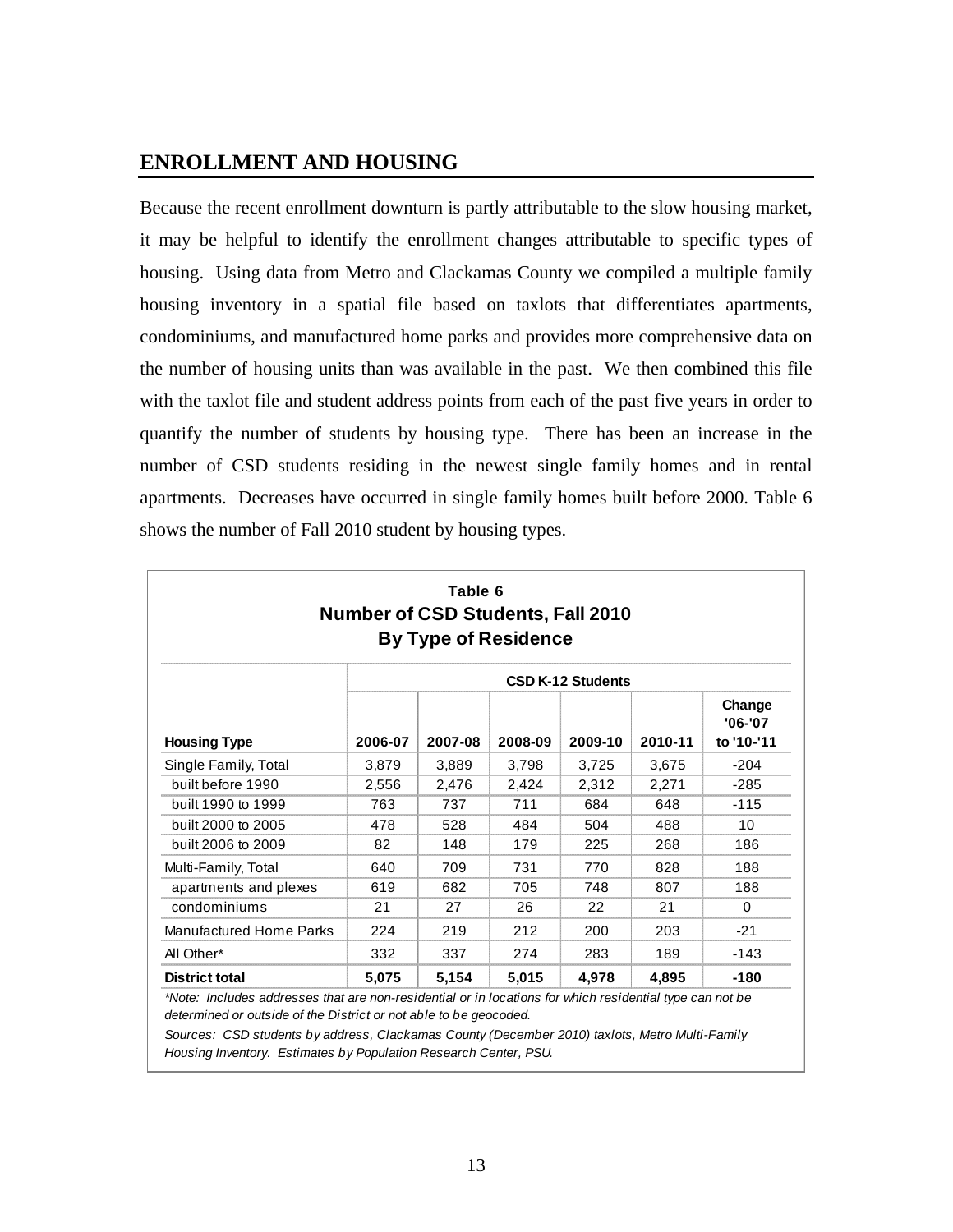The loss of students from older homes is partly due to the natural process of aging in place, whereby families remain in their home but no longer have children in K-12 schools. Other possible explanations are that the overbuilding of new homes encouraged families to move up into newer, larger homes, that the foreclosure crisis forced some families to relocate to rental apartments, and that job losses caused residents to move out of the area and resulted in more vacant single family homes.

Table 7 details Fall 2010 rates by housing type and by grade level. For District homes built between 2000 and 2009, the average number of CSD K-12 students per home in Fall 2010 was 0.68, about two students in every three homes. This rate is in the middle of the range of rates in other area school districts measured in recent studies.<sup>6</sup> Homes built in the 1990s had the same average number of high school students per home as those built since 2000, but fewer elementary and middle school students and a lower K-12 average of 0.47. Homes built before 1990 housed fewer students at all grade levels than homes built in the 1990s or 2000s, and a K-12 average of 0.36 CSD students per home.

| Average Number of CSD Students per Home, Fall 2010<br><b>By Housing Type and Grade Level</b> |       |      |                    |      |  |  |  |  |  |  |
|----------------------------------------------------------------------------------------------|-------|------|--------------------|------|--|--|--|--|--|--|
|                                                                                              |       |      | <b>Grade Level</b> |      |  |  |  |  |  |  |
|                                                                                              | $K-5$ | 6-8  | $9 - 12$           | K-12 |  |  |  |  |  |  |
| Single family homes built 2000-2009                                                          | 0.32  | 0.18 | 0.18               | 0.68 |  |  |  |  |  |  |
| detached homes built 2000-2009                                                               | 0.33  | 0.18 | 0.18               | 0.69 |  |  |  |  |  |  |
| row homes built 2000-2009                                                                    | 0.22  | 0.14 | 0.19               | 0.55 |  |  |  |  |  |  |
| Single family homes built 1990-1999                                                          | 0.17  | 0.12 | 0.18               | 0.47 |  |  |  |  |  |  |
| Single family homes built before 1990                                                        | 0.14  | 0.08 | 0.13               | 0.36 |  |  |  |  |  |  |
| Condominiums                                                                                 | 0.04  | 0.01 | 0.01               | 0.06 |  |  |  |  |  |  |
| Apartments                                                                                   | 0.32  | 0.15 | 0.13               | 0.60 |  |  |  |  |  |  |
| Manufactured homes in M.H. Parks                                                             | 0.09  | 0.06 | 0.10               | 0.26 |  |  |  |  |  |  |

<u>.</u>

 $6$  For example, 0.67 in the North Clackamas School District and 0.52 in the Tigard-Tualatin School District in Fall 2010, and 0.84 in the Sherwood School District and 0.48 in the Oregon City School District in Fall 2009.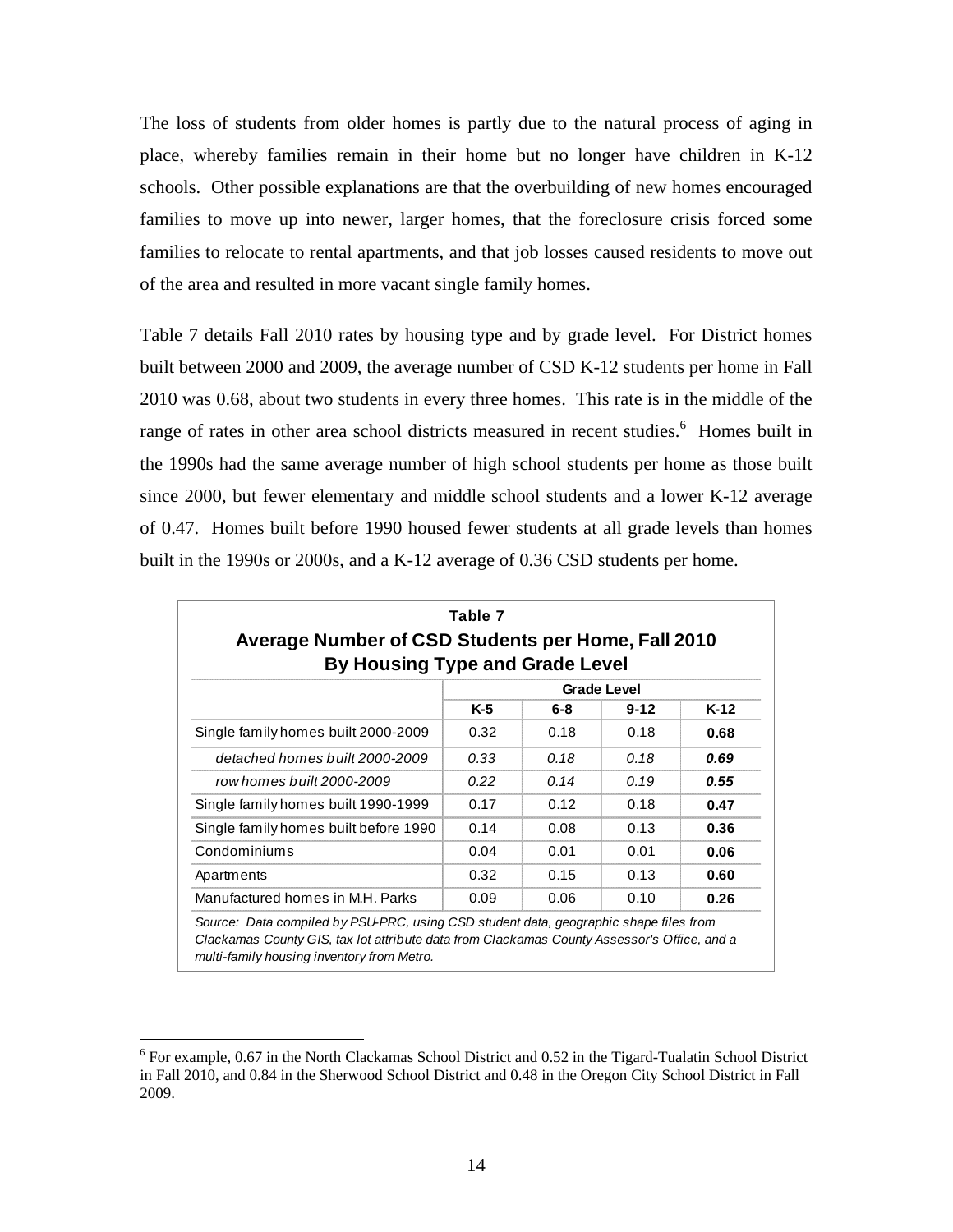In contrast to other school districts in which attached or nearly attached row homes and rental apartments have about half as many students per home as detached single family homes, the CSD's higher density housing types have student generation rates comparable to single family homes. There are an average of 0.55 students per row home built since 2000, compared with 0.69 students per detached home built since 2000. The number of students in specific apartment complexes likely varies widely depending on the size of units, presence of family-friendly amenities, income restrictions, or other factors, but the overall rate of 0.60 students per apartment unit is relatively high. The apartments exclude senior housing developments.

The student generation rates shown in Chart 1 illustrate the "aging in place" that occurs in single family homes. As the older children graduate from high school, the homes built in the 1990s will soon have even fewer K-12 residents, much like the homes built before 1990 that are now more than 20 years old. Although younger families may eventually occupy the older homes, owner-occupied homes turn over to new owners very gradually, and household composition of existing homes tends to be more diverse than the families with children who are well represented among buyers of new tract homes.

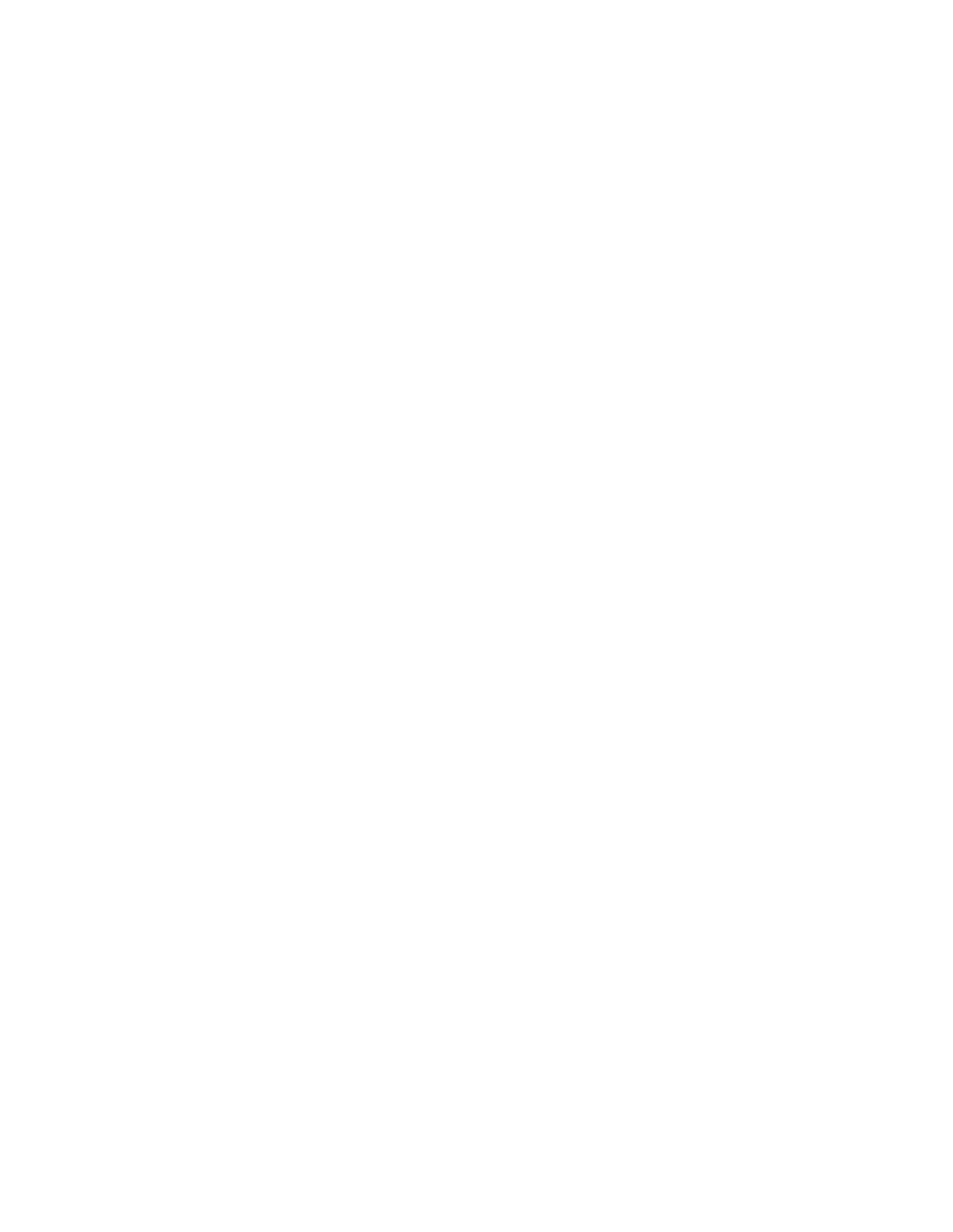#### **ENROLLMENT TRENDS**

After many years of growth, K-12 enrollment in the Canby School District reached about 5,300 students in 2000-01 and remained at that level through the 2004-05 school year. Enrollment has declined in five out of six years since 2004-05, amounting to a net loss of 394 students (7.4 percent) in the period. The K-12 total in Fall 2010 was 4,895 students.

Although annual changes in elementary enrollment were barely noticeable until the large decline in 2008-09, the District's elementary enrollment peaked more than a decade ago, in 1998-99. Secondary enrollment trends followed chronologically. Grades 6-8 peaked in 2002-03, and high school enrollment peaked in 2005-06. These trends are not unique to Canby. Many districts in Oregon have had followed similar paths, due primarily to lower fertility rates and an aging population. In districts without significant Latino population growth or new housing development, enrollment declines have been steeper than in Canby.

At least one of the factors that created the "perfect storm" for the current statewide K-12 school enrollment decline may have nearly run its course. The smaller population of Oregon and U.S. residents born during the "baby bust" of the early 1970s is leaving its prime fertility years and being replaced by the larger "echo boom" cohort of the 1980s and early 1990s. These cohorts were responsible for the school enrollment losses of the 1980s and gains of the 1990s, and may again be responsible for the cycle repeating in the current century. The other major factor currently influencing enrollment is the recession, which is limiting the typical in-migration that Oregon experiences. The economy also was a drag on enrollment in the 1980s and a boost in the 1990s.

Chart 2 illustrates the District's recent enrollment trends by grade level groups. Rather than using traditional elementary, middle, and high school categories, the chart excludes kindergarten, which has a lower capture rate, and assigns students to comparable intervals of three grades each. The current pyramid shape shows that there are significantly more students in upper grades than in lower grades, so K-12 enrollment growth is unlikely in the short run, even if primary grades begin to rebound.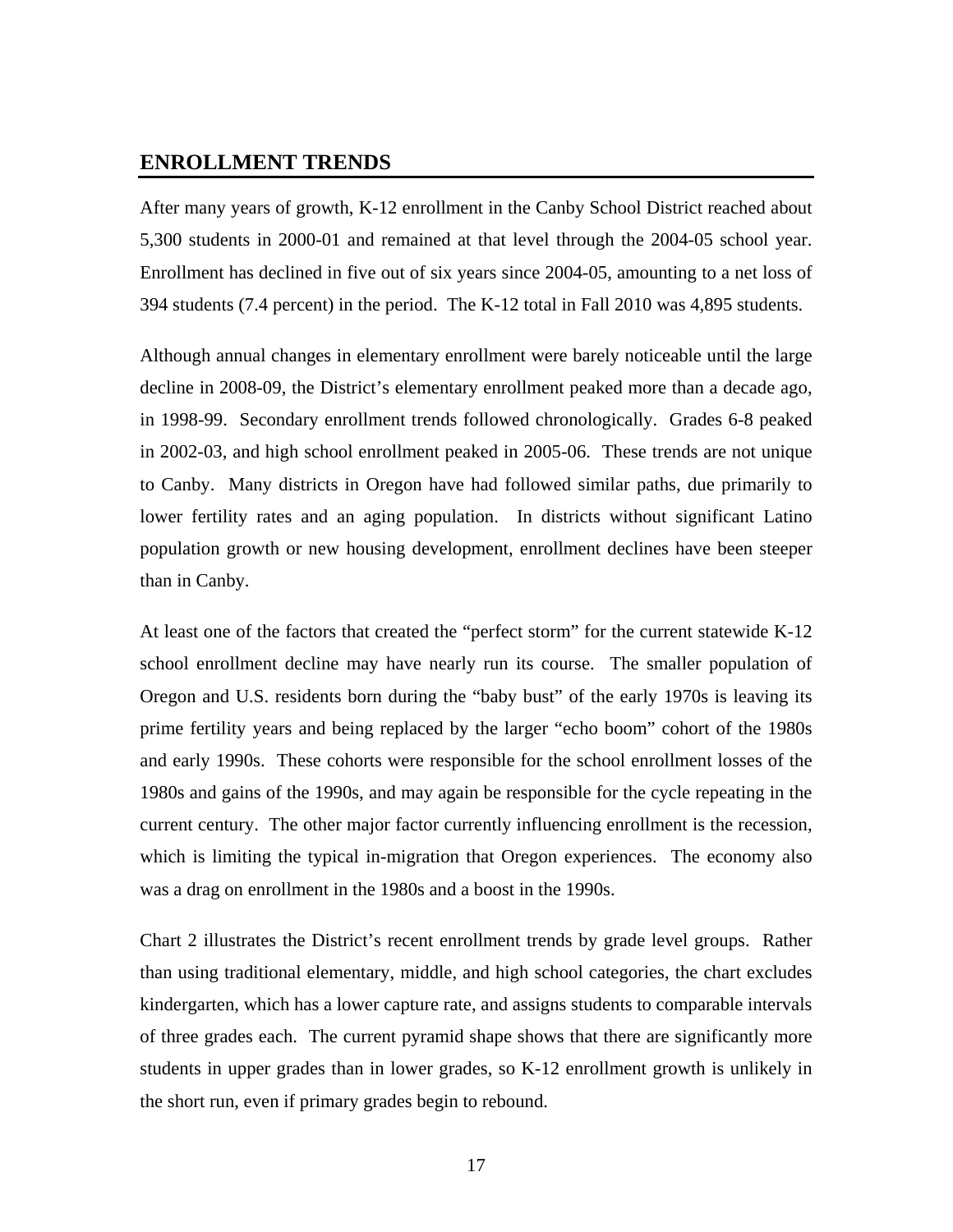

On the next page, Table 8 summarizes the enrollment history for the District by grade level annually for the 10 year period from 2000-01 to 2010-11.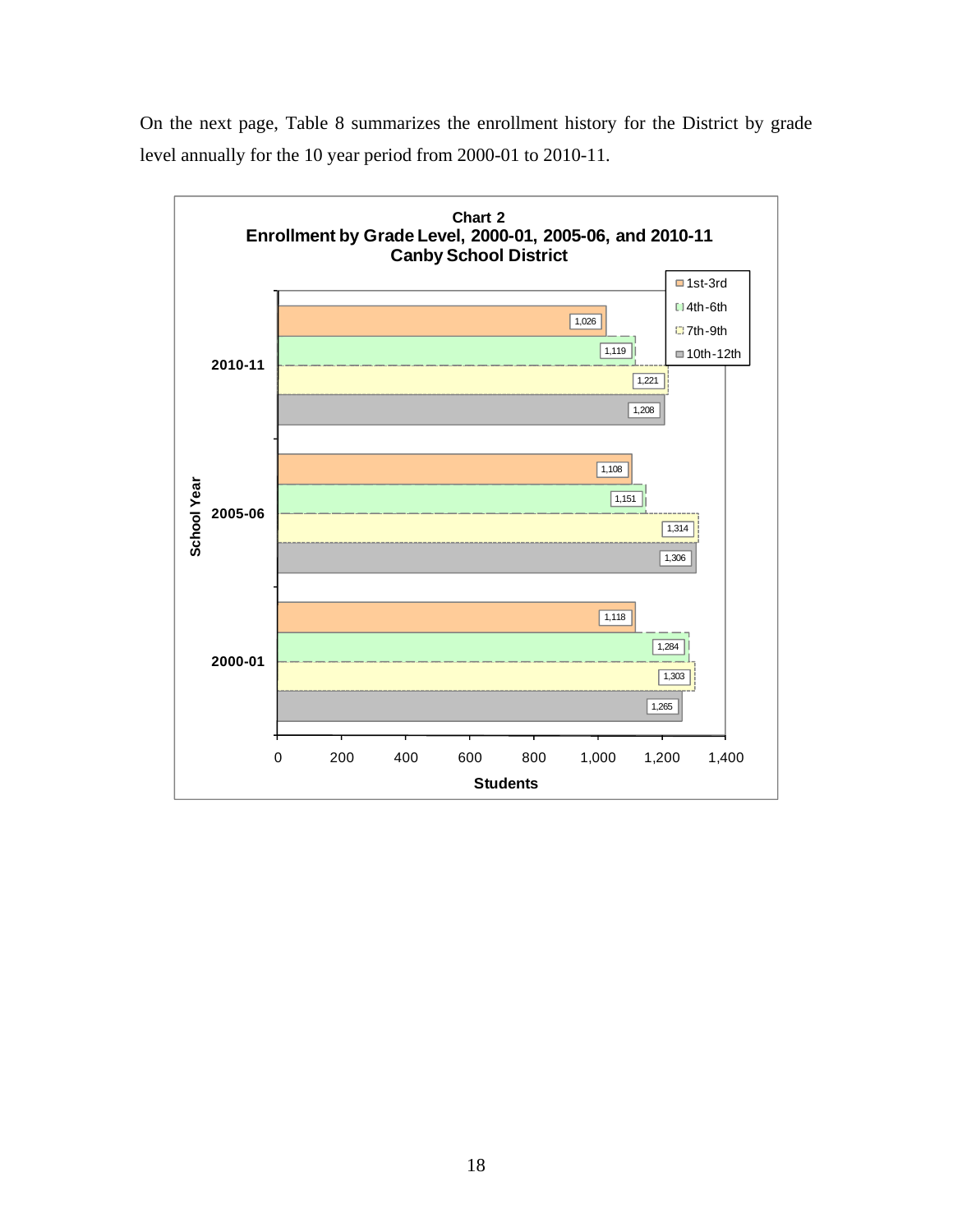|                            |               |          |                    |         |         | Table 8<br>Canby School District, Enrollment History, 2000-01 to 2010-11 |                |         |                    |         |         |
|----------------------------|---------------|----------|--------------------|---------|---------|--------------------------------------------------------------------------|----------------|---------|--------------------|---------|---------|
| Grade                      | 2000-01       | 2001-02  | 2002-03            | 2003-04 | 2004-05 | 2005-06                                                                  | 2006-07        | 2007-08 | 2008-09            | 2009-10 | 2010-11 |
| $\overline{\mathsf{K}}$    | 319           | 345      | 384                | 332     | 358     | 361                                                                      | 337            | 370     | 323                | 327     | 313     |
| 1                          | 345           | 354      | 371                | 396     | 354     | 363                                                                      | 361            | 360     | 369                | 339     | 337     |
| $\mathbf 2$                | 384           | 348      | 348                | 375     | 390     | 351                                                                      | 370            | 375     | 353                | 380     | 323     |
| 3                          | 389           | 399      | 356                | 358     | 394     | 394                                                                      | 359            | 381     | 375                | 355     | 366     |
| 4                          | 438           | 388      | 402                | 370     | 365     | 394                                                                      | 393            | 386     | 373                | 385     | 358     |
| 5                          | 417           | 451      | 400                | 410     | 371     | 381                                                                      | 382            | 403     | 380                | 378     | 382     |
| 6                          | 429           | 412      | 465                | 415     | 421     | 376                                                                      | 379            | 401     | 403                | 393     | 379     |
| $\overline{7}$             | 437           | 437      | 426                | 457     | 420     | 423                                                                      | 364            | 386     | 384                | 396     | 401     |
| 8                          | 419           | 432      | 437                | 421     | 457     | 417                                                                      | 417            | 362     | 382                | 395     | 398     |
| $\boldsymbol{9}$           | 447           | 433      | 458                | 467     | 453     | 474                                                                      | 414            | 432     | 384                | 401     | 422     |
| 10                         | 486           | 431      | 432                | 471     | 466     | 446                                                                      | 480            | 442     | 434                | 378     | 404     |
| 11                         | 427           | 447      | 415                | 420     | 445     | 422                                                                      | 407            | 447     | 407                | 436     | 370     |
| 12                         | 352           | 403      | 402                | 388     | 402     | 438                                                                      | 405            | 399     | 442                | 404     | 434     |
| $\overline{\mathsf{US}^*}$ | $\Omega$      | $\Omega$ | 3                  | 6       | 6       | 6                                                                        | $\overline{7}$ | 10      | 6                  | 11      | 8       |
| <b>Total</b>               | 5,289         | 5,280    | 5,299              | 5,286   | 5,302   | 5,246                                                                    | 5,075          | 5,154   | 5,015              | 4,978   | 4,895   |
|                            | Annual change | -9       | 19                 | $-13$   | 16      | $-56$                                                                    | $-171$         | 79      | $-139$             | $-37$   | $-83$   |
|                            |               | $-0.2%$  | 0.4%               | $-0.2%$ | 0.3%    | $-1.1%$                                                                  | $-3.3%$        | 1.6%    | $-2.7%$            | $-0.7%$ | $-1.7%$ |
| $K-5$                      | 2,292         | 2,285    | 2,261              | 2,241   | 2,232   | 2,244                                                                    | 2,202          | 2,275   | 2,173              | 2,164   | 2,079   |
| $6 - 8$                    | 1,285         | 1,281    | 1,328              | 1,293   | 1,298   | 1,216                                                                    | 1,160          | 1,149   | 1,169              | 1,184   | 1,178   |
| $9 - 12$                   | 1,712         | 1,714    | 1,710              | 1,752   | 1,772   | 1,786                                                                    | 1,713          | 1,730   | 1,673              | 1,630   | 1,638   |
|                            |               |          | 2000-01 to 2005-06 |         |         | 2005-06 to 2010-11                                                       |                |         | 2000-01 to 2010-11 |         |         |
|                            |               |          | 5 yr. chg.         | Pct.    |         | 5 yr. chg.                                                               | Pct.           |         | 10 yr. chg.        | Pct.    |         |
| $K-5$                      |               |          | $-48$              | $-2.1%$ |         | $-165$                                                                   | $-7.4%$        |         | $-213$             | $-9.3%$ |         |
| $6 - 8$                    |               |          | $-69$              | $-5.4%$ |         | $-38$                                                                    | $-3.1%$        |         | $-107$             | $-8.3%$ |         |
| $9 - 12$                   |               |          | 74                 | 4.3%    |         | $-148$                                                                   | $-8.3%$        |         | $-74$              | $-4.3%$ |         |
| <b>Total</b>               |               |          | $-43$              | $-0.8%$ |         | $-351$                                                                   | $-6.7%$        |         | $-394$             | $-7.4%$ |         |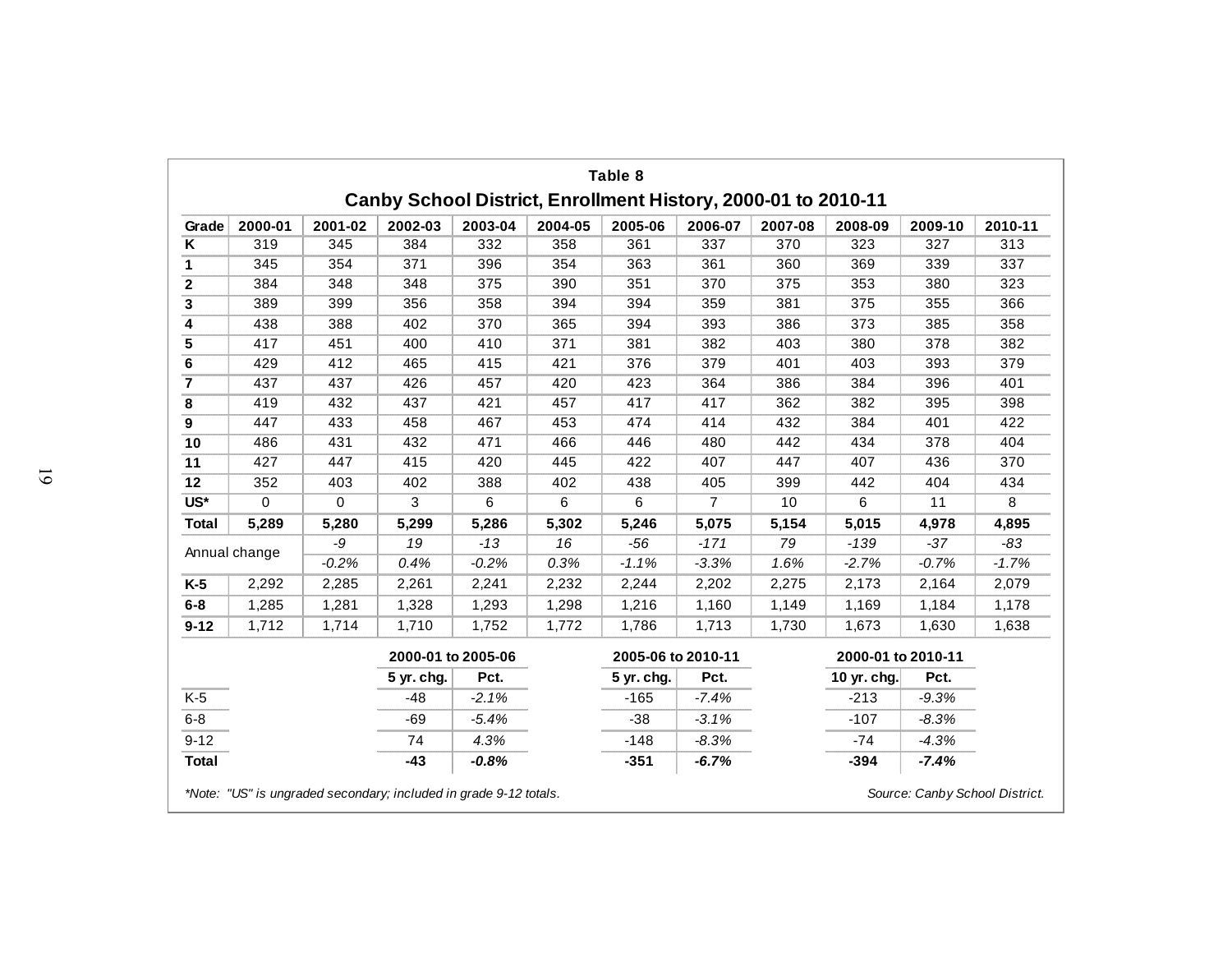#### *Private School Enrollment, Home School, and Inter-District Transfers*

The only private school in Canby serving elementary or secondary grades is the very small First Baptist Church School. Larger private schools nearest to the CSD are in Wilsonville, Molalla, and Oregon City, including the 170 student North Clackamas Christian School (K-12) in Oregon City just north of Carus and the Country Christian School (K-12) near Molalla, which has grown from 219 students in 2005-06 to about 300 students this year. Some CSD residents attend these and other private schools. The best estimate of private school enrollment for CSD residents comes from the 2000 Census and the Census Bureau's American Community Survey (ACS) estimates from responses between 2005 and 2009. Both the 2000 Census "long form" and the 2005-2009 ACS indicated that about seven percent of CSD K-12 residents attended private schools.<sup>7</sup> The shares of CSD residents attending private schools were slightly lower than the private school shares for the rest of Clackamas County. Although the CSD's private school share was relatively low, it increased from four percent in 1990 to seven percent in 2000.

Another difference between public school enrollment and total school age population can be attributed to home schooling. Home schooled children age 7 to 18 living in the District are required to register with the Clackamas Educational Service District (CESD), though the statistics kept by the CESD are not precise because students who move out of the area are not required to drop their registration. Students who enroll in public schools after being registered as home schooled are dropped from the home school registry.

Table 9 shows these data by grade level. Recently (March 2011), there were 209 CSD residents registered, about half of whom were high school age. The recent number of registered home school students represented about three percent of CSD's  $1<sup>st</sup>$  to  $8<sup>th</sup>$  grade population and five percent of its  $9<sup>th</sup>$  to  $12<sup>th</sup>$  grade population.

 $\overline{a}$ 

 $7 \text{ U.S.}$  Census Bureau, 2000 Census, Summary File 3, Table P36; 2005-2009 ACS five year estimates, Table C14002.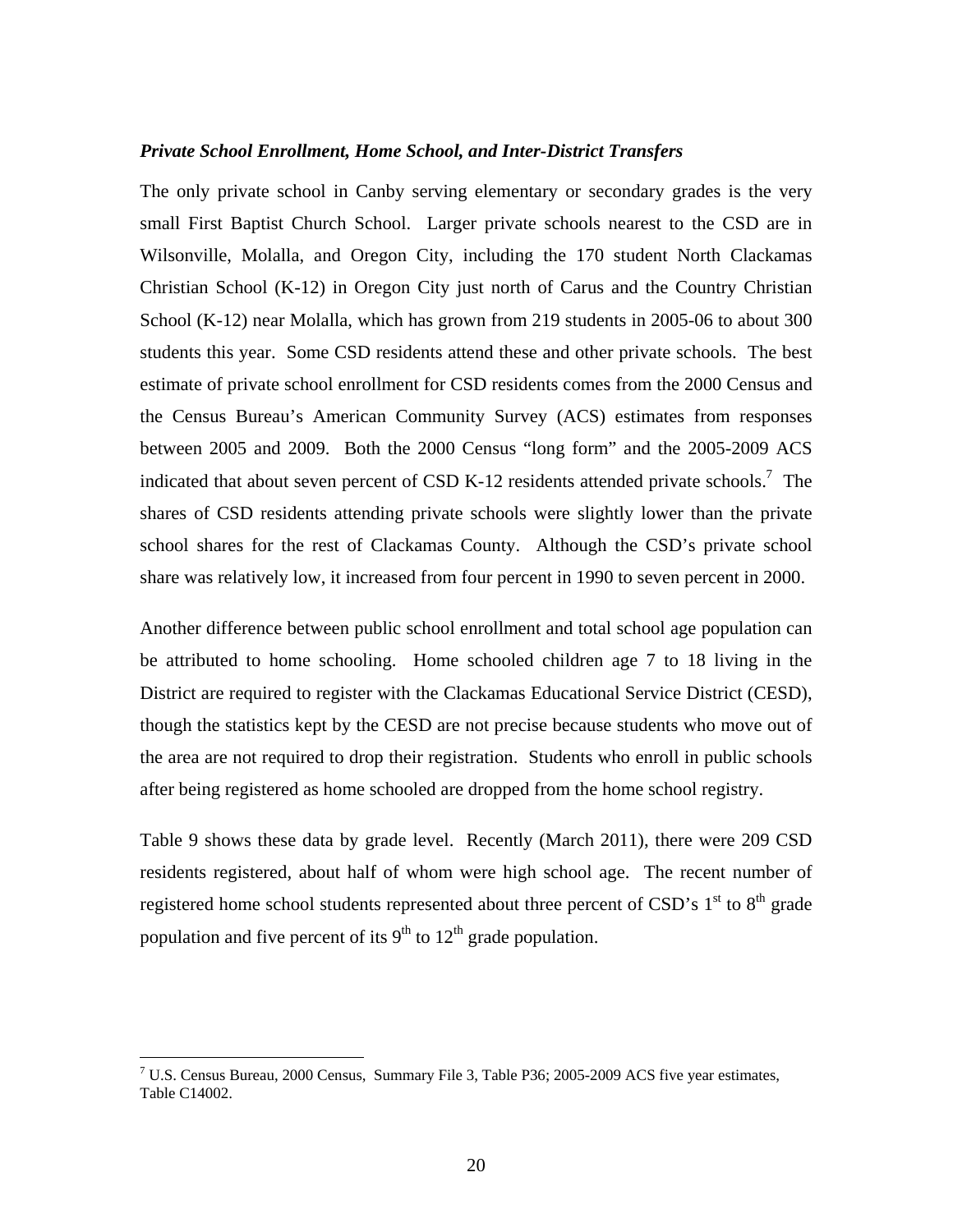| Table 9                                                                                                                           |    |    |     |     |  |  |  |  |  |  |
|-----------------------------------------------------------------------------------------------------------------------------------|----|----|-----|-----|--|--|--|--|--|--|
| Home School Students Residing in CSD <sup>1</sup><br>Grade 1-5<br>Grade 6-8<br>Grade 9-12<br>Total                                |    |    |     |     |  |  |  |  |  |  |
| $2006 - 07^2$                                                                                                                     | 66 | 64 | 108 | 238 |  |  |  |  |  |  |
| $2007 - 083$                                                                                                                      | 59 | 64 | 112 | 235 |  |  |  |  |  |  |
| $2008 - 094$                                                                                                                      | 49 | 50 | 113 | 212 |  |  |  |  |  |  |
| $2010 - 11^{5}$                                                                                                                   | 51 | 54 | 104 | 209 |  |  |  |  |  |  |
| 1. Residents of CSD age 7-18 enrolled with Clackamas Education Service District.<br>2. February 23, 2007.<br>3. January 17, 2008. |    |    |     |     |  |  |  |  |  |  |
| 4. February 2, 2009.<br>5. March 1, 2011.                                                                                         |    |    |     |     |  |  |  |  |  |  |
| Source: Clackamas Education Service District                                                                                      |    |    |     |     |  |  |  |  |  |  |

Private schools and home schooling help to explain the difference between the number of school-age children living in the District and the number attending District schools. Both represent "outflow" from the District. That is, children eligible but not attending District schools. The other "outflow" consists of District residents who attend public schools in other school districts. There is also a related "inflow" of residents from other districts.

Under state rules, families must request and be granted an inter-district transfer from their resident district and the transfer must also be approved by the district that they want to attend. Table 10 shows that part of the 2008-09 enrollment decline can be attributed to a less favorable balance of transfer students. In 2006-07 and 2007-08 the CSD had a net gain of students from inter-district transfer agreements, whereas a small net enrollment loss due to inter-district transfers characterizes the 2008-09 school year. The number of transfers into and out of the District has been relatively balanced since 2008-09, causing very little impact on district-wide enrollment.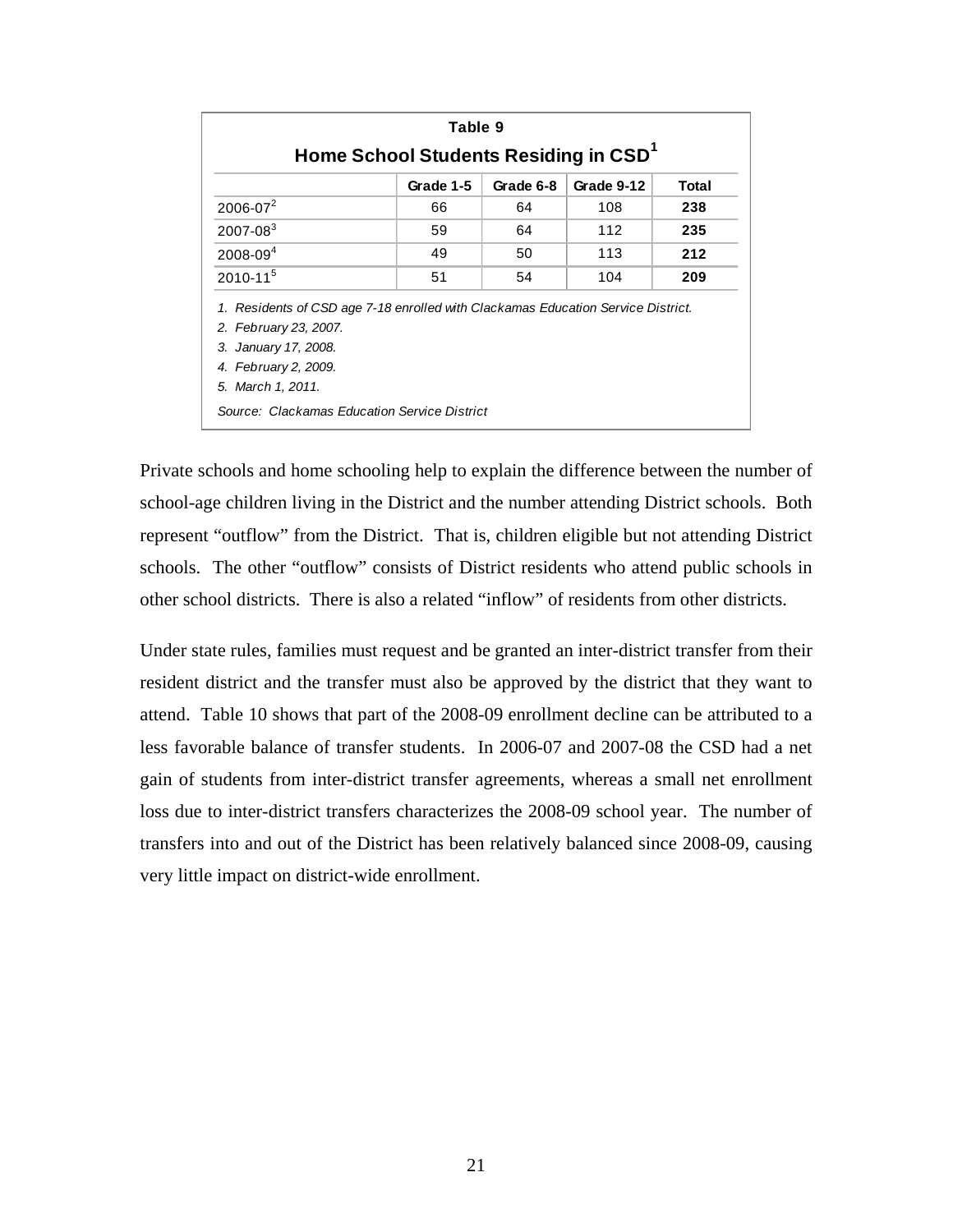| Table 10<br><b>Inter-District Transfers</b> |       |      |    |      |  |  |  |
|---------------------------------------------|-------|------|----|------|--|--|--|
|                                             |       |      |    |      |  |  |  |
| October 2005                                |       |      |    |      |  |  |  |
| Into Canby S.D.                             | 12    | 9    | 14 | 35   |  |  |  |
| Out of Canby S.D.                           | 14    | 4    | 18 | 36   |  |  |  |
| <b>Net</b>                                  | $-2$  | 5    | -4 | $-1$ |  |  |  |
| October 2006                                |       |      |    |      |  |  |  |
| Into Canby S.D.                             | 26    | 22   | 26 | 74   |  |  |  |
| Out of Canby S.D.                           | 9     | 7    | 17 | 33   |  |  |  |
| <b>Net</b>                                  | 17    | 15   | 9  | 41   |  |  |  |
| October 2007                                |       |      |    |      |  |  |  |
| Into Canby S.D.                             | 14    | 10   | 24 | 48   |  |  |  |
| Out of Canby S.D.                           | 9     | 3    | 14 | 26   |  |  |  |
| <b>Net</b>                                  | 5     | 7    | 10 | 22   |  |  |  |
| October 2008                                |       |      |    |      |  |  |  |
| Into Canby                                  | 6     | 0    | 20 | 26   |  |  |  |
| Out of Canby                                | 16    | 6    | 9  | 31   |  |  |  |
| <b>Net</b>                                  | $-10$ | -6   | 11 | -5   |  |  |  |
| October 2009                                |       |      |    |      |  |  |  |
| Into Canby                                  | 9     | 5    | 21 | 35   |  |  |  |
| Out of Canby                                | 18    | 6    | 10 | 34   |  |  |  |
| <b>Net</b>                                  | -9    | $-1$ | 11 | 1    |  |  |  |
| October 2010                                |       |      |    |      |  |  |  |
| Into Canby                                  | 23    | 6    | 27 | 56   |  |  |  |
| Out of Canby                                | 24    | 11   | 20 | 55   |  |  |  |
| <b>Net</b>                                  | $-1$  | -5   | 7  | 1    |  |  |  |

#### *Latino Enrollment Growth*

In the last ten years Latino enrollment has grown by 662 students while non-Latino enrollment has decreased by more than 1,000 students. The CSD's 26 percent Latino enrollment share is higher than the State of Oregon's 20.5 percent share. In both Oregon and the CSD, Latino enrollment has more than doubled since 2000-01, while non-Latino enrollment has declined.

International migration and higher fertility rates among foreign-born Latinas play a role in the Latino enrollment growth, but the most important factor is the age distribution of adults. Among non-Latinos in Oregon, there are currently many more adults in their 40s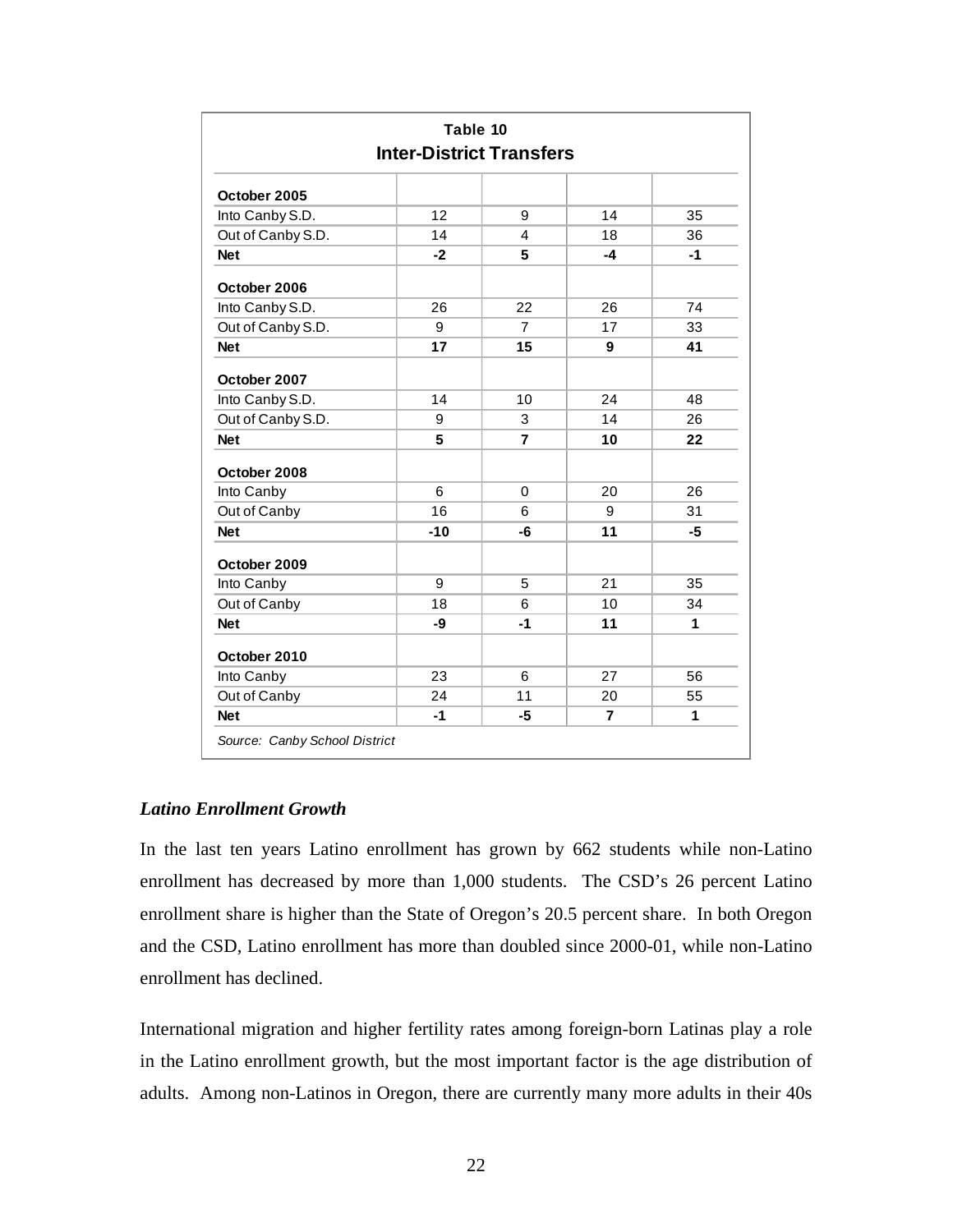and 50s than in their 20s and 30s, a result of the baby boom and baby bust cycle that the U.S. experienced. Their children are older on average, and each graduating  $12<sup>th</sup>$  grade class is replaced by a smaller incoming kindergarten class. Conversely, the Latino population currently includes more adults in their 20s and 30s than in their 40s and 50s, with younger children and fewer teenagers. As the Latino population becomes longer established, the age distribution of children is evening out somewhat. In the 1990s, Latino enrollment growth contributed most to enrollment growth in elementary grades, but recent growth has been greatest in high school. In the past five years, Latino enrollment increased by 22 percent in CSD grades K-5, 36 percent in grades 6-8, and 44 percent in grades 9-12.

Table 11 reports Latino and non-Latino CSD enrollment annually from 2000-01 to 2010- 11.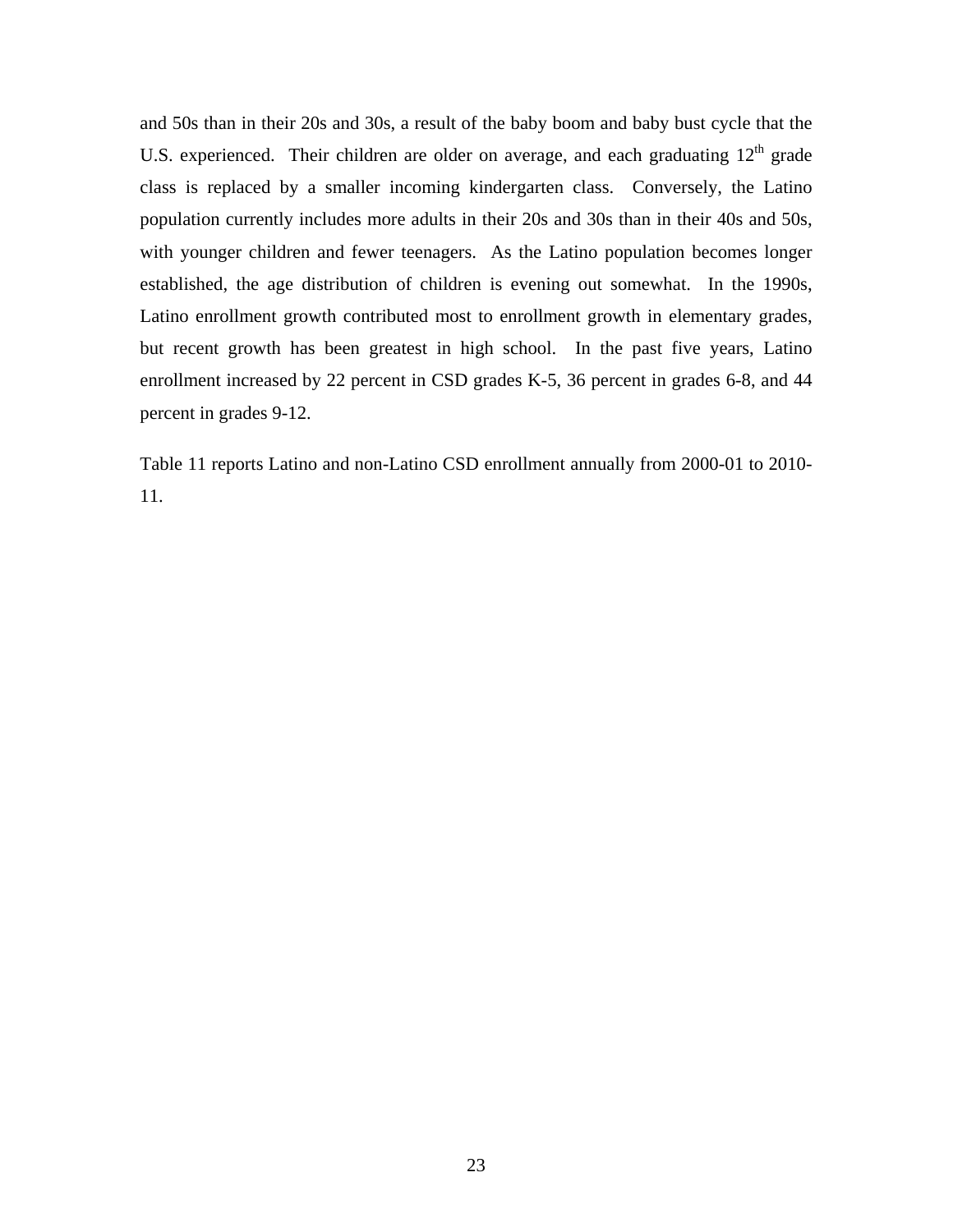|                                 |            |                  |                  |                   | Table 11<br>Canby School District, Latino Enrollment History, 2000-01 to 2010-11 |                  |                   |                  |                   |                   |                   |
|---------------------------------|------------|------------------|------------------|-------------------|----------------------------------------------------------------------------------|------------------|-------------------|------------------|-------------------|-------------------|-------------------|
| Grade                           | 2000-01    | 2001-02          | 2002-03          | 2003-04           | 2004-05                                                                          | 2005-06          | 2006-07           | 2007-08          | 2008-09           | 2009-10           | 2010-11           |
| Latino                          |            |                  |                  |                   |                                                                                  |                  |                   |                  |                   |                   |                   |
| $K-5$<br>Share of K-5 Total     | 364<br>16% | 405<br>18%       | 452<br>20%       | 496<br>22%        | 503<br>23%                                                                       | 520<br>23%       | 504<br>23%        | 548<br>24%       | 601<br>28%        | 622<br>29%        | 634<br>30%        |
| $6 - 8$<br>Share of 6-8 Total   | 115<br>9%  | 149<br>12%       | 191<br>14%       | 230<br>18%        | 217<br>17%                                                                       | 222<br>18%       | 197<br>17%        | 228<br>20%       | 251<br>21%        | 285<br>24%        | 301<br>26%        |
| $9 - 12$<br>Share of 9-12 Total | 136<br>8%  | 151<br>9%        | 161<br>9%        | 196<br>11%        | 269<br>15%                                                                       | 238<br>13%       | 232<br>14%        | 282<br>16%       | 303<br>18%        | 325<br>20%        | 342<br>21%        |
| $K-12$<br>Share of K-12 Total   | 615<br>12% | 705<br>13%       | 804<br>15%       | 922<br>17%        | 989<br>19%                                                                       | 980<br>19%       | 933<br>18%        | 1,058<br>21%     | 1,155<br>23%      | 1,232<br>25%      | 1,277<br>26%      |
| K-12 Annual change              |            | 90<br>14.6%      | 99<br>14.0%      | 118<br>14.7%      | 67<br>7.3%                                                                       | -9<br>$-0.9%$    | $-47$<br>$-4.8%$  | 125<br>13.4%     | 97<br>9.2%        | 77<br>6.7%        | 45<br>3.7%        |
| <b>Non Latino</b>               |            |                  |                  |                   |                                                                                  |                  |                   |                  |                   |                   |                   |
| $K-5$                           | 1,928      | 1,880            | 1,809            | 1,745             | 1,729                                                                            | 1,724            | 1,698             | 1,727            | 1,572             | 1,542             | 1,445             |
| $6 - 8$                         | 1,170      | 1,132            | 1.137            | 1,063             | 1,081                                                                            | 994              | 963               | 921              | 918               | 899               | 877               |
| $9 - 12$                        | 1,576      | 1,563            | 1,549            | 1,556             | 1,503                                                                            | 1,548            | 1,481             | 1,448            | 1,370             | 1,305             | 1,296             |
| $K-12$                          | 4,674      | 4,575            | 4,495            | 4,364             | 4,313                                                                            | 4,266            | 4,142             | 4,096            | 3,860             | 3,746             | 3,618             |
| K-12 Annual change              |            | $-99$<br>$-2.1%$ | $-80$<br>$-1.7%$ | $-131$<br>$-2.9%$ | $-51$<br>$-1.2%$                                                                 | $-47$<br>$-1.1%$ | $-124$<br>$-2.9%$ | $-46$<br>$-1.1%$ | $-236$<br>$-5.8%$ | $-114$<br>$-3.0%$ | $-128$<br>$-3.4%$ |
| <b>District Total</b>           |            |                  |                  |                   |                                                                                  |                  |                   |                  |                   |                   |                   |
| $K-5$                           | 2,292      | 2,285            | 2,261            | 2,241             | 2,232                                                                            | 2,244            | 2,202             | 2,275            | 2,173             | 2,164             | 2,079             |
| $6-8$                           | 1,285      | 1,281            | 1,328            | 1,293             | 1,298                                                                            | 1,216            | 1,160             | 1,149            | 1,169             | 1,184             | 1,178             |
| $9 - 12$                        | 1,712      | 1,714            | 1,710            | 1,752             | 1,772                                                                            | 1,786            | 1,713             | 1,730            | 1,673             | 1,630             | 1,638             |
| $K-12$                          | 5,289      | 5,280            | 5,299            | 5,286             | 5,302                                                                            | 5,246            | 5,075             | 5,154            | 5,015             | 4,978             | 4,895             |
| K-12 Annual change              |            | -9<br>$-0.2%$    | 19<br>0.4%       | $-13$<br>$-0.2%$  | 16<br>0.3%                                                                       | $-56$<br>$-1.1%$ | $-171$<br>$-3.3%$ | 79<br>1.6%       | $-139$<br>$-2.7%$ | $-37$<br>$-0.7%$  | $-83$<br>$-1.7%$  |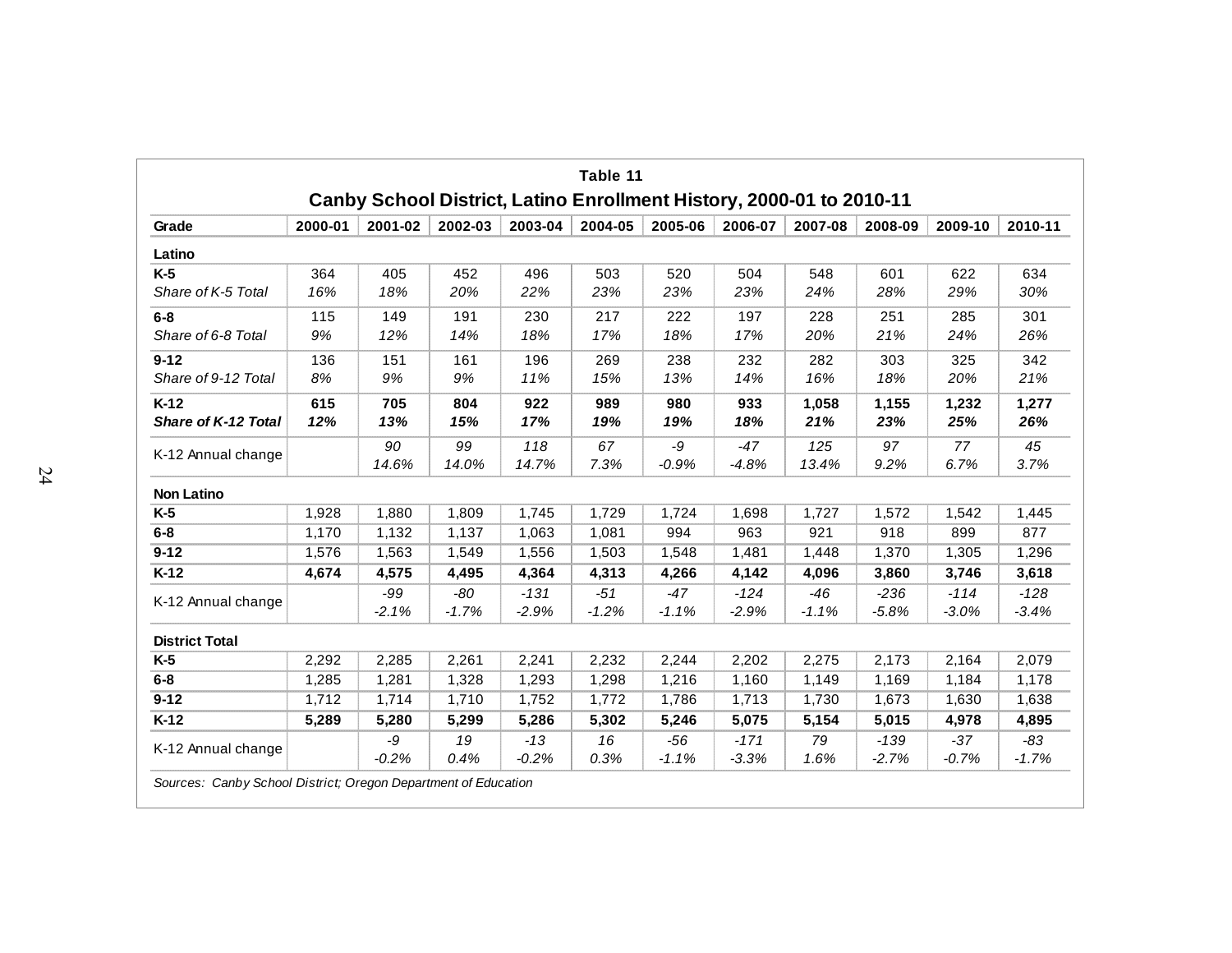#### *Neighboring Districts*

Table 12 displays several facts about CSD demographic and enrollment trends in comparison to three other nearby Clackamas County school districts. The overall enrollment growth or decline in each district is influenced by housing construction, and also by the district's unique demographics. The portion of the North Clackamas S.D. east of I-205 has been one of the fastest growing parts of the metro area for the past two decades, and the District's enrollment growth has outpaced its neighbors, especially in this decade. Like the CSD, Oregon City S.D. has had small enrollment losses since peaking in 2004-05. Gladstone S.D. has had the greatest percentage enrollment losses in the past few years as relatively small classes have entered elementary grades.

| <b>Selected Clackamas County School Districts</b>   | Table 12 |                    |           |                                  |
|-----------------------------------------------------|----------|--------------------|-----------|----------------------------------|
| Demographic and Enrollment Highlights, 1990 to 2010 | Canby    | <b>Oregon City</b> | Gladstone | <b>North</b><br><b>Clackamas</b> |
| Enrollment growth, 1990-91 to 1995-96               | 13%      | $-1%$              | 12%       | 13%                              |
| Enrollment growth, 1995-96 to 2000-01               | 9%       | 6%                 | 5%        | 8%                               |
| Enrollment growth, 2000-01 to 2005-06               | $-1%$    | 8%                 | $-8%$     | 14%                              |
| Enrollment growth, 2005-06 to 2010-11               | $-7%$    | $-7%$              | $-7%$     | 2%                               |
| Latino enrollment, 2010-11                          | 26%      | 11%                | 14%       | 15%                              |
| Grades 9-12 enrollment, 2010-11                     | 33%      | 30%                | 35%       | 33%                              |
| Population growth, 1990 to 2000                     | 18%      | 24%                | 15%       | 26%                              |
| Population growth, 2000 to 2010                     | 10%      | 14%                | $-2%$     | 15%                              |
| Multi-family housing share, 2000                    | 24%      | 23%                | 26%       | 38%                              |
| Population age 5 to 17, 1990                        | 20.1%    | 20.9%              | 19.7%     | 17.3%                            |
| Population age 5 to 17, 2000                        | 20.5%    | 19.1%              | 19.2%     | 17.6%                            |
| Population under age 5, 1990                        | 6.8%     | 7.6%               | 6.7%      | 6.4%                             |
| Population under age 5, 2000                        | 6.4%     | 7.2%               | 6.8%      | 6.8%                             |
| Population rural, 2000                              | 35.6%    | 16.5%              | $0.0\%$   | 1.0%                             |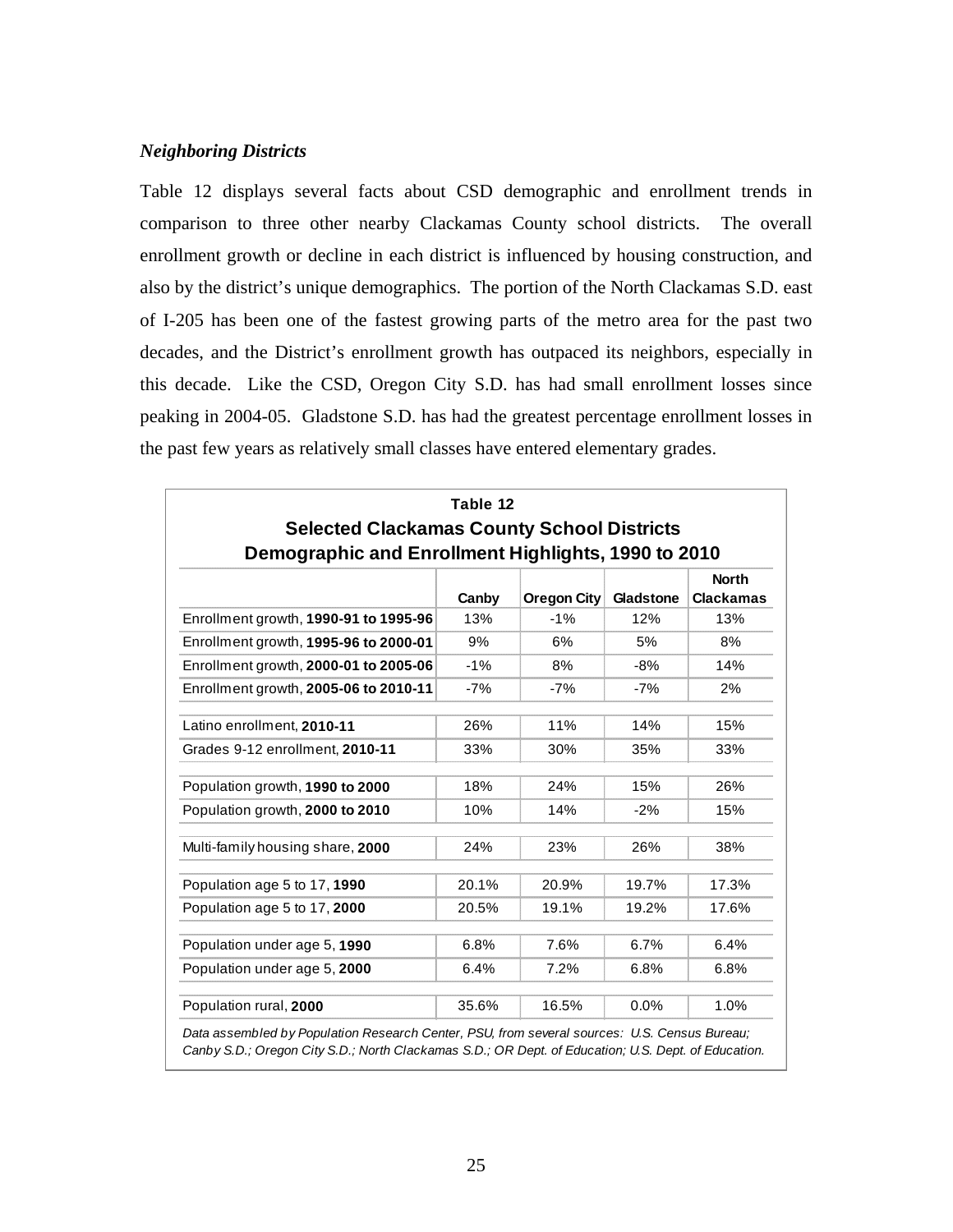#### *Enrollment Trends at Individual Schools: Elementary Schools*

When Lee Elementary opened in 2006, attendance area boundaries for Eccles, Knight, and Trost elementary schools changed, so long term enrollment comparisons are affected by the boundary changes. In 2006-07, with the new boundaries, each of the District's five elementary schools enrolled around 400 students. Ninety-One School, serving grades K-8, enrolled about 500 students. In the four years since the new boundaries were implemented, Trost and Eccles have grown by 22 and 19 students, respectively. Net enrollment losses of 17 to 62 students have occurred at Carus, Knight, Lee, and Ninety-One between 2006-07 and 2010-11.

#### *Enrollment Trends at Individual Schools: Secondary Schools*

Boundaries were also drawn in 2006 for middle schools, due to the opening of Baker Prairie Middle School in Fall 2006. Enrollment at the two middle schools was initially balanced, with about 450 students at each school in 2006-07. Because there are only three grades in the middle schools, year to year fluctuations may often occur due to changes in the size of incoming or outgoing classes. Both schools have experienced a net gain over the entire four year period. Both Ackerman and Baker Prairie enroll 21 more students in Fall 2010 than in Fall 2006.

For historic comparisons, Canby High School's enrollments include students at Parrott Creek, since they are now reported as CHS students. Total enrollment of 1,620 students in Fall 2010 is 12 students more than in Fall 2009, but 126 students smaller less that its peak enrollment in Fall 2005.

Total enrollments at each of the District's schools from 2005-06 to 2010-11 are shown in Table 13 on the next page. Enrollment change is shown for the four year period after the current boundaries were established.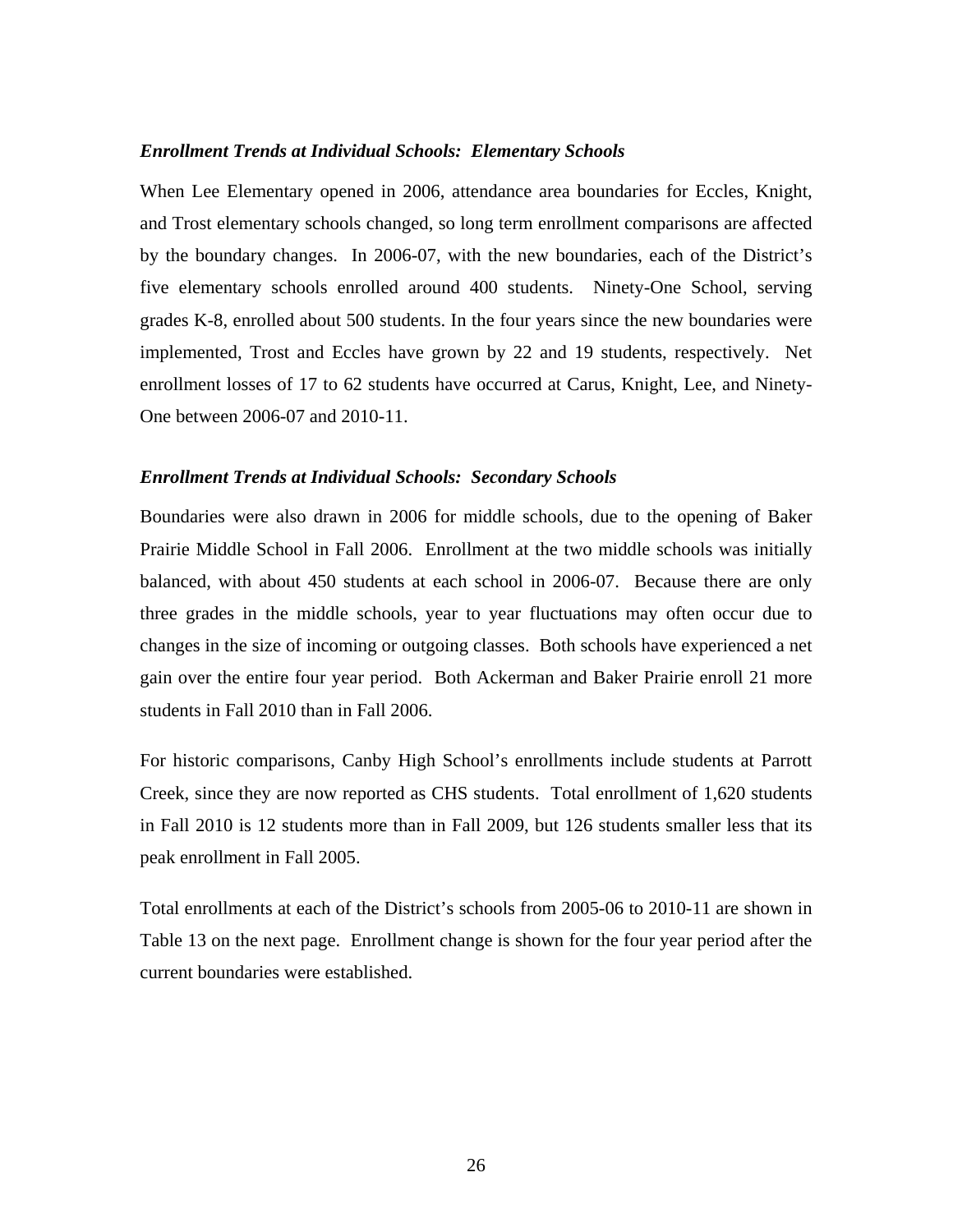|                            |                |         | Change $1$ |                            |         |         |                |                    |
|----------------------------|----------------|---------|------------|----------------------------|---------|---------|----------------|--------------------|
|                            |                |         |            | <b>Historic Enrollment</b> |         |         |                | 2006-07 to 2010-11 |
| <b>School</b>              | 2005-06        | 2006-07 | 2007-08    | 2008-09                    | 2009-10 | 2010-11 | <b>Number</b>  | <b>Percent</b>     |
| Carus Elementary (K-6)     | 442            | 397     | 393        | 344                        | 367     | 335     | $-62$          | $-16%$             |
| Eccles Elementary (K-5)    | 417            | 373     | 421        | 402                        | 406     | 392     | 19             | 5%                 |
| Knight Elementary (K-5)    | 500            | 377     | 375        | 384                        | 401     | 360     | $-17$          | $-5%$              |
| Lee Elementary (K-5)       | 0              | 406     | 411        | 380                        | 365     | 357     | $-49$          | $-12%$             |
| Ninety-One (K-8)           | 526            | 499     | 484        | 470                        | 461     | 437     | $-62$          | $-12%$             |
| Trost Elementary (K-5)     | 611            | 406     | 427        | 418                        | 391     | 428     | 22             | 5%                 |
| Ackerman Middle (6-8)      | 957            | 444     | 417        | 461                        | 468     | 465     | 21             | 5%                 |
| Baker Prairie Middle (6-8) | 0              | 457     | 493        | 476                        | 487     | 478     | 21             | 5%                 |
| Other K-8 <sup>2</sup>     | $\overline{7}$ | 3       | 3          | 7                          | 2       | 5       | $\overline{2}$ |                    |
| Canby High <sup>3</sup>    | 1,746          | 1,678   | 1,703      | 1,640                      | 1,608   | 1,620   | $-58$          | $-3%$              |
| Other $9-12^2$             | 40             | 35      | 27         | 33                         | 22      | 18      | $-17$          |                    |
| <b>District Totals</b>     | 5,246          | 5,075   | 5,154      | 5,015                      | 4,978   | 4,895   | $-180$         | $-3.5%$            |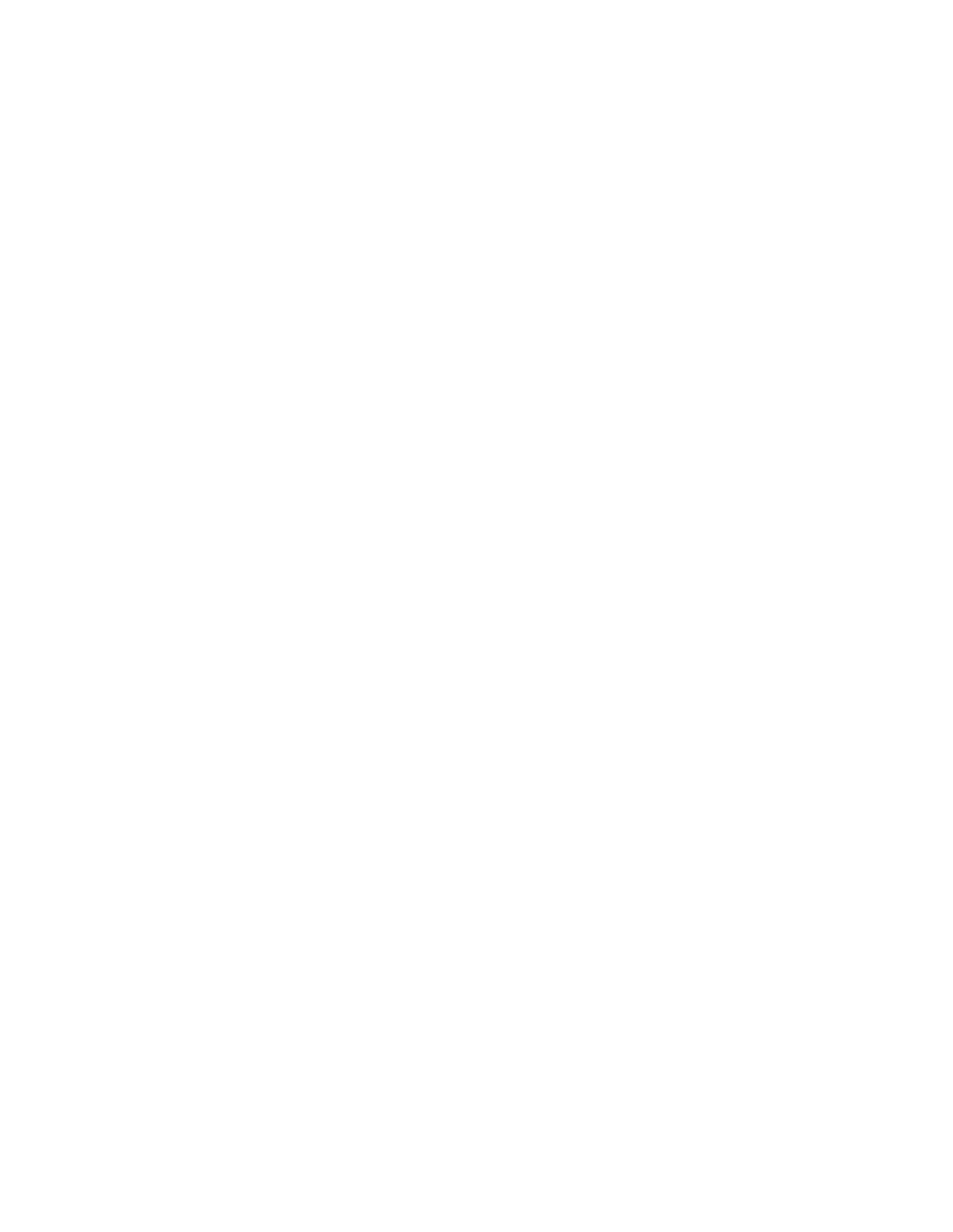#### **ENROLLMENT FORECASTS**

#### *District-wide Long-range Forecast Methodology*

To ensure that enrollment forecasts are consistent with the dynamics of likely population growth within the District, a grade progression enrollment model is combined with a demographic cohort-component model used to forecast population for the District by age and sex. The components of population change are births, deaths, and migration. Using age-specific fertility rates, age-sex specific mortality rates, age-sex specific migration rates, estimates of recent net migration levels, and forecasts of future migration levels, each component is applied to the base year population in a manner that simulates the actual dynamics of population change.

The 1990 and 2000 Census results are used as a baseline for the population forecasts. By "surviving" the 1990 population and 1990s births (estimating the population in each age group that would survive to the year 2000) and comparing the "survived" population to the actual 2000 population by age group, we are able to estimate the overall level of net migration between 1990 and 2000 as well as net migration by gender and age cohort. The net migration data was used to develop initial net migration rates, which were used as a baseline for rates used to forecast net migration for the 2000 to 2020 period.

We estimated the number of births to women residing within the District each year from 1989 to 2007, using data from the Oregon Department of Human Services, Center for Health Statistics. Detailed information including the age of mothers is incorporated in the establishment of fertility rates by age group for both 1990 and 2000. We adjusted the future fertility rates to reflect trends of decreasing fertility rates for women under age 25 and increases for women age 30 and older. These trends are based on state and national observations, as well as the number of births by age of mother occurring within the District during the 2001 to 2005 period for which detailed birth data is available.

Just before the current enrollment forecast was finalized, the Census Bureau released total and age 18 and over population from the 2010 Census. Population by sex and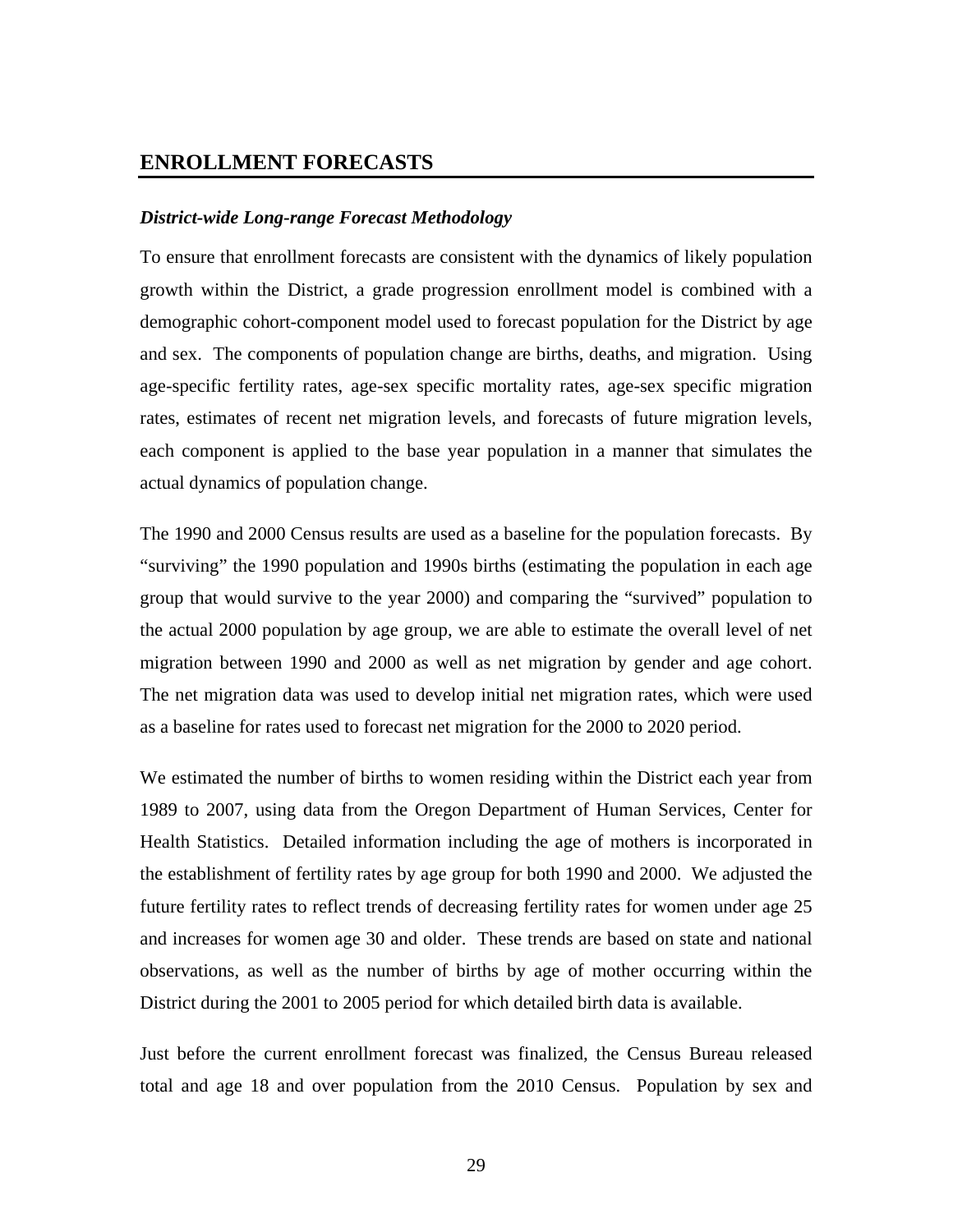detailed age group is not yet available, so the 2010 figures used in this study are forecasts. However, the forecast was adjusted to be consistent with the limited information that is available at this time.

Historic school enrollment is linked to the population forecast in two ways. First, the kindergarten and first grade enrollments at the time of the most recent census (the 1999- 2000 school year) are compared to the population at the appropriate ages counted in the census. The "capture rate," or ratio of enrollment to population, is an estimate of the share of area children who are enrolled in CSD schools. Assumptions for capture rates based on census data are used to bring new kindergarten and first grade students into the District's enrollment. If there is evidence that capture rates have changed since the time of the census, they may be adjusted in the forecast. This forecast maintains capture rates of 87 percent for kindergarten and 89 percent for first grade.

The other way that historic population and enrollment are linked is through migration. Annual changes in school enrollment by cohort closely follow trends in the net migration of children in the District's population. Once the students are in first grade, a set of baseline GPRs are used to move students from one grade to the next. These rates, usually 1.00 for elementary grades, represent a scenario under which there is no change due to migration. Enrollment change beyond the baseline is added (or subtracted, if appropriate) at each grade level depending on the migration levels of the overall population by single years of age.

#### *Residential Development*

In the City of Canby, no new subdivisions have been approved in nearly three years, and the amount of vacant residential land within the city limits is relatively small. There is potential to add residential land that exists within the Canby Urban Growth Boundary (UGB), but it takes time to put annexations on the ballot, gain voter approval, submit development plans, plat new subdivisions, and build infrastructure and homes. Outside the UGB, rural zoning limits development, and an average of fewer than 20 homes per year have been built since 2000, including homes that were merely replacements for existing homes. In light of these circumstances and the current national and regional lack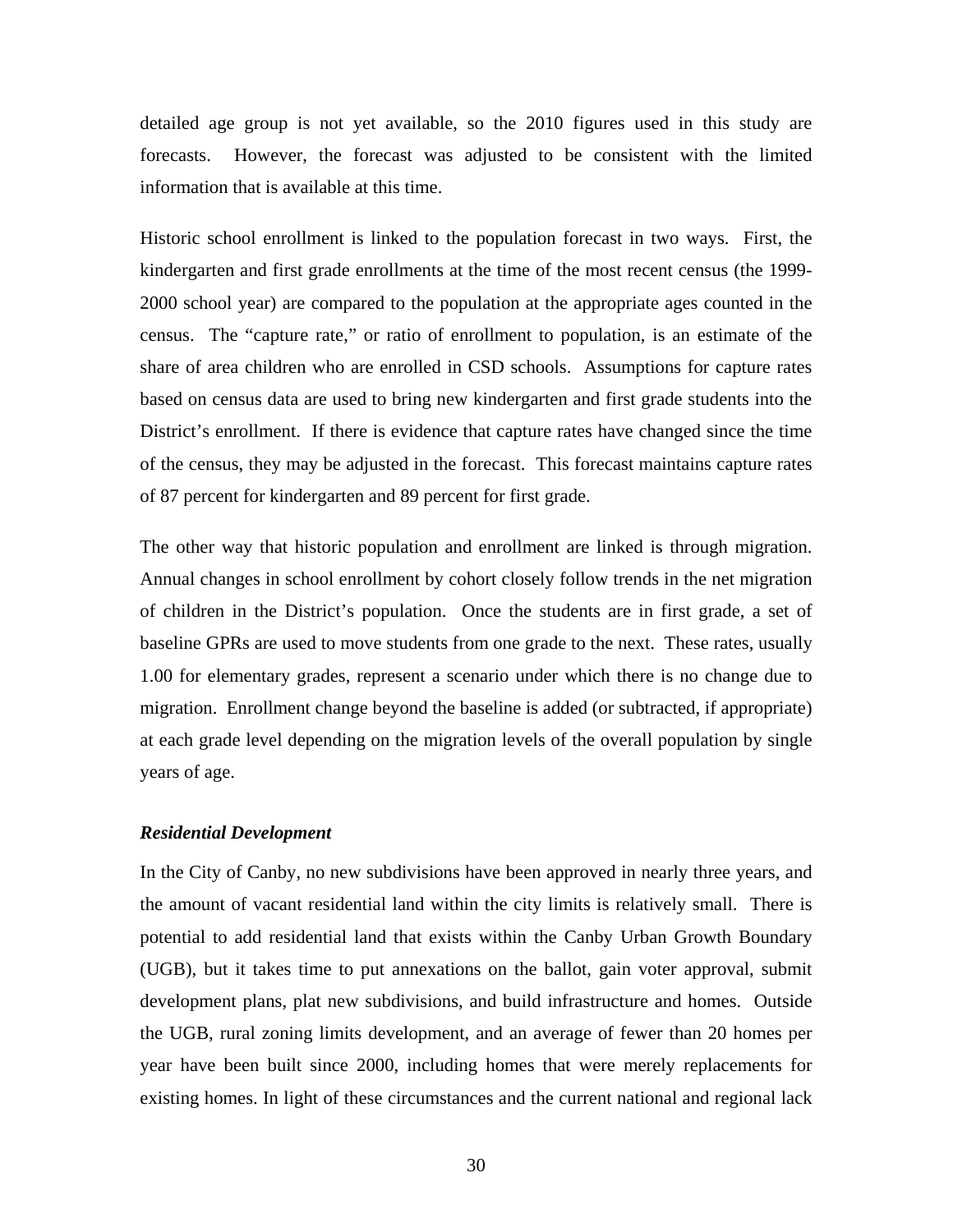of demand, the number of new homes built in the next two to three years is likely to remain low by historic standards and housing growth is expected to contribute very little to enrollment growth in the short run.

After the current downturn, housing development is likely to resume. There is potential to add approximately 4,400 households within the City's current Urban Growth Boundary if vacant or underdeveloped land is built out, according to the recently completed Canby Transportation System Plan (TSP). At the ratio of 2.5 persons per household, these additional households could be home to  $11,000$  residents.<sup>8</sup> The TSP incorporates these household growth assumptions in modeling travel demand for the year 2030. If build-out were to occur in that time period, it would result in an average of 210 additional households per year over a 21 year period, more growth annually than in either the 1990s or 2000s.

#### *Population Forecast*

<u>.</u>

Initial results of the 2010 Census are consistent with school enrollment, birth, and housing development data indicating that population gains within the District in the 2000 to 2010 decade were somewhat less than in the 1990s. Even so, population has grown due to both net migration (people moving in minus those moving out) and natural increase (births minus deaths). For the following decade, 2010 to 2020, assumptions about growth are based on long term historic trends as well as forecasts prepared by the State, Metro, and the City of Canby. Net migration is forecast to be higher in the 2010s than in the 2000s, but Chart 3 shows 1990 to 2000 estimated and 2000 to 2020 forecasts of CSD population growth attributable to net migration.

Although the young adult population will increase because of the larger baby boom "echo" cohort born in the 1980s and 1990s, the area loses many people in that age group due to out-migration, and fertility rates are not expected to increase. Therefore, the number of births occurring to District residents is expected to increase very little from its current level. Table 14 shows historic births from 2000 to 2007 as well as forecasts from

<sup>8</sup> Based on "Canby Transportation System Plan*"*. DKS Associates, December, 2010.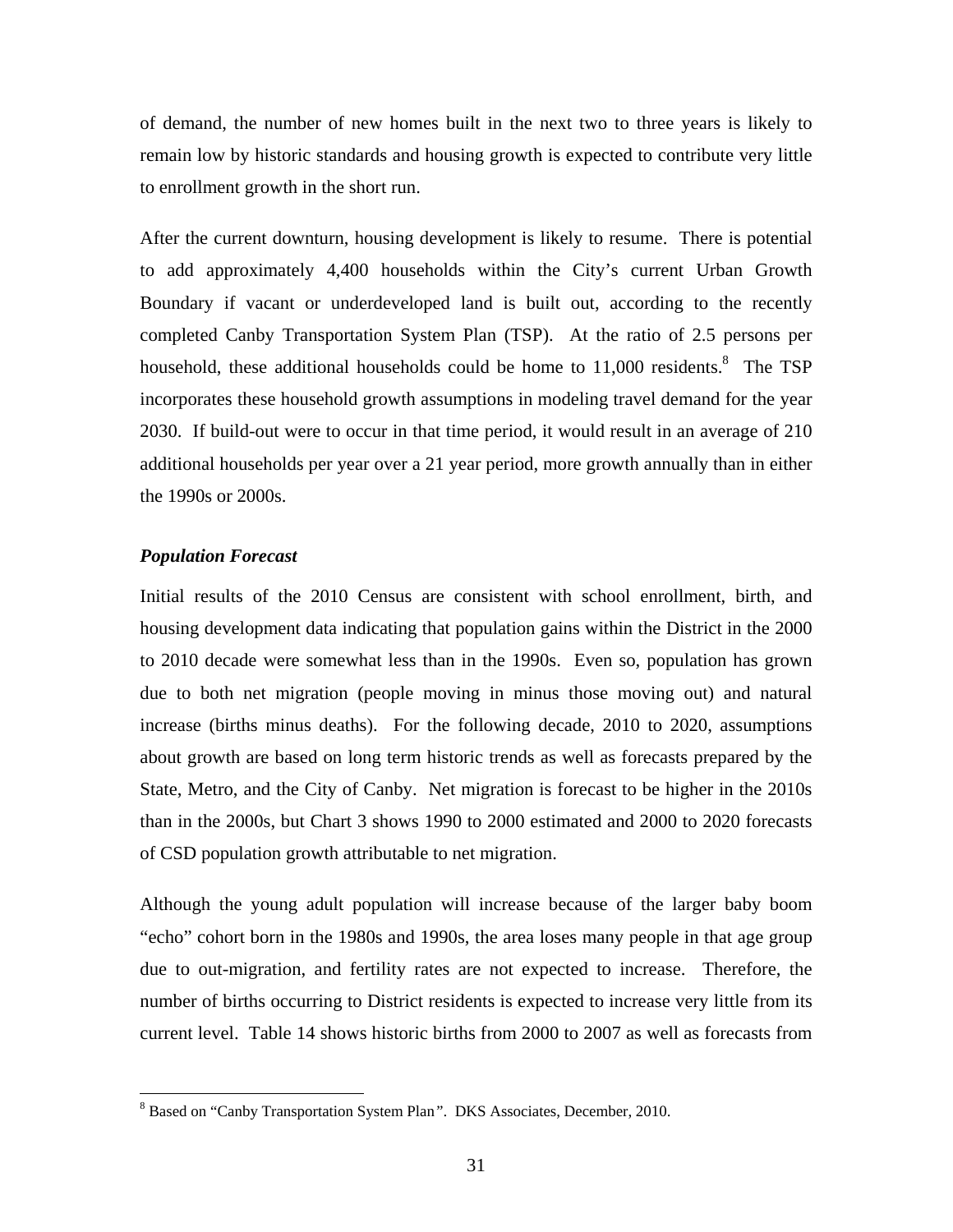2008 until 2015, the period that will have an impact on the enrollment forecasts presented in this study.



| <b>Estimated and Forecast Births</b><br><b>Canby School District</b> |               |  |  |  |  |  |
|----------------------------------------------------------------------|---------------|--|--|--|--|--|
| Year                                                                 | <b>Births</b> |  |  |  |  |  |
| 2000                                                                 | 357           |  |  |  |  |  |
| 2001                                                                 | 322           |  |  |  |  |  |
| 2002                                                                 | 372           |  |  |  |  |  |
| 2003                                                                 | 345           |  |  |  |  |  |
| 2004                                                                 | 307           |  |  |  |  |  |
| 2005                                                                 | 352           |  |  |  |  |  |
| 2006 (preliminary)                                                   | 360           |  |  |  |  |  |
| 2007 (preliminary)                                                   | 387           |  |  |  |  |  |
| 2008 (forecast)                                                      | 381           |  |  |  |  |  |
| 2009 (forecast)                                                      | 379           |  |  |  |  |  |
| 2010 (forecast)                                                      | 381           |  |  |  |  |  |
| 2011 (forecast)                                                      | 380           |  |  |  |  |  |
| 2012 (forecast)                                                      | 381           |  |  |  |  |  |
| 2013 (forecast)                                                      | 383           |  |  |  |  |  |
| 2014 (forecast)                                                      | 387           |  |  |  |  |  |
| 2015 (forecast)                                                      | 390           |  |  |  |  |  |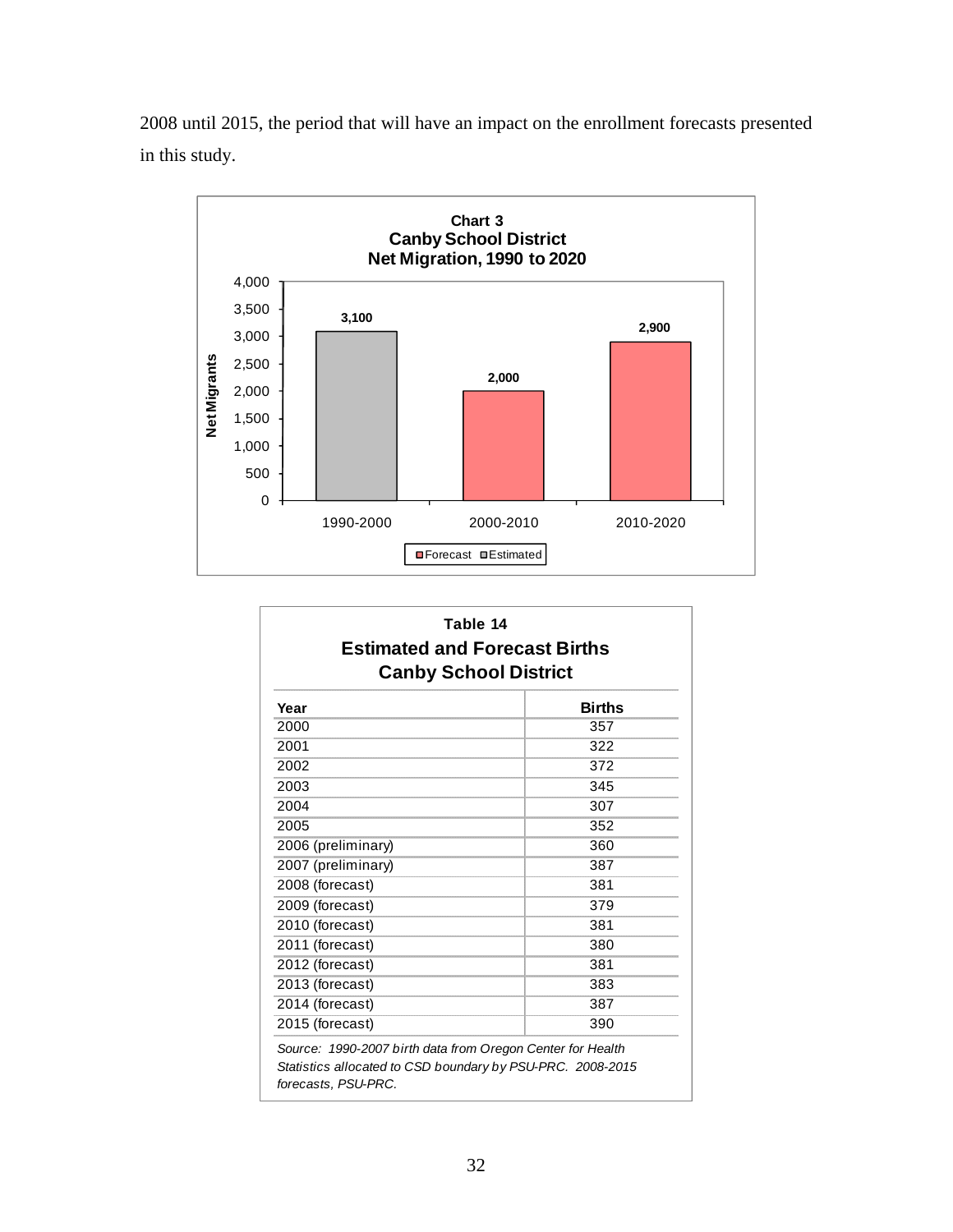The 2010 population for the CSD is 30,137, an increase of 2,706 persons from the 2000 Census (0.9 percent average annual growth rate, or AAGR). The 2020 population forecast is 33,508, an additional increase of 3,371 persons. The 2010 to 2020 AAGR increases to 1.1 percent, which is lower than the 1.6 percent AAGR between 2010 and 2020 in the State of Oregon Office of Economic Analysis' most recent forecast for Clackamas County. $9$  It is also lower than the 2.5 percent AAGR for the City of Canby implied by population figures from two studies — the TSP forecast of 26,100 persons in 2030 (compared with the 2010 Census) and the 1999 Buildable Lands Inventory forecast of 21,000 persons in 2020 (compared with the 2000 Census population). It is not inconsistent for the District's growth rate to be so much lower than the City's, because the District includes rural areas that will grow very little or not at all under Oregon's land use regulations. Our estimate of CSD area population growth based on Metro's most recent growth forecast allocated to Transportation Analysis Zones yields a 1.8 percent average annual growth rate for the 2005 to 2030 period.<sup>10</sup>

The district-wide population forecast by age group is presented in Table 15. School-age population (5 to 17) has fallen since the 2000 Census, but is forecast to increase by about 546 persons between 2010 and 2020. This 10 percent growth remains slower than overall population growth of 11 percent. Therefore the school age population share falls from 17.7 percent in 2010 to 17.5 percent in 2020. Between 2010 and 2020, the fastest growing age groups are older adults ages 65 to 79, followed by younger adults age 30 to 39.

 $\overline{a}$ 

<sup>&</sup>lt;sup>9</sup> "Forecasts of Oregon's County Populations and Components of Change, 2000 to 2040." Oregon Department of Administrative Services, Office of Economic Analysis, April, 2004.

<sup>&</sup>lt;sup>10</sup> PSU Population Research Center aggregated Metro's 2005 estimates and 2029 population forecasts for Traffic Analysis Zones to approximate the CSD area. Source data and documentation for "Metroscope Gen 2.3 – Year 2030 TAZ Allocation" at http://www.oregonmetro.gov/index.cfm/go/by.web/id=24905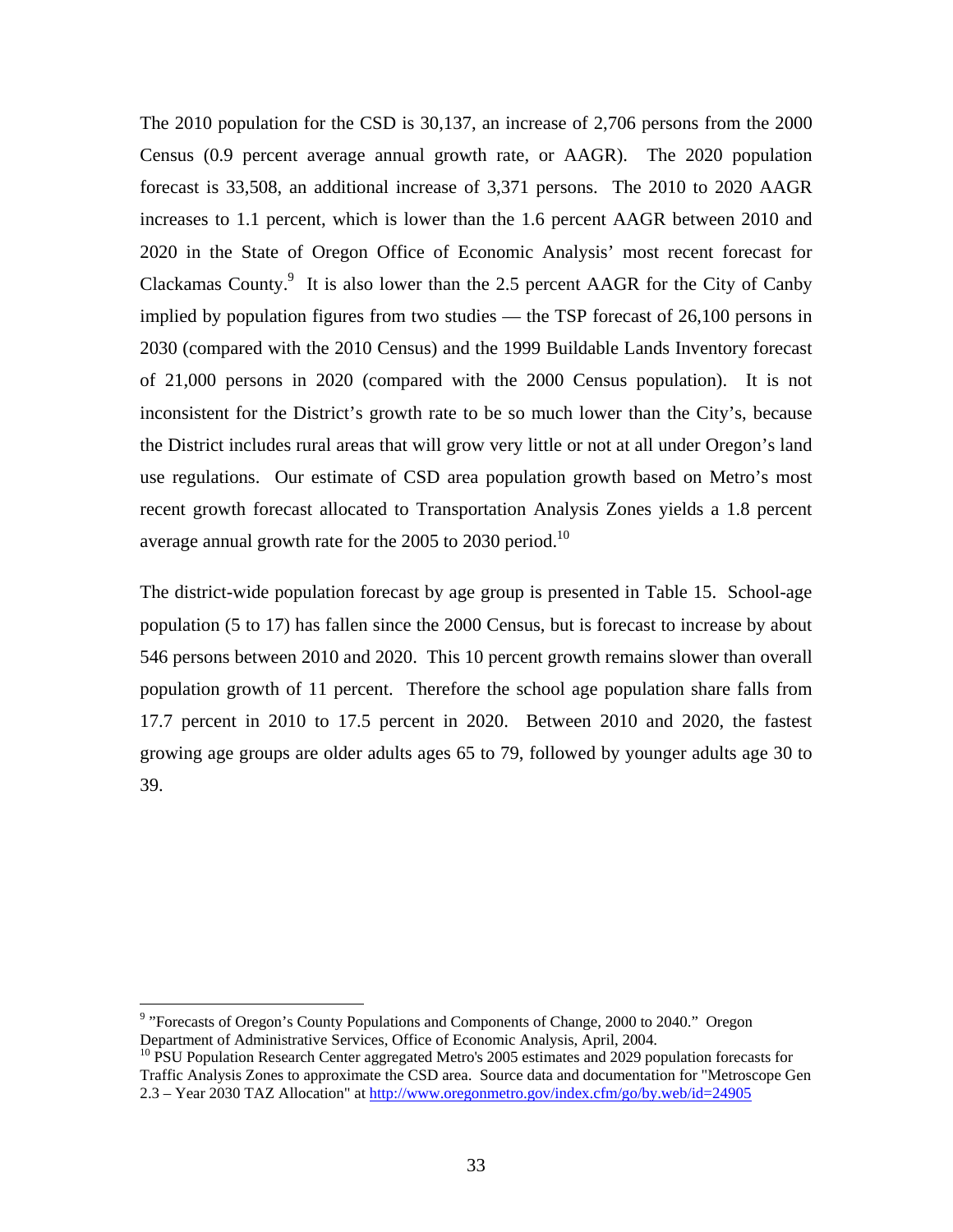|                         |               |               | Table 15<br><b>Population by Age Group</b> |                 |                     |                |
|-------------------------|---------------|---------------|--------------------------------------------|-----------------|---------------------|----------------|
|                         |               |               | Canby School District, 1990 to 2020        |                 |                     |                |
|                         | 1990          | 2000          | 2010                                       | 2020            | 2000 to 2020 Change |                |
|                         | <b>Census</b> | <b>Census</b> | <b>Forecast</b>                            | <b>Forecast</b> | <b>Number</b>       | <b>Percent</b> |
| Under Age 5             | 1,596         | 1,764         | 1,925                                      | 2,096           | 332                 | 19%            |
| Age 5 to 9              | 1,768         | 2,012         | 1,929                                      | 2,281           | 269                 | 13%            |
| Age 10 to 14            | 1,836         | 2,251         | 2,096                                      | 2,297           | 46                  | 2%             |
| Age 15 to 17            | 1,090         | 1,347         | 1,306                                      | 1,298           | $-49$               | -4%            |
| Age 18 to 19            | 662           | 676           | 796                                        | 683             | $\overline{7}$      | 1%             |
| Age 20 to 24            | 1,233         | 1,307         | 1,578                                      | 1,468           | 161                 | 12%            |
| Age 25 to 29            | 1,423         | 1,340         | 1,566                                      | 1,640           | 300                 | 22%            |
| Age 30 to 34            | 1,724         | 1,650         | 1,711                                      | 2,066           | 416                 | 25%            |
| Age 35 to 39            | 1,942         | 2,002         | 1,809                                      | 2,131           | 129                 | 6%             |
| Age 40 to 44            | 1,907         | 2,134         | 2,046                                      | 2,180           | 46                  | 2%             |
| Age 45 to 49            | 1,665         | 2,098         | 2,148                                      | 2,037           | $-61$               | $-3%$          |
| Age 50 to 54            | 1,178         | 2,026         | 2,239                                      | 2,165           | 139                 | 7%             |
| Age 55 to 59            | 1,003         | 1,648         | 2,087                                      | 2,179           | 531                 | 32%            |
| Age 60 to 64            | 1,071         | 1,168         | 1,999                                      | 2,214           | 1,046               | 90%            |
| Age 65 to 69            | 1,110         | 976           | 1,585                                      | 1,990           | 1,014               | 104%           |
| Age 70 to 74            | 827           | 993           | 1,057                                      | 1,840           | 847                 | 85%            |
| Age 75 to 79            | 605           | 933           | 800                                        | 1,323           | 390                 | 42%            |
| Age 80 to 84            | 389           | 593           | 688                                        | 747             | 154                 | 26%            |
| Age 85 and over         | 280           | 513           | 772                                        | 872             | 359                 | 70%            |
| <b>Total Population</b> | 23,309        | 27,431        | 30,137                                     | 33,508          | 6,077               | 22%            |
| Total age 5 to 17       | 4,694         | 5,610         | 5,331                                      | 5,876           | 266                 | 5%             |
| share age 5 to 17       | 20.1%         | 20.5%         | 17.7%                                      | 17.5%           |                     |                |

|                          |       | 1990-2000 2000-2010 2010-2020 |       |
|--------------------------|-------|-------------------------------|-------|
| <b>Population Change</b> | 4.122 | 2.706                         | 3.371 |
| Percent                  | 18%   | 10%                           | 11%   |
| Average Annual           | 1.6%  | 0.9%                          | 1.1%  |

*Source: U.S. Census Bureau, 1990 and 2000 Censuses; data aggregated to CSD boundary by Portland State University Population Research Center. PSU-PRC Forecasts, 2010 and 2020.*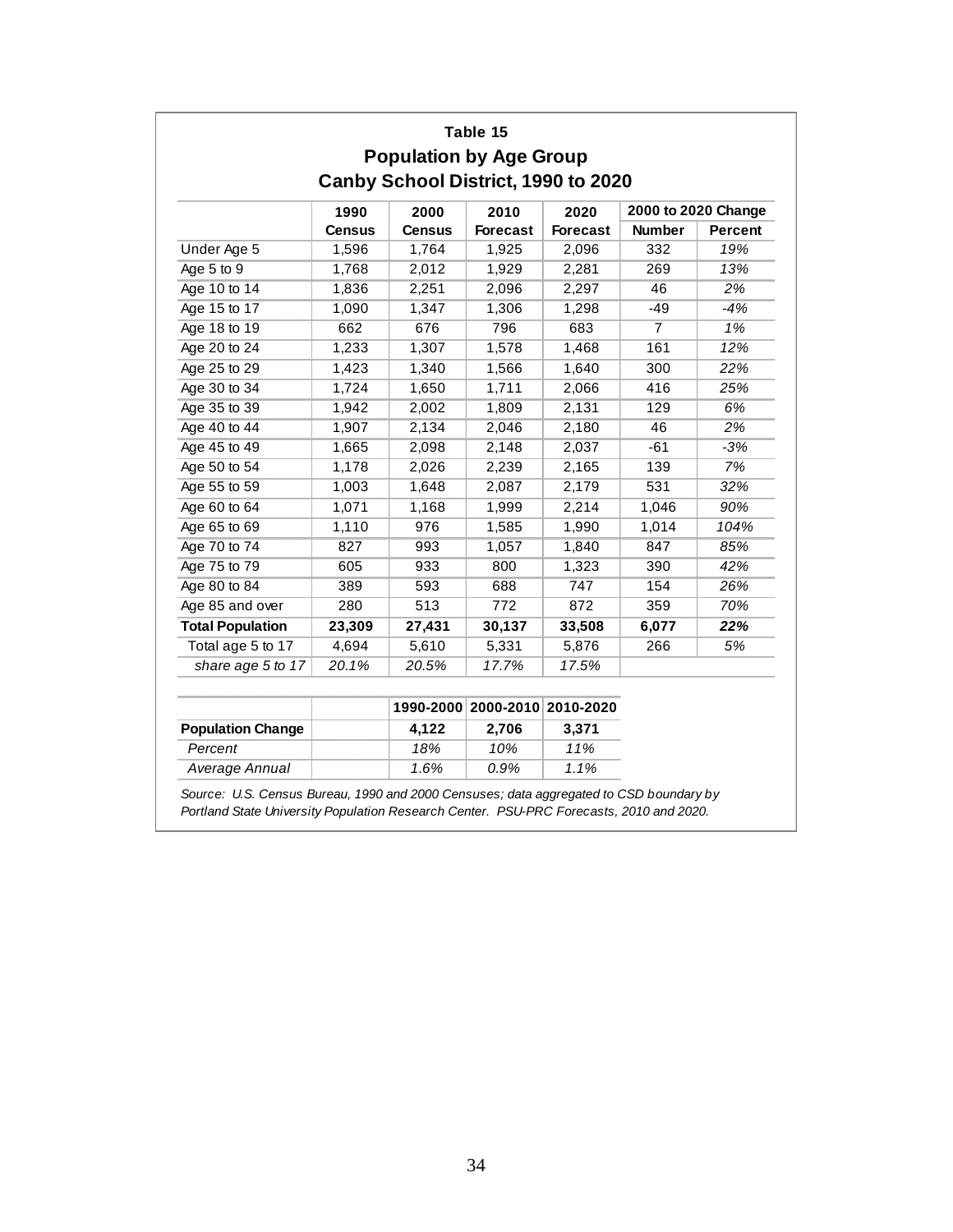#### *District-wide Enrollment Forecast*

Chart 4 compares the historic and forecast number of births in the District with the historic and forecast number of CSD kindergarten students. Births correspond to kindergarten cohorts (September to August). Although many children move into and out of the District between birth and age five, and not all District residents attend CSD kindergartens, the trend in kindergarten enrollment has usually followed birth cohort trends. Kindergarten classes in the late 1990s and early 2000s were often 10 to 20 percent larger than their corresponding birth cohorts, indicating the large contribution of in-migration. For the four years from 2006-07 to 2009-10, the closeness of the lines indicates that net in-migration was just large enough to compensate for the number of residents who do not enroll in CSD kindergartens. The smaller kindergarten in Fall 2010 could not have been predicted from previous births. Because the forecast includes more population growth due to migration than what the District has experienced in the past few years, the kindergarten forecast draws closer to its birth cohorts as this decade progresses.

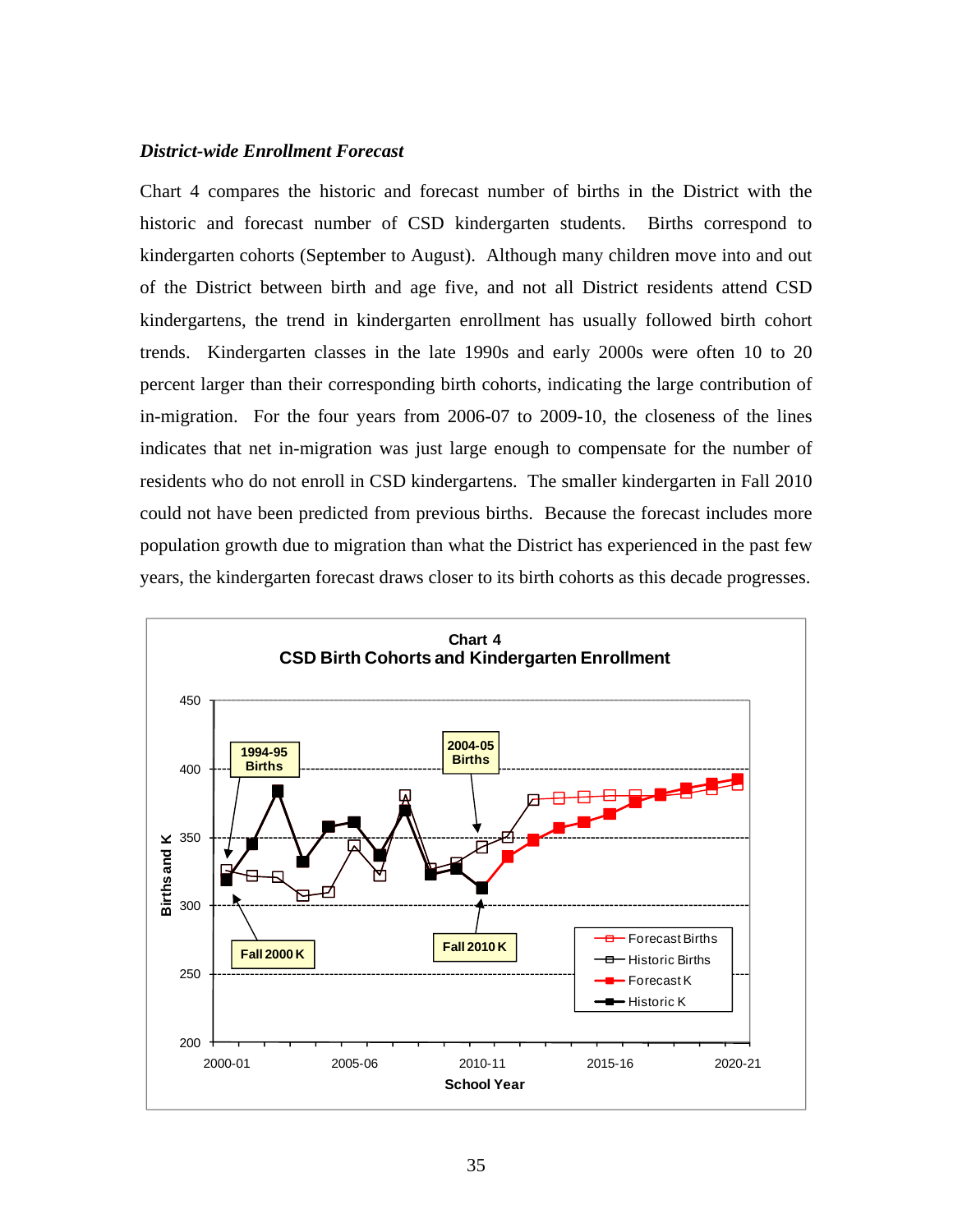Even in years when overall K-12 enrollment has declined, there is typically a net gain for elementary cohorts. For example,  $3<sup>rd</sup>$  grade enrollment may be one or two percent larger than the previous year's  $2<sup>nd</sup>$  grade enrollment, and so on. However, net out-migration was evident in two of the past three years, based on the ratio of  $2<sup>nd</sup>$  to  $5<sup>th</sup>$  grade enrollment to the previous year's  $1<sup>st</sup>$  to  $4<sup>th</sup>$  grade enrollment. In the most recent year, Fall 2010, there were 2.1 percent fewer  $2<sup>nd</sup>$  to  $5<sup>th</sup>$  grade students compared with  $1<sup>st</sup>$  to  $4<sup>th</sup>$  grade students in Fall 2009.

Table 16 uses Grade Progression Rates (GPRs) to show that the CSD gains students due to migration at nearly every grade level. The GPR is the ratio of enrollment in a specific grade in one year to the enrollment of the same age cohort in the previous year; for example, the number of students enrolled in second grade this year divided by the number of students enrolled in first grade last year. Depending on the school district, rates for some grades are typically high because new students enter the District from private schools at particular grades. It is common to see higher GPRs for the  $K-1<sup>st</sup>$  and

|                            |                                                      | Table 16<br><b>Grade Progression Rates1</b><br><b>Canby S.D. History and Forecast</b> |                                                      |
|----------------------------|------------------------------------------------------|---------------------------------------------------------------------------------------|------------------------------------------------------|
| Grade<br><b>Transition</b> | <b>Historic</b><br>Average:<br>2000-01 to<br>2010-11 | <b>Baseline</b><br>(without the<br>influence of<br>migration)                         | <b>Forecast</b><br>Average:<br>2010-11 to<br>2020-21 |
| K-1                        | 1.04                                                 | $-2$                                                                                  | 1.05                                                 |
| $1 - 2$                    | 1.00                                                 | 1.00                                                                                  | 1.02                                                 |
| $2 - 3$                    | 1.02                                                 | 1.00                                                                                  | 1.02                                                 |
| $3 - 4$                    | 1.02                                                 | 1.00                                                                                  | 1.02                                                 |
| $4 - 5$                    | 1.01                                                 | 1.00                                                                                  | 1.02                                                 |
| $5-6$                      | 1.02                                                 | 1.01                                                                                  | 1.03                                                 |
| $6 - 7$                    | 1.00                                                 | 1.00                                                                                  | 1.02                                                 |
| $7 - 8$                    | 1.00                                                 | 1.00                                                                                  | 1.02                                                 |
| $8 - 9$                    | 1.05                                                 | 1.04                                                                                  | 1.05                                                 |
| $9 - 10$                   | 1.00                                                 | 1.01                                                                                  | 1.02                                                 |
| $10 - 11$                  | 0.95                                                 | 0.98                                                                                  | 0.98                                                 |
| $11 - 12$                  | 0.96                                                 | 0.99                                                                                  | 0.99                                                 |

*previous grade the previous year.*

*2. The enrollment forecast model uses capture rates for first grade; K-1 baseline GPRs are not used.*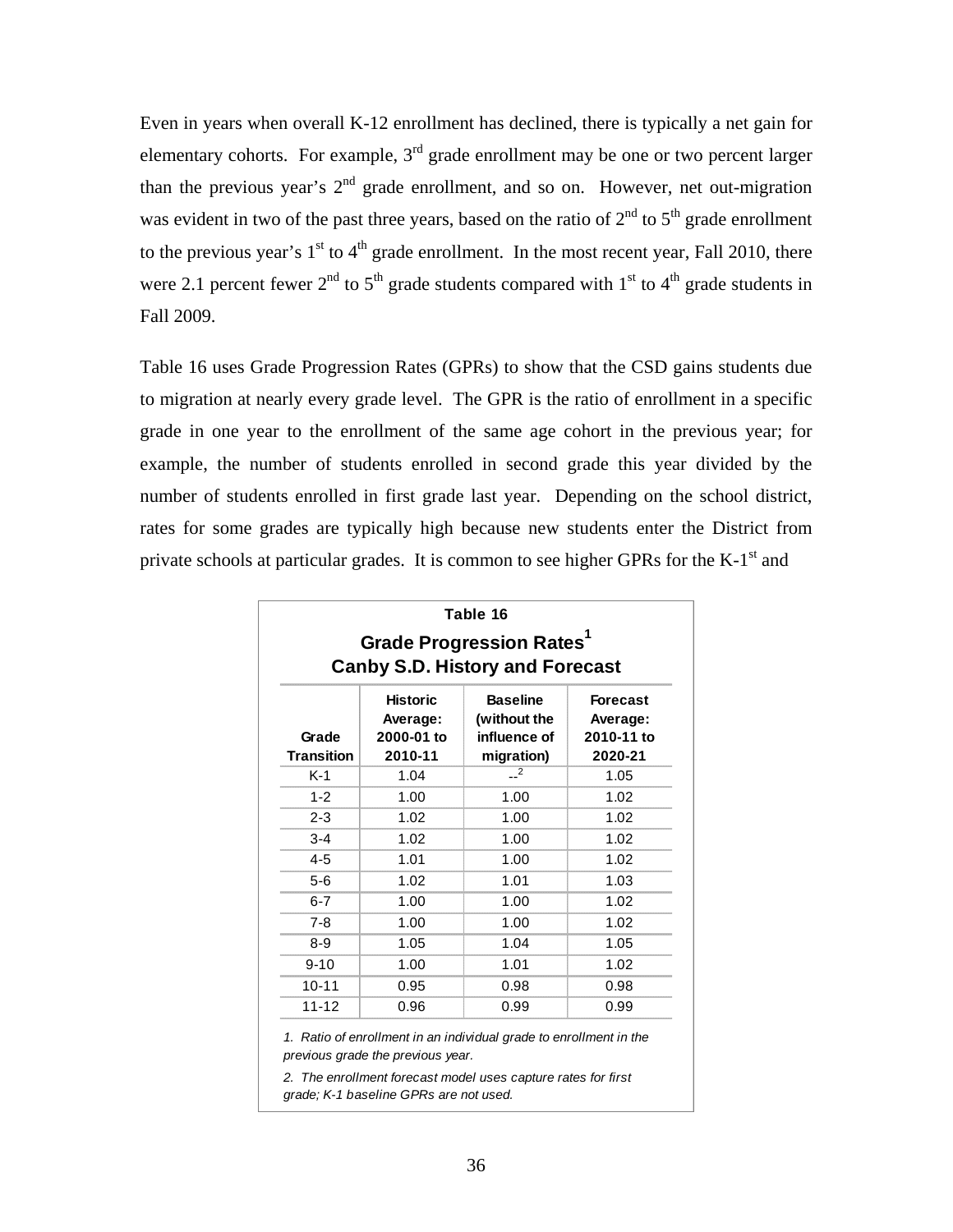$8<sup>th</sup>$ -9<sup>th</sup> grade transitions. In grades 10, 11, or 12, low GPRs can indicate that students are leaving high school or being retained at lower grade levels. But for most elementary grades, if net migration is zero and students are not held back for academic reasons, one can expect GPRs very close to 1.00. Over the last 10 years, average GPRs for each grade from  $2<sup>nd</sup>$  to  $6<sup>th</sup>$  range from 1.00 to 1.02, indicating stability or growth of one to two percent more students each year. Grades 7 and 8 have each averaged 1.00, indicating no net gain or loss in an average year. The forecast includes enrollment growth due to migration, at similar or higher rates as in the past 10 years.

Overall K-12 enrollment is forecast to increase by 472 students (10 percent) in the next 10 years. K-12 enrollment loss of 52 students (1.1 percent loss) is forecast for 2011-12 and only moderate growth, averaging 1.1 percent, is forecast for the remaining nine years of the forecast. K-5 enrollments begin to grow after 2011-12, but grades 6-8 enrollments remain flat until 2016-17 and begin to grow in the last three years of the forecast. High school enrollment changes very little throughout the 10 year forecast period.

The 10 year growth in the current forecast, based on Fall 2010 enrollment, is similar to the 10 year growth forecast last year based on Fall 2009 enrollment. However, because of the greater than expected enrollment loss in Fall 2010 and slower than expected recovery from the recession, the 2020-21 forecast of 5,367 is about 100 students less than last year's forecast for 2019-20.

Table 17 contains grade level forecasts for the Canby School District for each year from 2011-12 to 2020-21. The forecasts are also summarized by grade level groups (K-5, 6-8, and 9-12).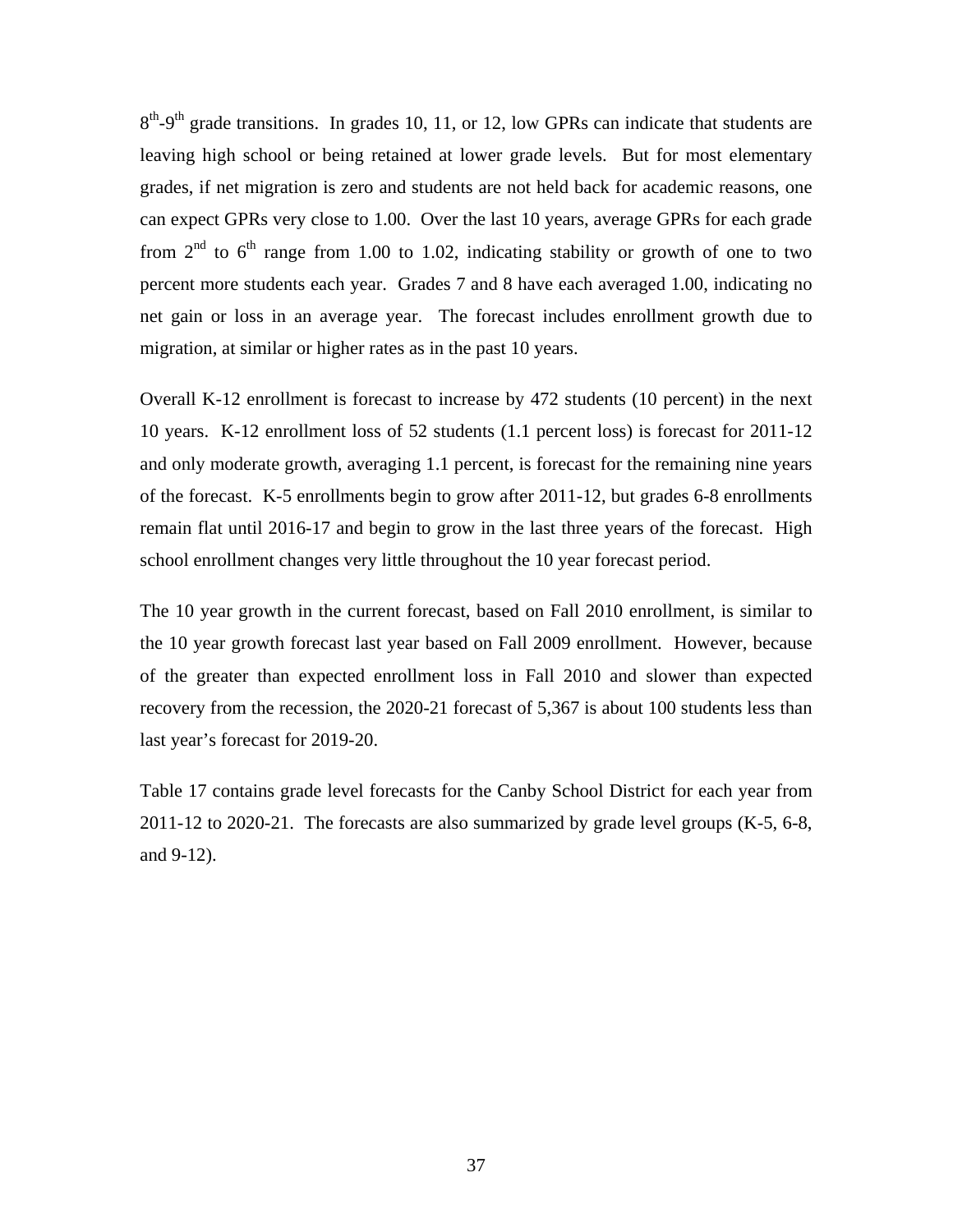|                            |               |         |                    |         |         | Table 17                                                        |                 |         |                    |         |         |
|----------------------------|---------------|---------|--------------------|---------|---------|-----------------------------------------------------------------|-----------------|---------|--------------------|---------|---------|
|                            |               |         |                    |         |         | Canby School District, Enrollment Forecasts, 2011-12 to 2020-21 |                 |         |                    |         |         |
|                            | Actual        |         |                    |         |         |                                                                 | <b>Forecast</b> |         |                    |         |         |
| Grade                      | 2010-11       | 2011-12 | 2012-13            | 2013-14 | 2014-15 | 2015-16                                                         | 2016-17         | 2017-18 | 2018-19            | 2019-20 | 2020-21 |
| Κ                          | 313           | 336     | 348                | 357     | 361     | 367                                                             | 376             | 382     | 386                | 389     | 393     |
| 1                          | 337           | 327     | 350                | 364     | 374     | 378                                                             | 384             | 395     | 401                | 405     | 407     |
| $\mathbf 2$                | 323           | 340     | 333                | 358     | 373     | 384                                                             | 387             | 394     | 405                | 411     | 413     |
| 3                          | 366           | 325     | 345                | 340     | 365     | 381                                                             | 392             | 396     | 403                | 413     | 418     |
| 4                          | 358           | 368     | 329                | 351     | 346     | 372                                                             | 388             | 399     | 403                | 410     | 420     |
| 5                          | 382           | 360     | 373                | 335     | 357     | 353                                                             | 379             | 396     | 407                | 410     | 417     |
| 6                          | 379           | 388     | 369                | 385     | 345     | 369                                                             | 364             | 391     | 409                | 420     | 421     |
| $\overline{7}$             | 401           | 381     | 393                | 376     | 392     | 352                                                             | 376             | 371     | 399                | 416     | 426     |
| 8                          | 398           | 403     | 386                | 400     | 383     | 400                                                             | 359             | 384     | 379                | 407     | 423     |
| $\boldsymbol{9}$           | 422           | 416     | 423                | 407     | 422     | 404                                                             | 422             | 379     | 405                | 400     | 428     |
| 10                         | 404           | 428     | 424                | 432     | 415     | 431                                                             | 412             | 431     | 387                | 413     | 408     |
| 11                         | 370           | 396     | 421                | 417     | 425     | 409                                                             | 424             | 406     | 425                | 381     | 406     |
| 12                         | 434           | 367     | 393                | 419     | 415     | 423                                                             | 407             | 422     | 404                | 423     | 379     |
| $\overline{\mathsf{US}^*}$ | 8             | 8       | 8                  | 8       | 8       | 8                                                               | 8               | 8       | 8                  | 8       | 8       |
| <b>Total</b>               | 4,895         | 4,843   | 4,895              | 4,949   | 4,981   | 5,031                                                           | 5,078           | 5,154   | 5,221              | 5,306   | 5,367   |
|                            | Annual change | $-52$   | 52                 | 54      | 32      | 50                                                              | 47              | 76      | 67                 | 85      | 61      |
|                            |               | $-1.1%$ | 1.1%               | 1.1%    | 0.6%    | 1.0%                                                            | 0.9%            | 1.5%    | 1.3%               | 1.6%    | 1.1%    |
| $K-5$                      | 2,079         | 2,056   | 2,078              | 2,105   | 2,176   | 2,235                                                           | 2,306           | 2,362   | 2,405              | 2,438   | 2,468   |
| $6 - 8$                    | 1,178         | 1,172   | 1,148              | 1,161   | 1,120   | 1,121                                                           | 1,099           | 1,146   | 1,187              | 1,243   | 1,270   |
| $9 - 12$                   | 1,638         | 1,615   | 1,669              | 1,683   | 1,685   | 1,675                                                           | 1,673           | 1,646   | 1,629              | 1,625   | 1,629   |
|                            |               |         | 2010-11 to 2015-16 |         |         | 2015-16 to 2020-21                                              |                 |         | 2010-11 to 2020-21 |         |         |
|                            |               |         | 5 yr. chg.         | Pct.    |         | 5 yr. chg.                                                      | Pct.            |         | 10 yr. chg.        | Pct.    |         |
| $K-5$                      |               |         | 156                | 7.5%    |         | 233                                                             | 10.4%           |         | 389                | 18.7%   |         |
| $6 - 8$                    |               |         | $-57$              | $-4.8%$ |         | 149                                                             | 13.3%           |         | 92                 | 7.8%    |         |
| $9 - 12$                   |               |         | 37                 | 2.3%    |         | $-46$                                                           | $-2.7%$         |         | -9                 | $-0.5%$ |         |
| <b>Total</b>               |               |         | 136                | 2.8%    |         | 336                                                             | 6.7%            |         | 472                | 9.6%    |         |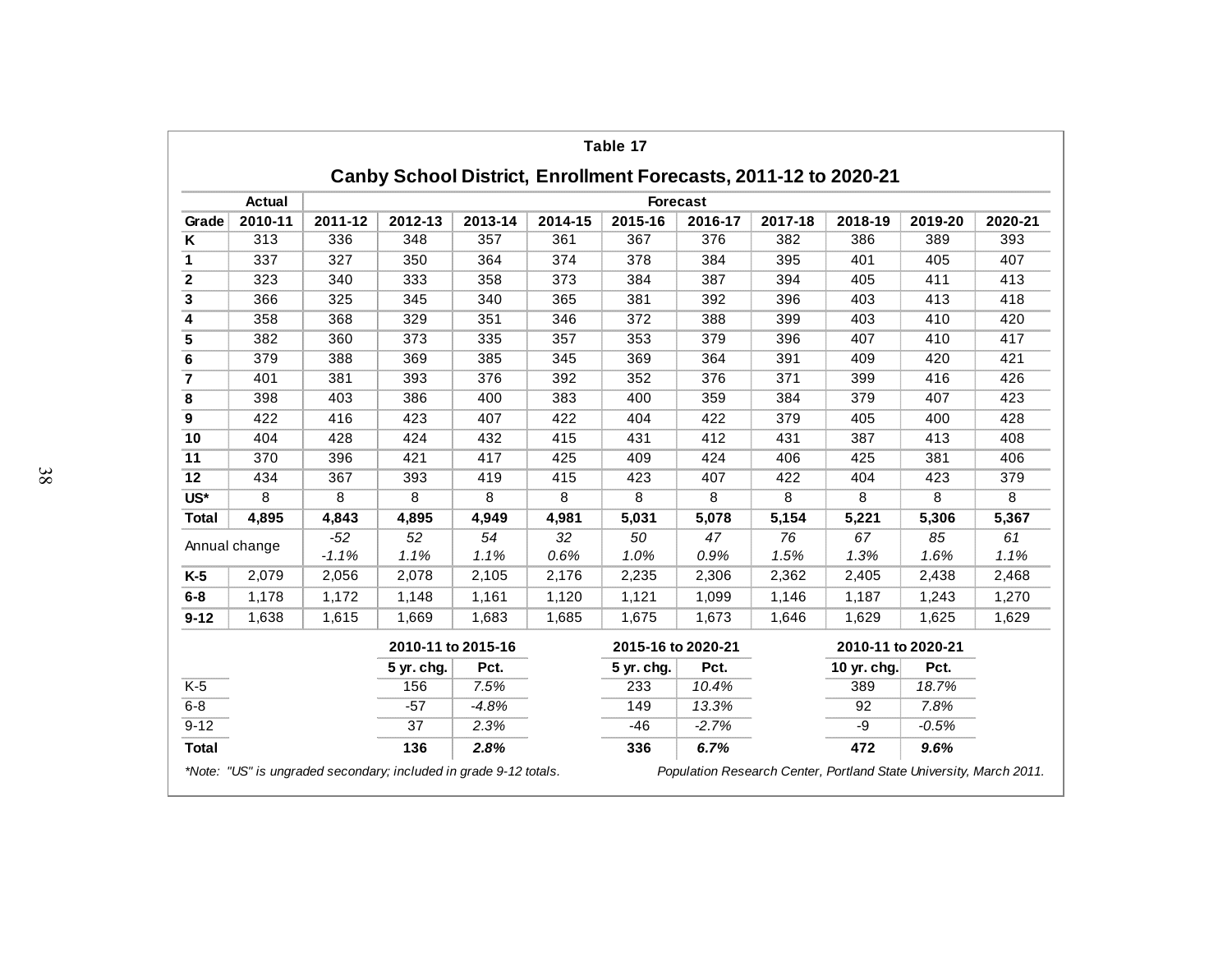#### *Individual School Forecasts*

We prepared forecasts for individual schools under a scenario in which current boundaries and grade configurations remain constant. Program changes, school choice policies, or other decisions about individual schools and the students they serve could impact enrollment in ways that these forecasts do not anticipate. The individual school forecasts depict what future enrollments might be if today's facilities, programs, and boundaries remain unchanged.

The methodology relies on unique sets of grade progression rates for each school and the ratio of kindergarten enrollment to lagged births within each school's attendance area. New kindergarten classes were forecast each year based on recent kindergarten enrollments and their relationships to corresponding birth cohorts within their attendance areas. Subsequent grades were forecast using GPRs influenced by district-wide rates, historic observations at individual schools, and future expected housing growth. The final forecasts for individual schools are controlled to match the district-wide forecasts.

Among the District's elementary schools, each of the four schools in the City of Canby is forecast to enroll more students in 2015-16 than in 2010-11, ranging from 16 additional students at Lee to 61 additional students at Eccles, where the most new housing is expected. Lee is forecast to initially lose enrollment until 2013-14, because its current 3<sup>rd</sup> to  $5<sup>th</sup>$  grade classes are each larger than its early grades. Carus and Ninety-One Schools have little potential for housing growth, and Carus enrollment forecast is relatively stable while Ninety-One is forecast to lose 36 students .

Enrollment changes at Ackerman, Baker Prairie, and CHS depend largely on fluctuations in the size of individual classes. For example, Ackerman is forecast to lose 43 students between 2010-11 and 2011-12 — when the large class currently in  $8<sup>th</sup>$  grade advances to high school. Baker Prairie is forecast to gain 37 students between 2010-11 and 2011-12 —when the current large  $5<sup>th</sup>$  grade class at Knight and  $6<sup>th</sup>$  grade class at Carus enter middle school. Canby High School is forecast to remain at or above 1,600 students throughout the five year period.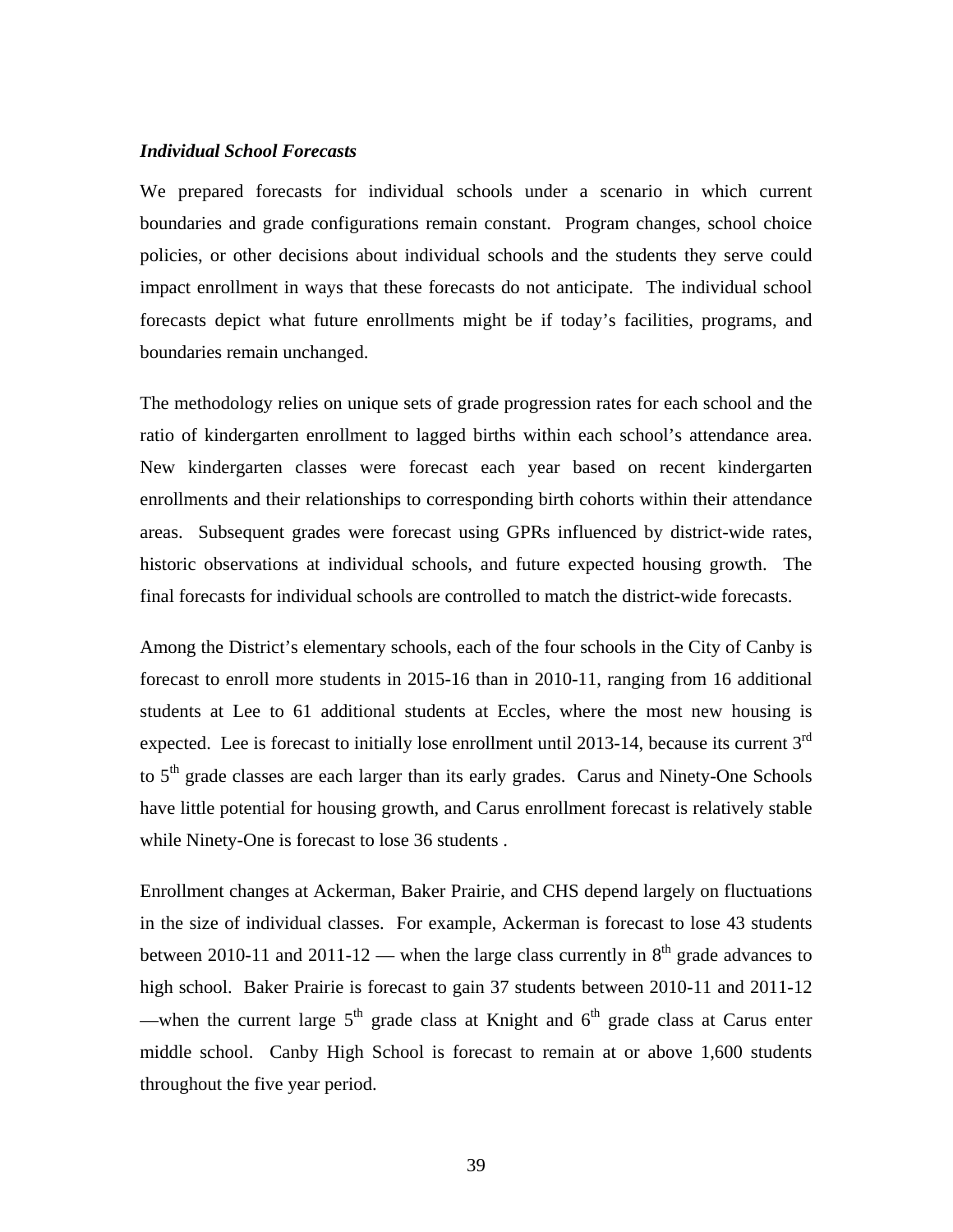Table 18 presents the enrollment forecasts for each school for the next five years, grouped by school level. Profiles in the Appendix for each school include enrollment history and forecasts and school capacities.

|                            | Change<br>$2010 - 11 -$<br><b>Forecast</b><br>Actual |         |         |         |         |         |         |
|----------------------------|------------------------------------------------------|---------|---------|---------|---------|---------|---------|
| <b>School</b>              | 2010-11                                              | 2011-12 | 2012-13 | 2013-14 | 2014-15 | 2015-16 | 2015-16 |
| Carus Elementary (K-6)     | 335                                                  | 328     | 321     | 323     | 328     | 340     | 5       |
| Eccles Elementary (K-5)    | 392                                                  | 394     | 413     | 417     | 435     | 453     | 61      |
| Knight Elementary (K-5)    | 360                                                  | 349     | 362     | 375     | 387     | 405     | 45      |
| Lee Elementary (K-5)       | 357                                                  | 351     | 340     | 337     | 357     | 373     | 16      |
| Ninety-One (K-8)           | 437                                                  | 424     | 410     | 407     | 398     | 401     | $-36$   |
| Trost Elementary (K-5)     | 428                                                  | 440     | 442     | 450     | 460     | 464     | 36      |
| Ackerman Middle (6-8)      | 465                                                  | 422     | 407     | 426     | 408     | 397     | $-68$   |
| Baker Prairie Middle (6-8) | 478                                                  | 515     | 526     | 526     | 518     | 518     | 40      |
| Other K-8 <sup>1</sup>     | 5                                                    | 5       | 5       | 5       | 5       | 5       | 0       |
| Canby High <sup>2</sup>    | 1,620                                                | 1,597   | 1.651   | 1,665   | 1.667   | 1,657   | 37      |
| Other $9-121$              | 18                                                   | 18      | 18      | 18      | 18      | 18      | 0       |
| <b>District Totals</b>     | 4,895                                                | 4,843   | 4,895   | 4,949   | 4,981   | 5,031   | 136     |

*2. Includes students at Parrott Creek.*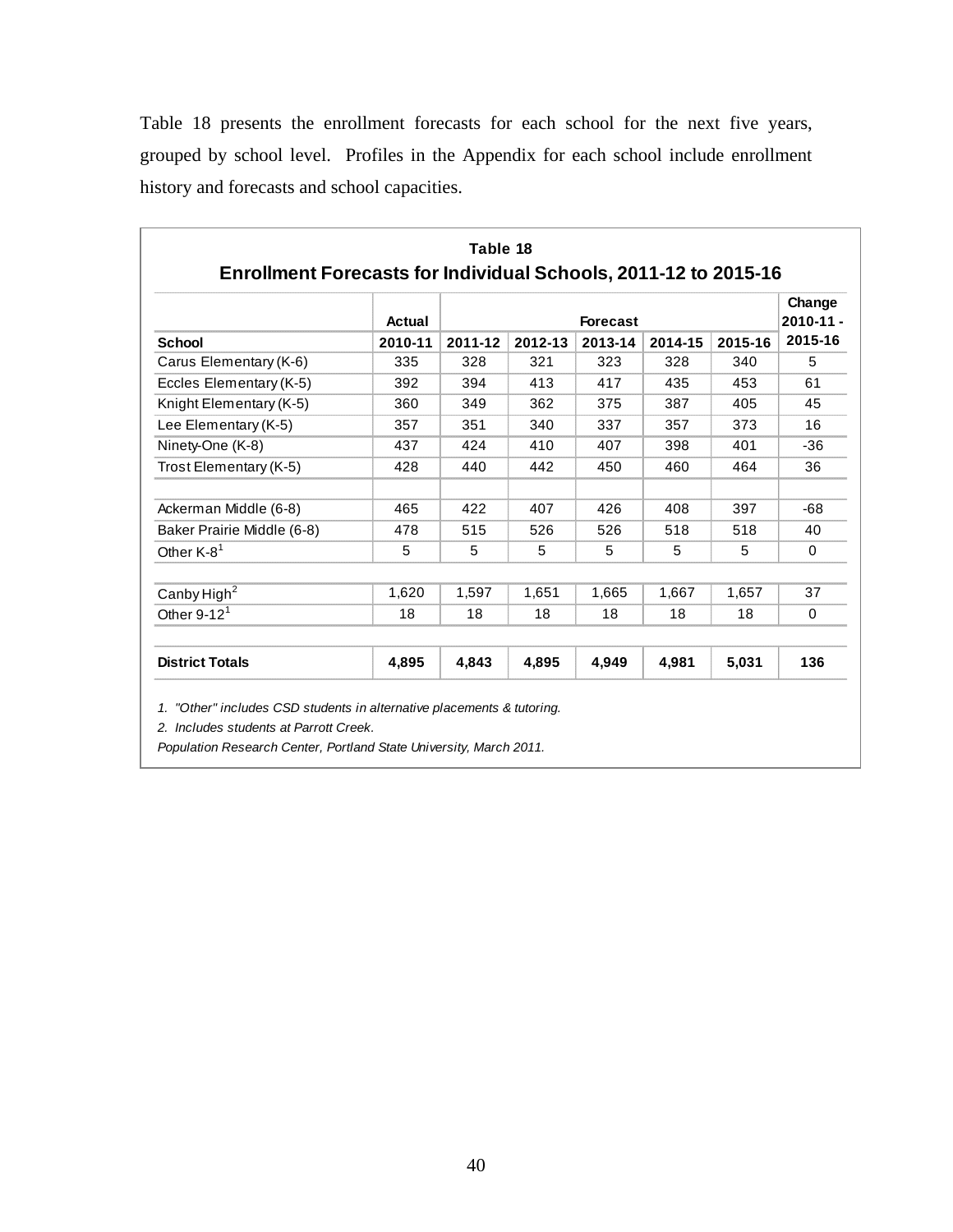#### **FORECAST ERROR AND UNCERTAINTY**

Forecasts should be understood to represent a range of outcomes even though discrete numbers are provided. Due to the nature of forecasting, there is no way to estimate a confidence interval as one might for data collected from a survey. The best way to measure potential forecast error is to compare actual enrollments with previous forecasts that were conducted using similar data and methodologies.

\_\_\_\_\_\_\_\_\_\_\_\_\_\_\_\_\_\_\_\_\_\_\_\_\_\_\_\_\_\_\_\_\_\_\_\_\_\_\_\_\_\_\_\_\_\_\_\_\_\_\_\_\_\_\_\_\_\_\_\_\_\_\_\_\_\_\_\_\_\_\_\_

Table 19 compares the actual CSD enrollment by grade level in Fall 2010 with the 2010- 11 forecasts prepared one year, two years, and three years earlier. The three year forecast made in early 2008 did not anticipate the severity of the recession, and its K-12 enrollment for Fall 2010 was 172 students (3.5 percent) too high. The two year forecast made in early 2009 expected slower growth, and its K-12 forecast for Fall 2010 was very close, just 31 students (0.6 percent) too low. The one year forecast made in early 2010 was based on Fall 2009 enrollment that was higher than expected, and its Fall 2010 forecast was 69 students (1.4 percent) too high.

Fall 2010 kindergarten enrollment was lower than each of the three forecasts; the District's smallest kindergarten enrollment in 20 years was a surprising development. Most of the error and directional bias in the one year forecast occurred in kindergarten,  $2<sup>nd</sup>$ , and  $3<sup>rd</sup>$  grades. Forecasts for other grades were all within 11 students above or below actual enrollment. As a measure of average error for individual grade levels, the mean absolute percent error (MAPE) is included in the table.

Forecasts for individual schools, particularly elementary schools, typically have higher error rates than the district-wide errors, due to their relatively small size, fluctuations in incoming kindergarten classes, and greater mobility of families with younger children. The three most recent forecasts are compared with actual Fall 2010 enrollments by school in Table 20. The two year forecast was the most accurate for most of the schools, because it included one year of lower than expected enrollment losses and one year of higher than expected losses, which compensated each other.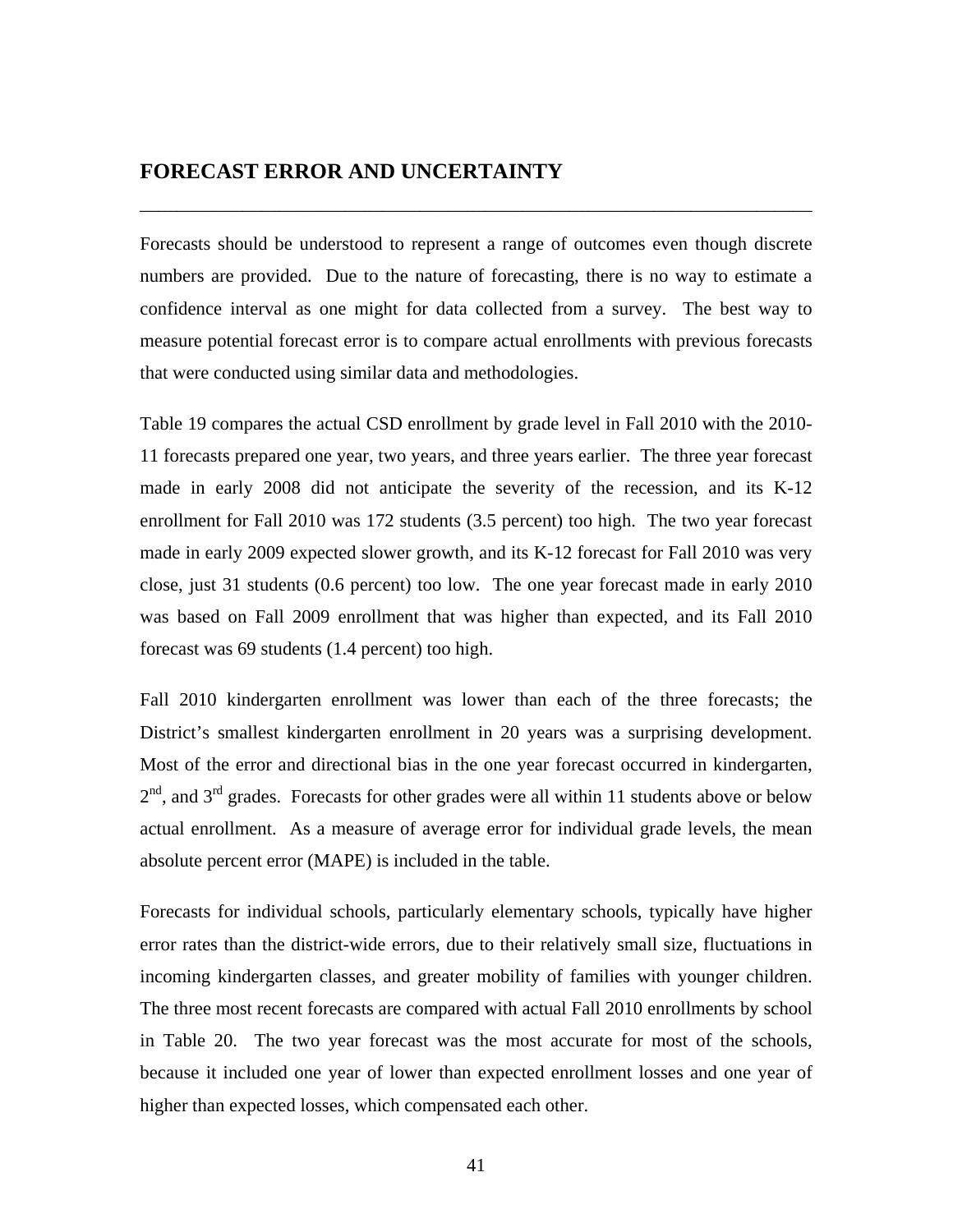|                   |        |       |                                |                                                     | Table 19              |                                |         |       |                                  |         |
|-------------------|--------|-------|--------------------------------|-----------------------------------------------------|-----------------------|--------------------------------|---------|-------|----------------------------------|---------|
|                   |        |       |                                | Fall 2010 Enrollment Compared to Previous Forecasts | <b>By Grade Level</b> |                                |         |       |                                  |         |
|                   |        |       | One year forecast <sup>1</sup> |                                                     |                       | Two year forecast <sup>2</sup> |         |       | Three year forecast <sup>3</sup> |         |
| Grade             | Actual | Fcst. | Diff.                          | Error                                               | Fcst.                 | Diff.                          | Error   | Fcst. | Diff.                            | Error   |
| K                 | 313    | 338   | 25                             | 8.0%                                                | 339                   | 26                             | 8.3%    | 336   | 23                               | 7.3%    |
| 1                 | 337    | 344   | $\overline{7}$                 | 2.1%                                                | 336                   | $-1$                           | $-0.3%$ | 353   | 16                               | 4.7%    |
| $\overline{2}$    | 323    | 345   | 22                             | 6.8%                                                | 334                   | 11                             | 3.4%    | 354   | 31                               | 9.6%    |
| 3                 | 366    | 386   | 20                             | 5.5%                                                | 378                   | 12                             | 3.3%    | 405   | 39                               | 10.7%   |
| 4                 | 358    | 359   | 1                              | 0.3%                                                | 362                   | 4                              | 1.1%    | 391   | 33                               | 9.2%    |
| 5                 | 382    | 390   | 8                              | 2.1%                                                | 382                   | $\Omega$                       | $0.0\%$ | 402   | 20                               | 5.2%    |
| 6                 | 379    | 384   | 5                              | 1.3%                                                | 383                   | 4                              | 1.1%    | 411   | 32                               | 8.4%    |
| $\overline{7}$    | 401    | 390   | $-11$                          | $-2.7%$                                             | 383                   | $-18$                          | $-4.5%$ | 404   | 3                                | 0.7%    |
| 8                 | 398    | 397   | $-1$                           | $-0.3%$                                             | 397                   | $-1$                           | $-0.3%$ | 413   | 15                               | 3.8%    |
| 9                 | 422    | 415   | $-7$                           | $-1.7%$                                             | 400                   | $-22$                          | $-5.2%$ | 418   | -4                               | $-0.9%$ |
| 10                | 404    | 404   | $\Omega$                       | $0.0\%$                                             | 406                   | 2                              | 0.5%    | 406   | 2                                | 0.5%    |
| 11                | 370    | 368   | $-2$                           | $-0.5%$                                             | 361                   | -9                             | $-2.4%$ | 360   | -10                              | $-2.7%$ |
| 12                | 434    | 433   | $-1$                           | $-0.2%$                                             | 397                   | -37                            | $-8.5%$ | 404   | -30                              | $-6.9%$ |
| US <sup>4</sup>   | 8      | 11    | 3                              |                                                     | 6                     | $-2$                           |         | 10    | 2                                |         |
| <b>Total</b>      | 4895   | 4964  | 69                             | 1.4%                                                | 4864                  | -31                            | $-0.6%$ | 5067  | 172                              | 3.5%    |
| MAPE <sup>5</sup> |        |       |                                | 2.4%                                                |                       |                                | 3.0%    |       |                                  | 5.4%    |

*1. Forecast for 2010-11 by PSU-PRC, baseline 2009-10 enrollment, March 2010*

*2. Forecast for 2010-11 by PSU-PRC, baseline 2008-09 enrollment, February 2009*

*3. Forecast for 20010-11 by PSU-PRC, baseline 2007-08 enrollment, February 2008*

*4. Ungraded secondary enrollment*

*5. Mean absolute percent error for individual grades K-12.*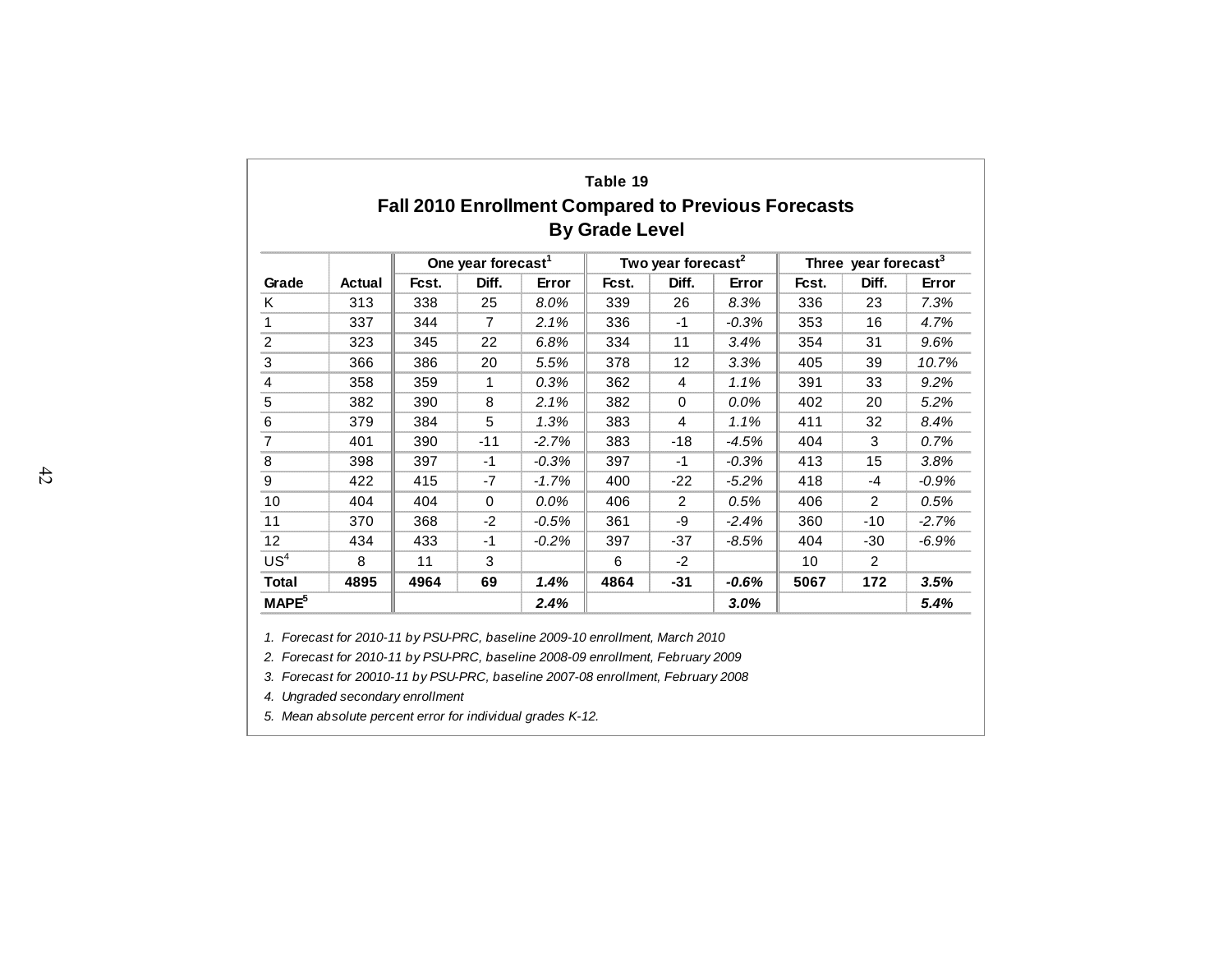| Table 20                                                   |
|------------------------------------------------------------|
| <b>Fall 2010 Enrollment Compared to Previous Forecasts</b> |
| <b>By Individual School</b>                                |

|                         |               |       | One year forecast <sup>1</sup> |         |       | Two year forecast <sup>2</sup> |         |       | Three year forecast <sup>3</sup> |          |  |
|-------------------------|---------------|-------|--------------------------------|---------|-------|--------------------------------|---------|-------|----------------------------------|----------|--|
| <b>School</b>           | <b>Actual</b> | Fcst. | Diff.                          | Error   | Fcst. | Diff.                          | Error   | Fcst. | Diff.                            | Error    |  |
| Carus (K-6)             | 335           | 359   | 24                             | 7.2%    | 326   | -9                             | $-2.7%$ | 390   | 55                               | 16.4%    |  |
| Eccles (K-5)            | 392           | 413   | 21                             | 5.4%    | 388   | $-4$                           | $-1.0%$ | 442   | 50                               | 12.8%    |  |
| Knight (K-5)            | 360           | 406   | 46                             | 12.8%   | 390   | 30                             | 8.3%    | 386   | 26                               | 7.2%     |  |
| Lee $(K-5)$             | 357           | 373   | 16                             | 4.5%    | 367   | 10                             | 2.8%    | 395   | 38                               | 10.6%    |  |
| Ninety-One (K-8)        | 437           | 465   | 28                             | 6.4%    | 443   | 6                              | 1.4%    | 444   | 7                                | 1.6%     |  |
| Trost $(K-5)$           | 428           | 391   | $-37$                          | $-8.6%$ | 433   | 5                              | 1.2%    | 424   | $-4$                             | $-0.9\%$ |  |
| Ackerman MS             | 465           | 450   | $-15$                          | $-3.2%$ | 464   | $-1$                           | $-0.2%$ | 491   | 26                               | 5.6%     |  |
| <b>Baker Prairie MS</b> | 478           | 474   | $-4$                           | $-0.8%$ | 476   | $-2$                           | $-0.4%$ | 494   | 16                               | 3.3%     |  |
| Canby HS                | 1,620         | 1,609 | $-11$                          | $-0.7%$ | 1,537 | -83                            | $-5.1%$ | 1,571 | $-49$                            | $-3.0%$  |  |
| Other K-12              | 18            | 22    | 4                              |         | 33    | 15                             |         | 27    | 9                                |          |  |
| <b>District</b>         | 4,890         | 4,962 | 72                             | 1.5%    | 4,857 | $-33$                          | $-0.7%$ | 5,064 | 174                              | 3.6%     |  |
| MAPE <sup>4</sup>       |               |       |                                | 5.5%    |       |                                | 2.6%    |       |                                  | 6.8%     |  |

*2. Forecast for 2010-11 by PSU-PRC, baseline 2008-09 enrollment, February 2009*

*3. Forecast for 20010-11 by PSU-PRC, baseline 2007-08 enrollment, February 2008*

*4. Mean absolute percent error for individual schools.*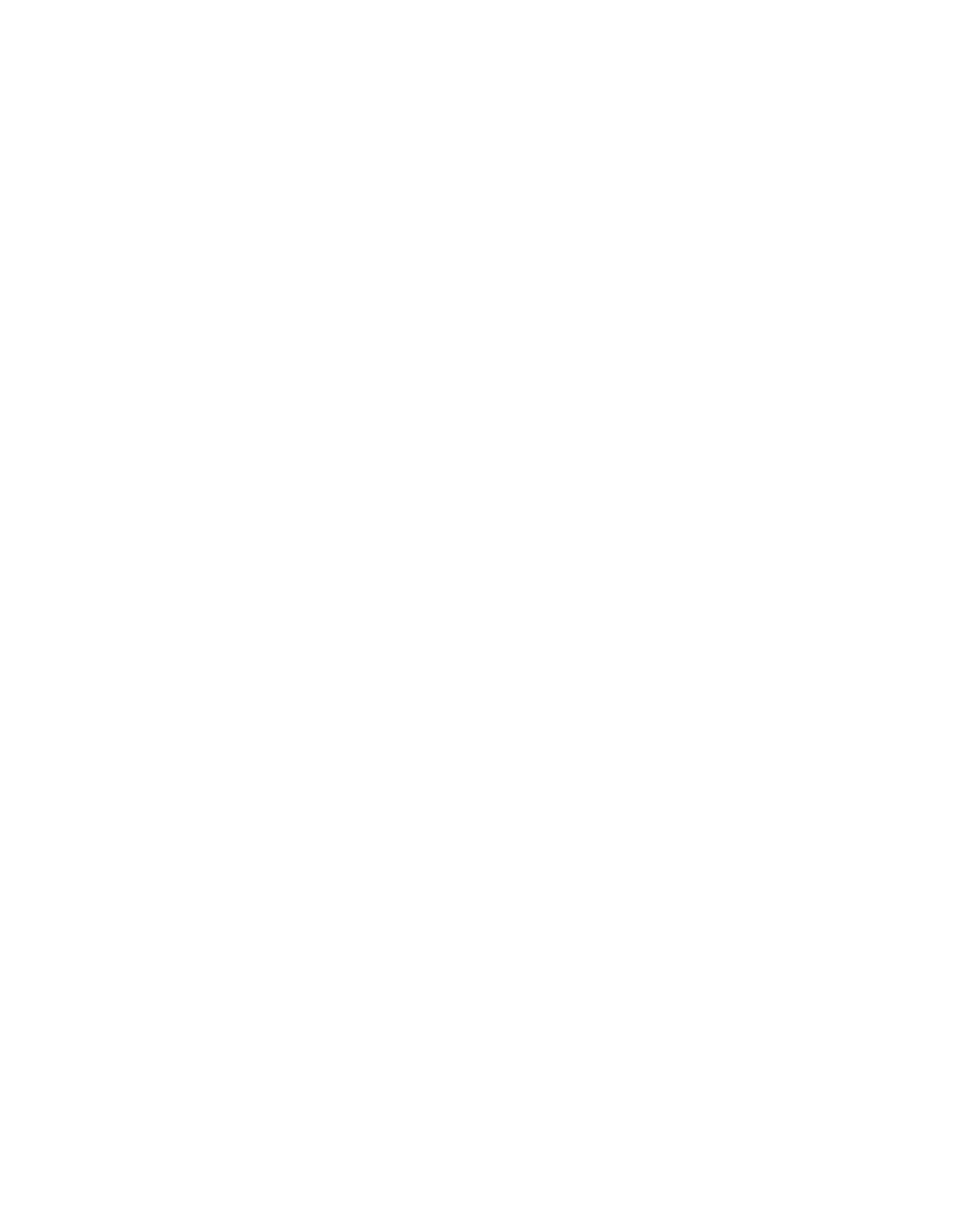### **APPENDIX**

### **ENROLLMENT AND CAPACITY PROFILES FOR INDIVIDUAL SCHOOLS**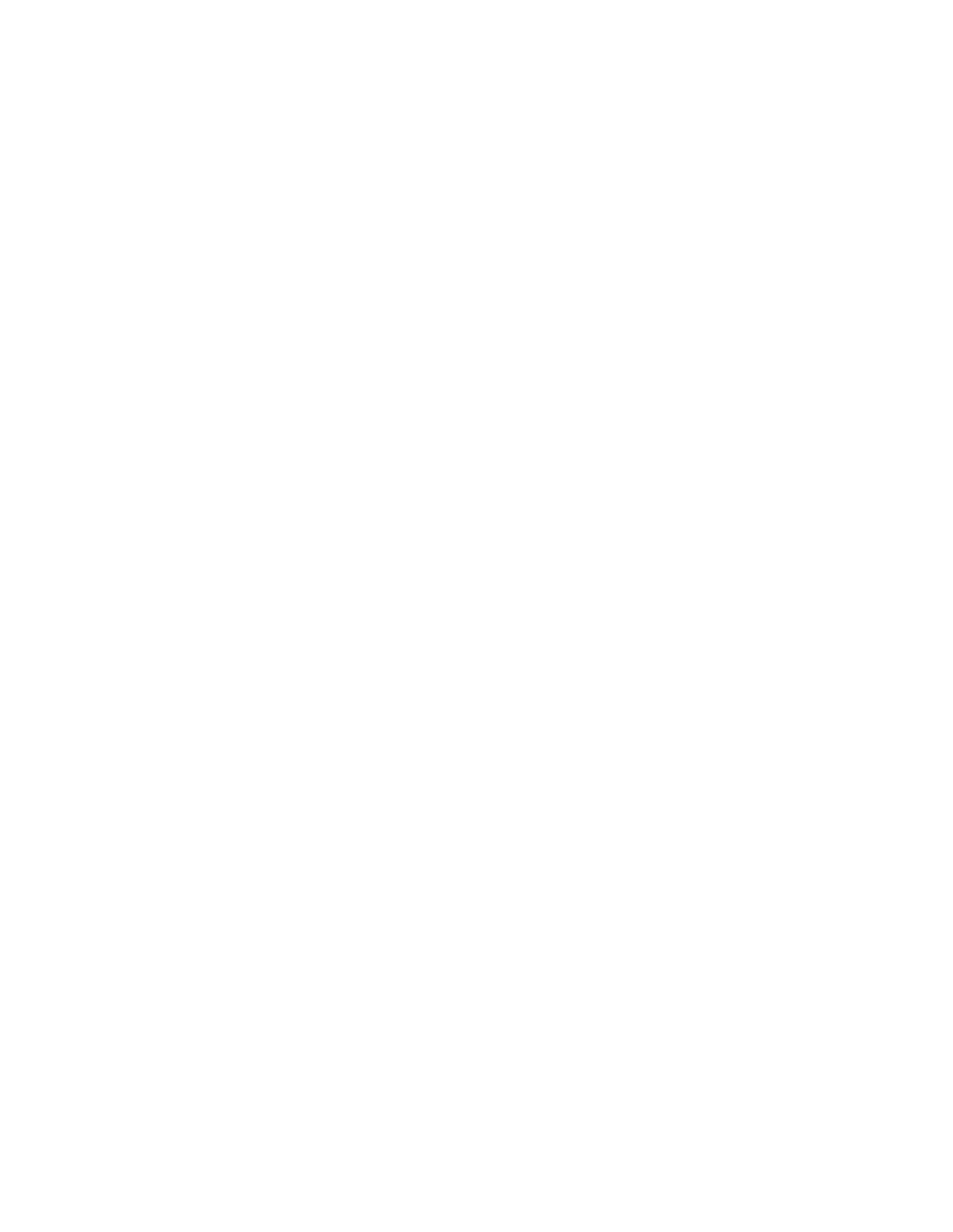## **Carus Elementary School**



|                         |         | <b>Enrollment History and Forecast</b> |                 |         |         |         |         |  |  |  |
|-------------------------|---------|----------------------------------------|-----------------|---------|---------|---------|---------|--|--|--|
|                         |         | <b>History</b>                         | <b>Forecast</b> |         |         |         |         |  |  |  |
|                         | 2005-06 | 2010-11                                | 2011-12         | 2012-13 | 2013-14 | 2014-15 | 2015-16 |  |  |  |
| Total enrollment        | 442     | 335                                    | 328             | 321     | 323     | 328     | 340     |  |  |  |
| <b>Five Year Change</b> |         | $-107$                                 |                 |         |         |         |         |  |  |  |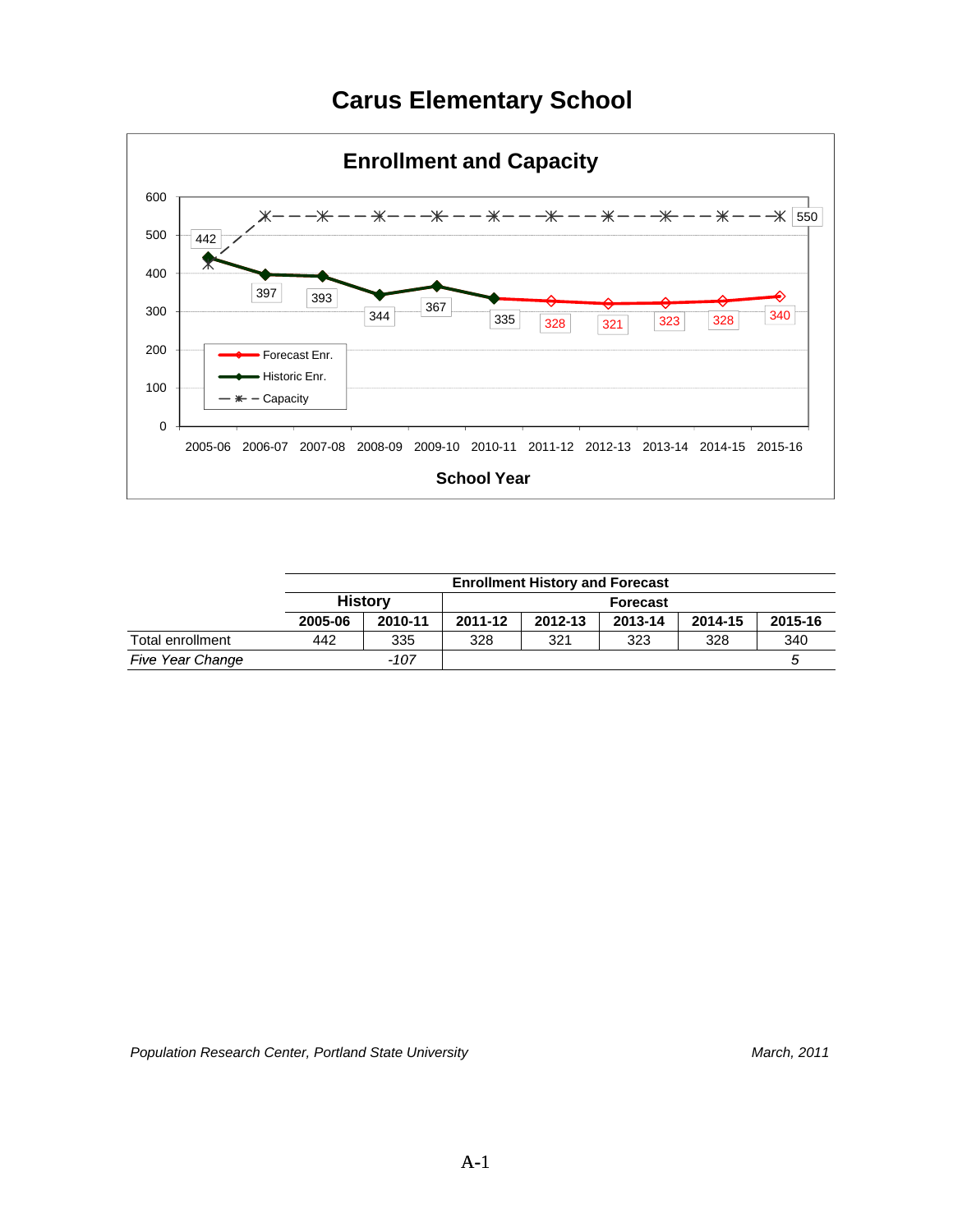## **Eccles Elementary School**



*Note: Eccles had a net loss of students due to boundary changes in 2006.*

|                         |         | <b>Enrollment History and Forecast</b> |                 |         |         |         |         |  |  |  |
|-------------------------|---------|----------------------------------------|-----------------|---------|---------|---------|---------|--|--|--|
|                         |         | <b>History</b>                         | <b>Forecast</b> |         |         |         |         |  |  |  |
|                         | 2005-06 | 2010-11                                | 2011-12         | 2012-13 | 2013-14 | 2014-15 | 2015-16 |  |  |  |
| Total enrollment        | 417     | 392                                    | 394             | 413     | 417     | 435     | 453     |  |  |  |
| <b>Five Year Change</b> |         | -25                                    |                 |         |         |         | 61      |  |  |  |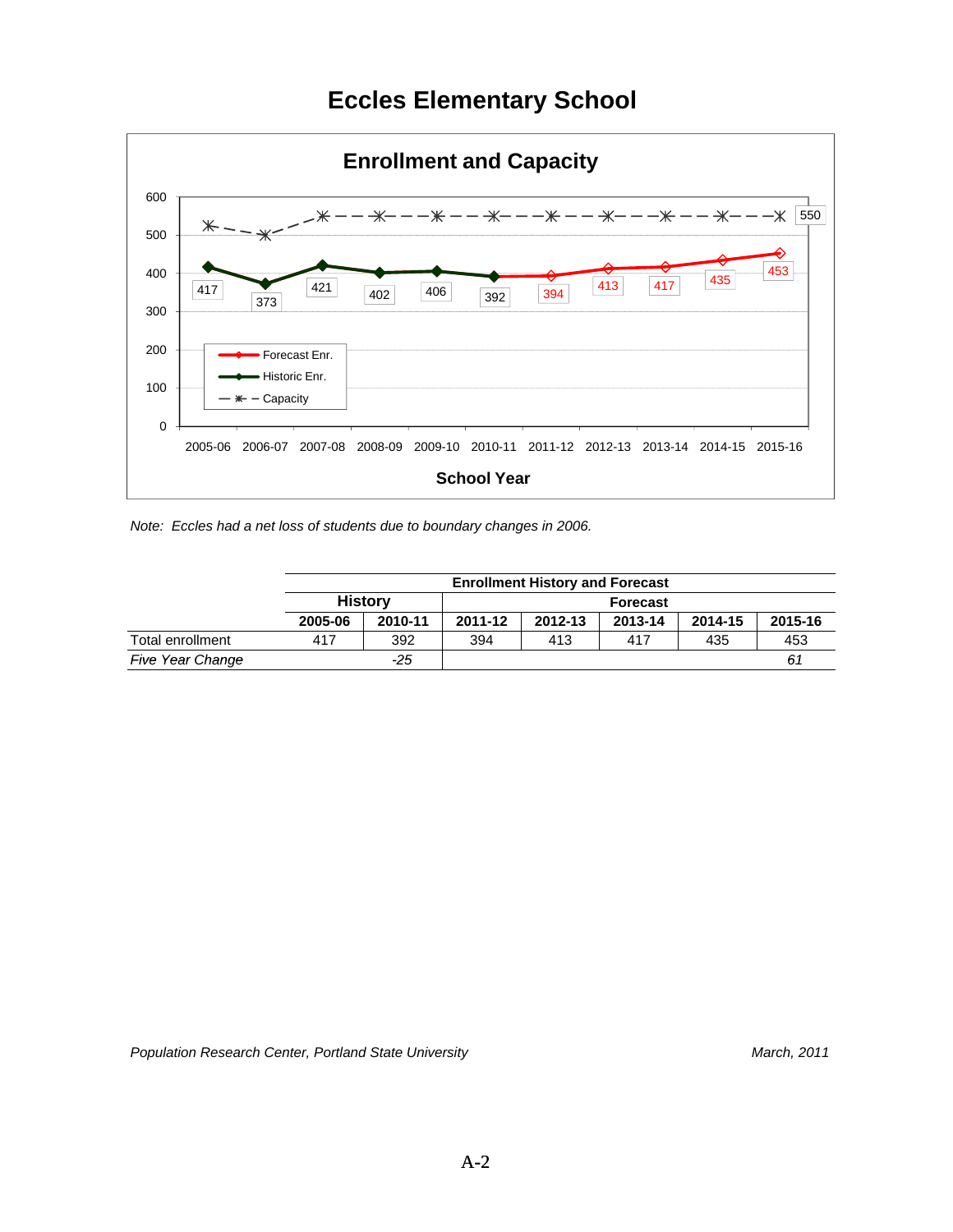## **Knight Elementary School**



*Note: Knight had a net loss of students due to boundary changes in 2006.*

|                         |         | <b>Enrollment History and Forecast</b> |                 |         |         |         |         |  |  |  |
|-------------------------|---------|----------------------------------------|-----------------|---------|---------|---------|---------|--|--|--|
|                         |         | <b>History</b>                         | <b>Forecast</b> |         |         |         |         |  |  |  |
|                         | 2005-06 | 2010-11                                | 2011-12         | 2012-13 | 2013-14 | 2014-15 | 2015-16 |  |  |  |
| Total enrollment        | 500     | 360                                    | 349             | 362     | 375     | 387     | 405     |  |  |  |
| <b>Five Year Change</b> |         | -140                                   |                 |         |         |         | 45      |  |  |  |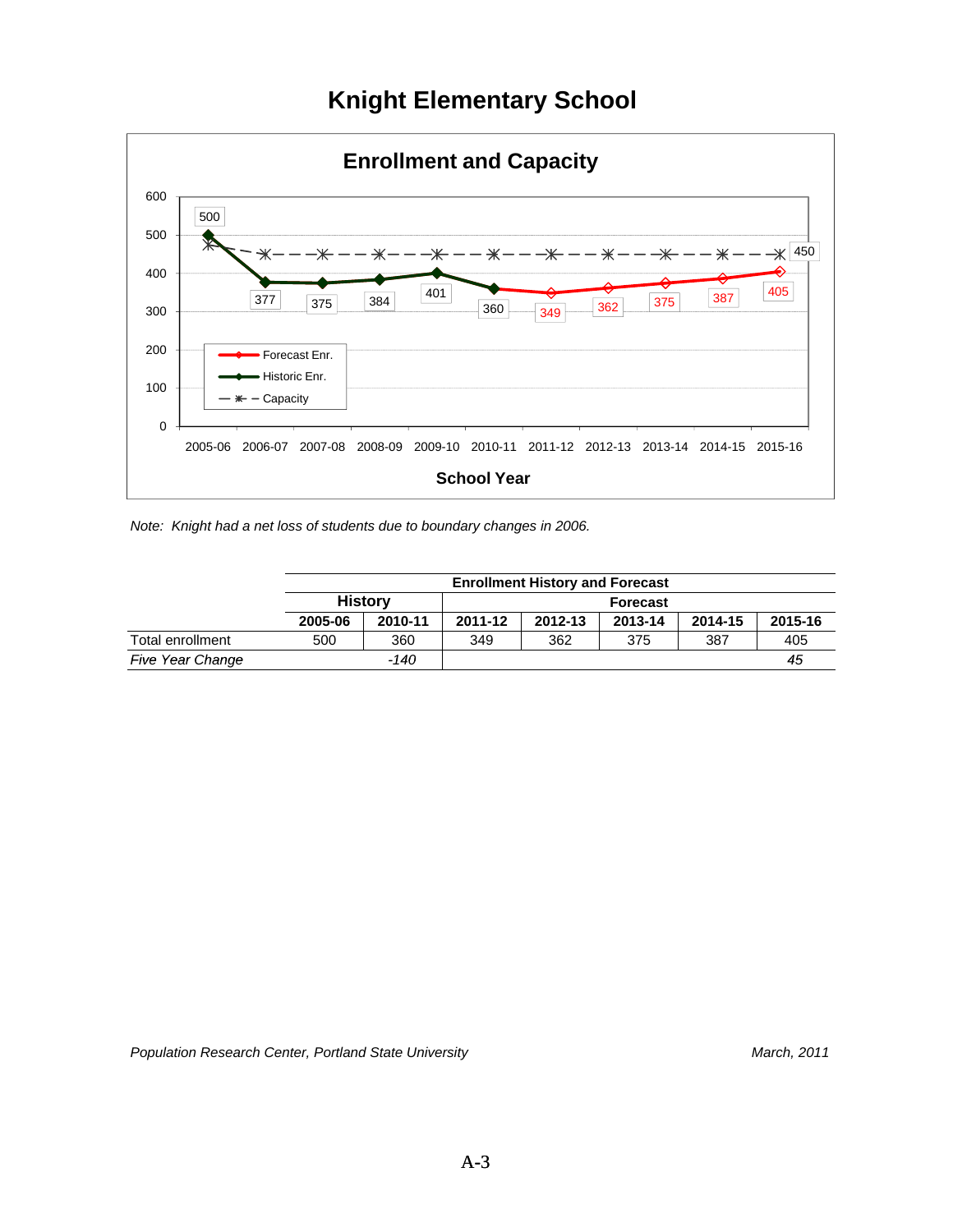## **Lee Elementary School**



*Note: Lee reopened in 2006.*

|                         |         | <b>Enrollment History and Forecast</b> |                 |         |         |         |         |  |  |  |
|-------------------------|---------|----------------------------------------|-----------------|---------|---------|---------|---------|--|--|--|
|                         |         | History                                | <b>Forecast</b> |         |         |         |         |  |  |  |
|                         | 2005-06 | 2010-11                                | 2011-12         | 2012-13 | 2013-14 | 2014-15 | 2015-16 |  |  |  |
| Total enrollment        |         | 357                                    | 351             | 340     | 337     | 357     | 373     |  |  |  |
| <b>Five Year Change</b> |         | 357                                    |                 |         |         |         | 16      |  |  |  |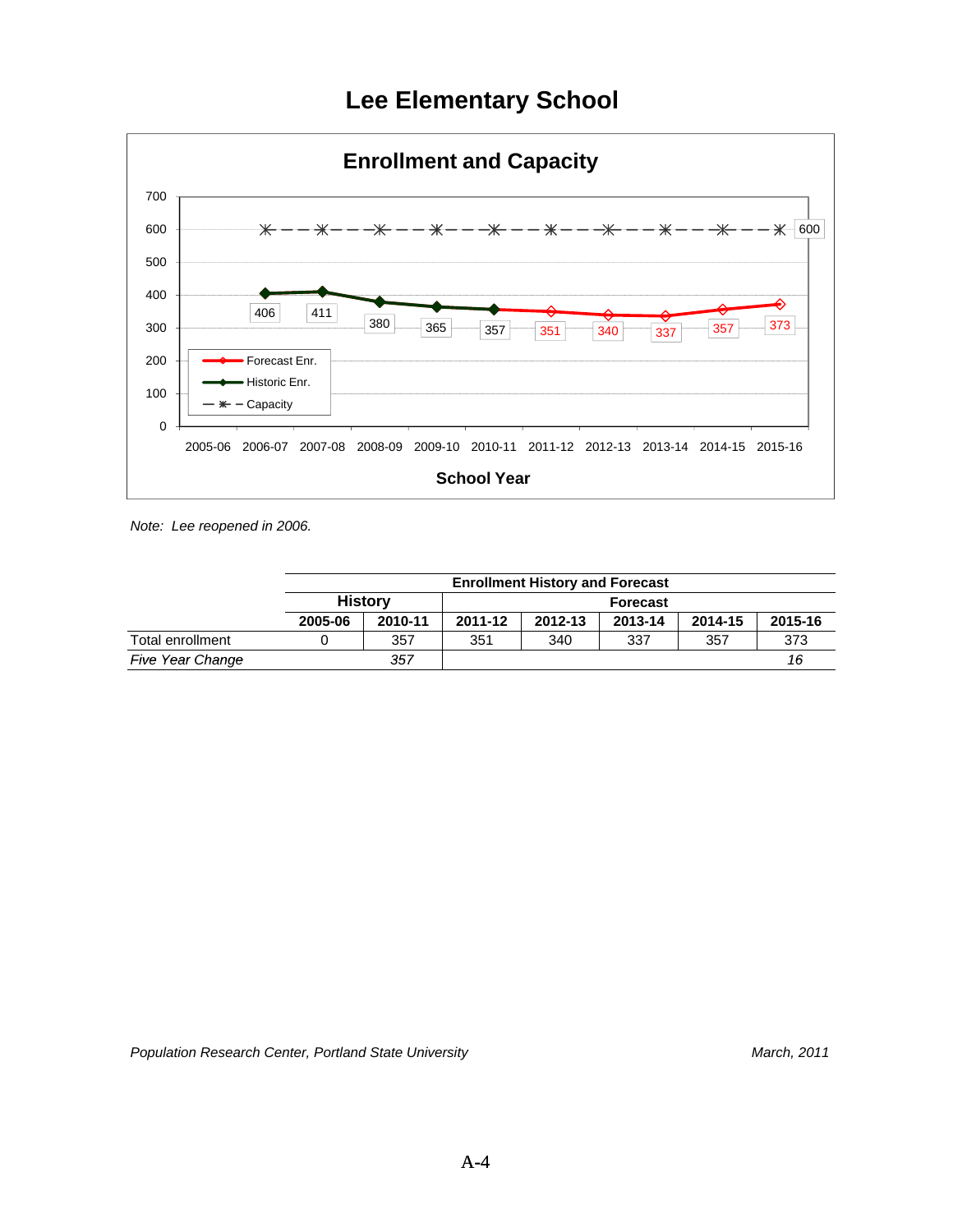## **Ninety-One School**



|                         |         | <b>Enrollment History and Forecast</b> |                 |         |         |         |         |  |  |  |
|-------------------------|---------|----------------------------------------|-----------------|---------|---------|---------|---------|--|--|--|
|                         |         | <b>History</b>                         | <b>Forecast</b> |         |         |         |         |  |  |  |
|                         | 2005-06 | 2010-11                                | 2011-12         | 2012-13 | 2013-14 | 2014-15 | 2015-16 |  |  |  |
| Total enrollment        | 526     | 437                                    | 424             | 410     | 407     | 398     | 401     |  |  |  |
| <b>Five Year Change</b> |         | -89                                    |                 |         |         |         | -36     |  |  |  |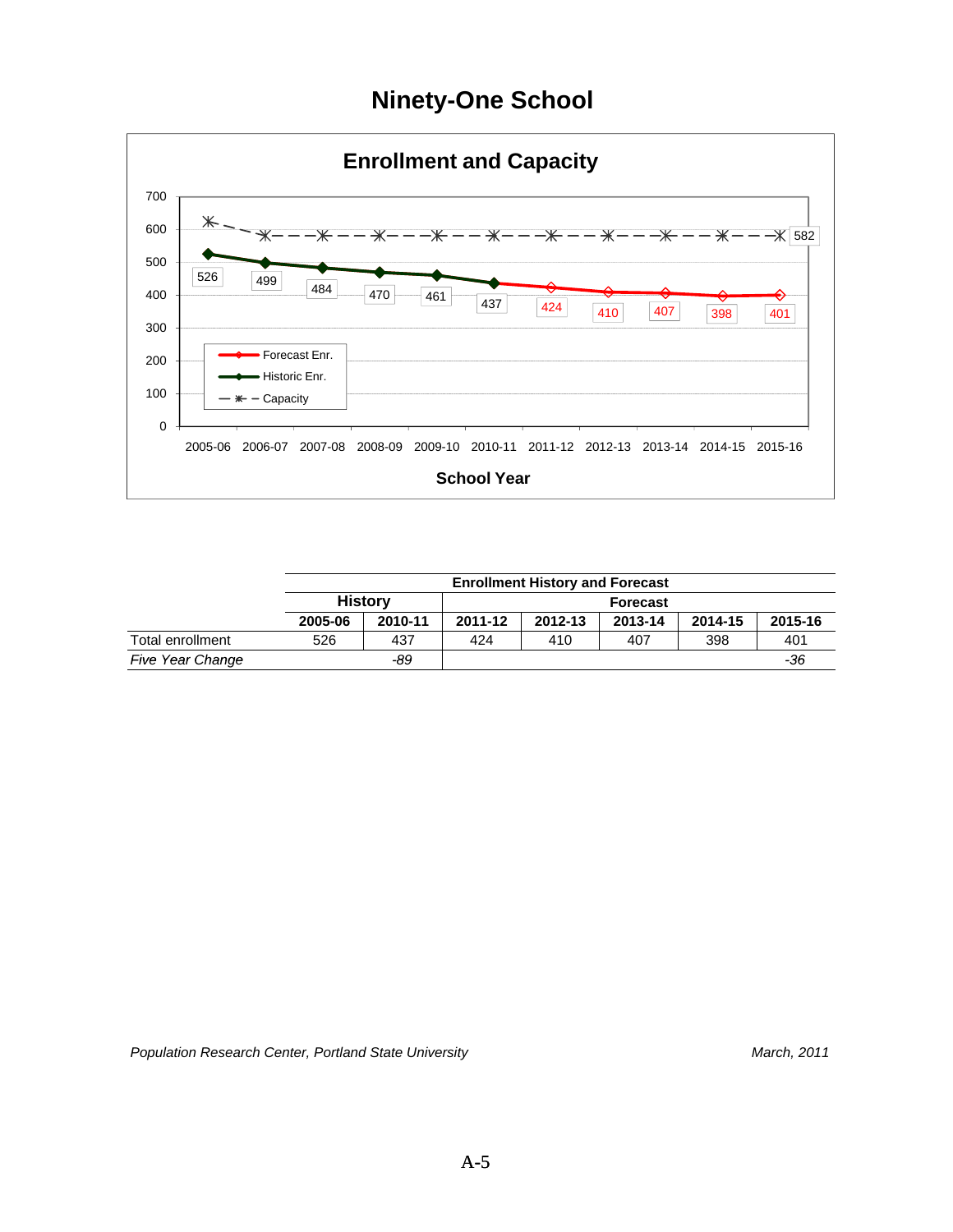## **Trost Elementary School**



*Note: Trost had a net loss of students due to boundary changes in 2006.*

|                         |         | <b>Enrollment History and Forecast</b> |                 |         |         |         |         |  |  |  |
|-------------------------|---------|----------------------------------------|-----------------|---------|---------|---------|---------|--|--|--|
|                         |         | <b>History</b>                         | <b>Forecast</b> |         |         |         |         |  |  |  |
|                         | 2005-06 | 2010-11                                | 2011-12         | 2012-13 | 2013-14 | 2014-15 | 2015-16 |  |  |  |
| Total enrollment        | 611     | 428                                    | 440             | 442     | 450     | 460     | 464     |  |  |  |
| <b>Five Year Change</b> |         | -183                                   |                 |         |         |         | 36      |  |  |  |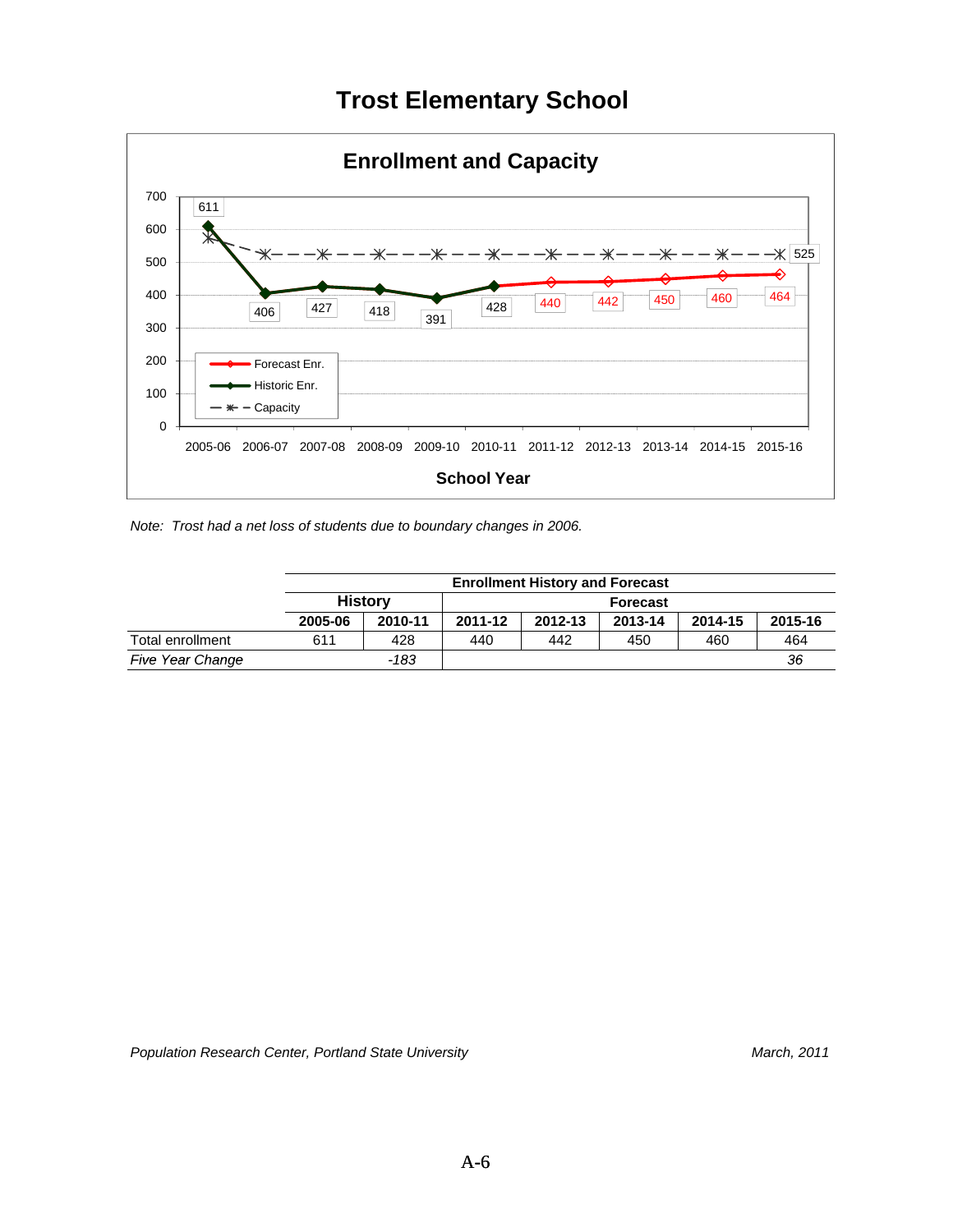## **Ackerman Middle School**



*Note: Ackerman lost enrollment when Baker Prairie opened in 2006 and lost capacity when Lee reopened as an elementary school, also in 2006.*

|                         |         | <b>Enrollment History and Forecast</b> |                 |         |         |         |         |  |  |  |
|-------------------------|---------|----------------------------------------|-----------------|---------|---------|---------|---------|--|--|--|
|                         |         | <b>History</b>                         | <b>Forecast</b> |         |         |         |         |  |  |  |
|                         | 2005-06 | 2010-11                                | 2011-12         | 2012-13 | 2013-14 | 2014-15 | 2015-16 |  |  |  |
| Total enrollment        | 957     | 465                                    | 422             | 407     | 426     | 408     | 397     |  |  |  |
| <b>Five Year Change</b> |         | -492                                   |                 |         |         |         | -68     |  |  |  |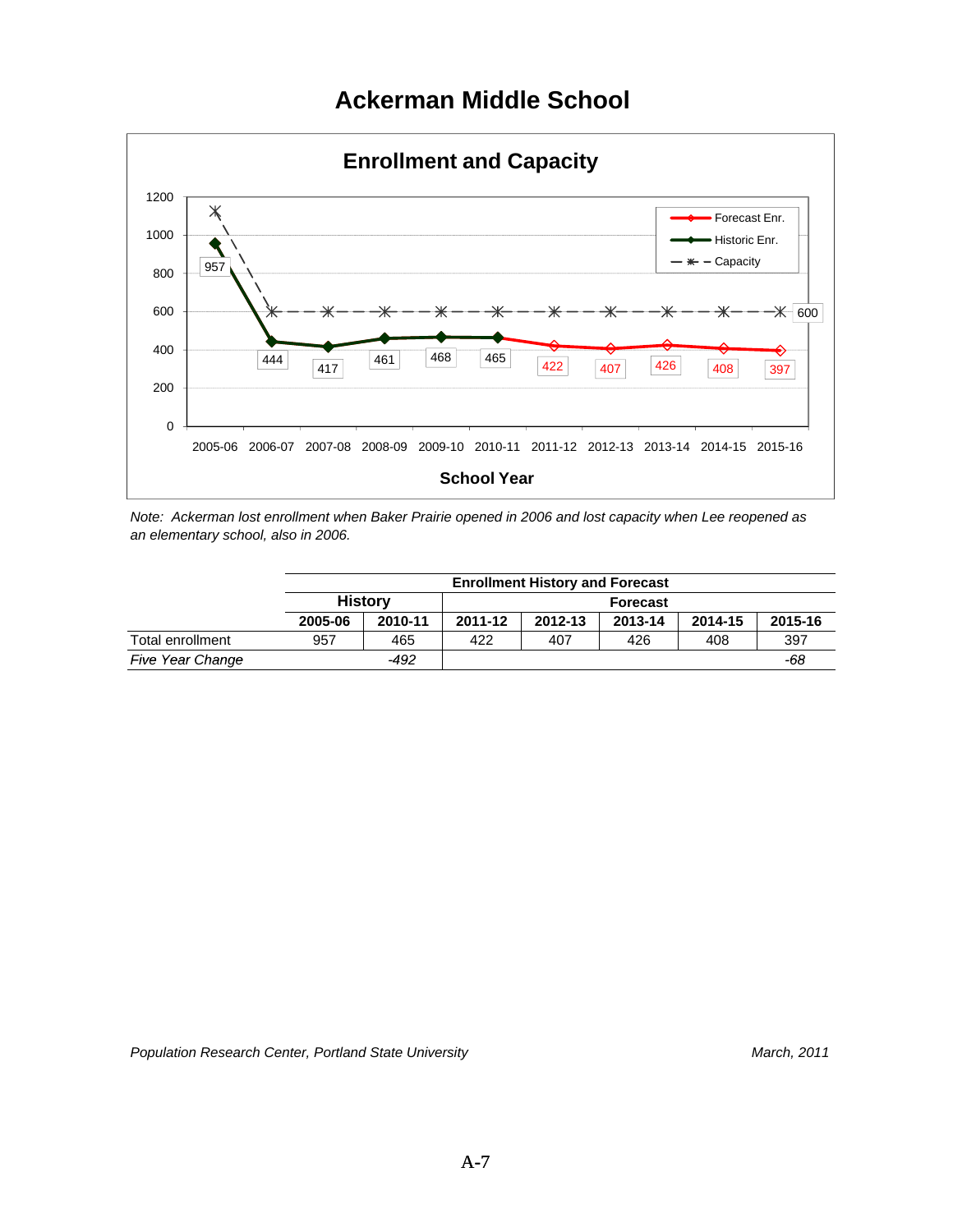

## **Baker Prairie Middle School**

*Note: Baker Prairie opened in 2006.*

|                         |         | <b>Enrollment History and Forecast</b> |                 |         |         |         |         |  |  |  |
|-------------------------|---------|----------------------------------------|-----------------|---------|---------|---------|---------|--|--|--|
|                         |         | <b>History</b>                         | <b>Forecast</b> |         |         |         |         |  |  |  |
|                         | 2005-06 | 2010-11                                | 2011-12         | 2012-13 | 2013-14 | 2014-15 | 2015-16 |  |  |  |
| Total enrollment        |         | 478                                    | 515             | 526     | 526     | 518     | 518     |  |  |  |
| <b>Five Year Change</b> |         | 478                                    |                 |         |         |         | 40      |  |  |  |